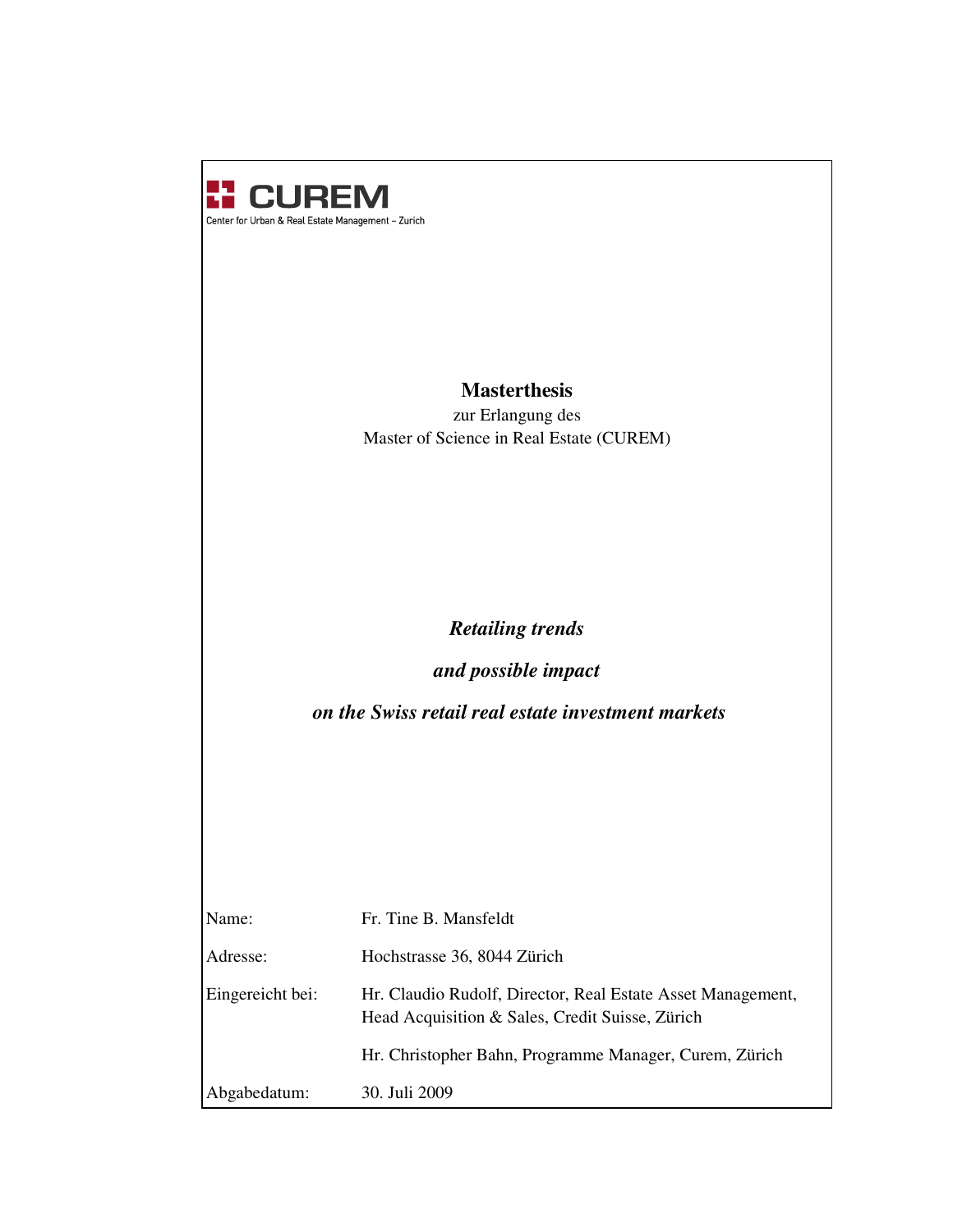Retailing trends and possible impact on the Swiss retail real estate investment markets

# **Ehrenwörtliche Erklärung**

Ich erkläre hiermit, dass ich die vorliegende Masterthesis

*"Retailing trends and possible impact on the Swiss retail real estate investment markets"*

selbst angefertigt habe. Die aus fremden Quellen direkt oder indirekt übernommenen Gedanken sind als solche kenntlich gemacht.

Die Arbeit wurde bisher keiner anderen Prüfungsbehörde vorgelegt und auch nicht veröffentlicht.

Zürich, den 30.07. 2009

IS. Il felat

Tine B. Mansfeldt

# **Sperrvermerk**

#### **Sperrvermerk**

Diese Arbeit bleibt aufgrund vertraulicher Daten und Informationen für 24 Monate für die Öffentlichkeit gesperrt.

Zulassungs- und Prüfungskommission Monat Jahr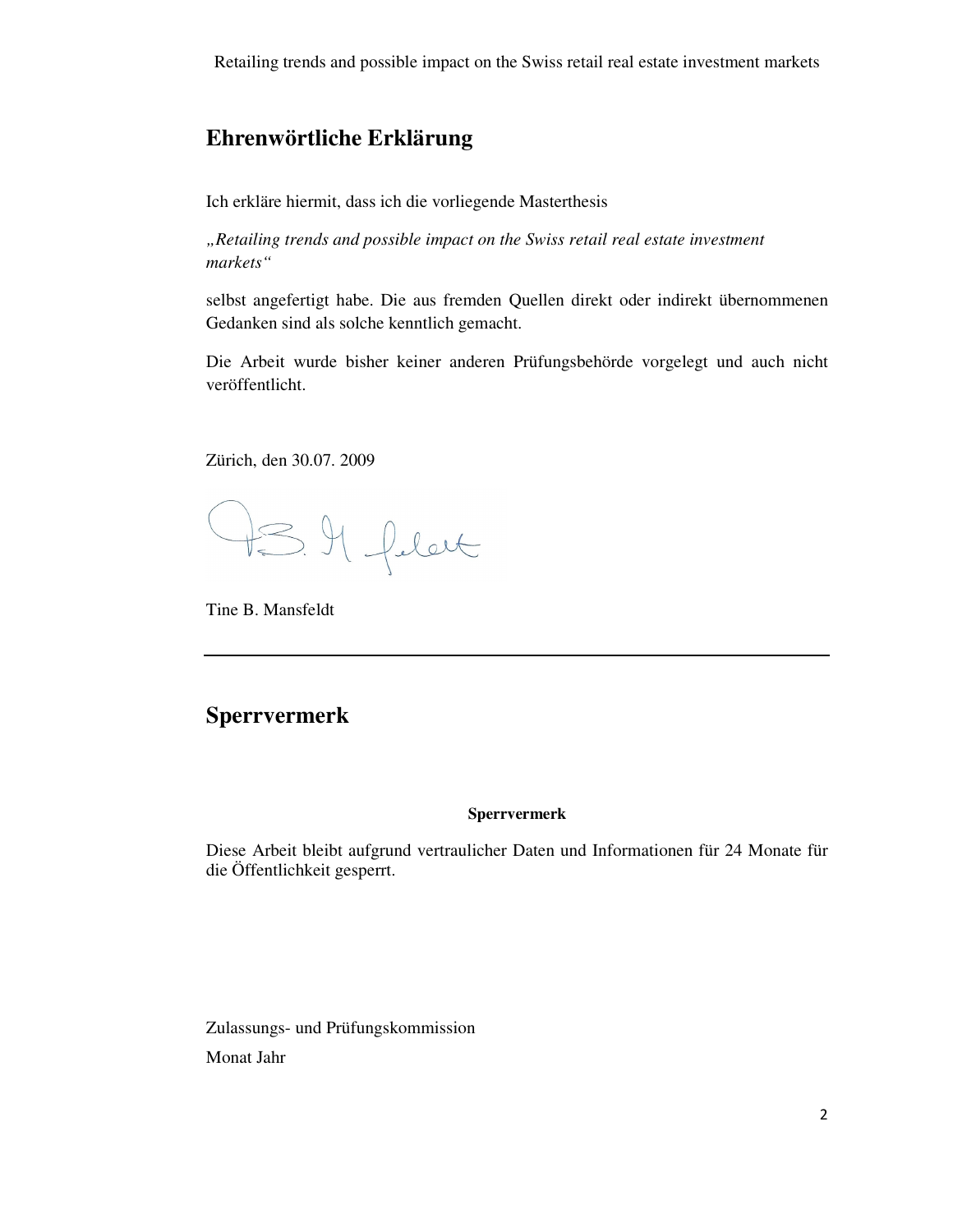# **Introduction**

This master thesis has been developed as an independent study of the author to complete the Master of Science course at CUREM (Centre for Urban and Real Estate Management), Zürich, Switzerland. The study aims at identifying likely future changes and business opportunities in the Swiss retail- and related real estate markets. It is the intention of the author to use the study as a platform for identification of areas of potential for further and more in-depth study and for business development purposes.

The ultimate goal of the study shall be to identify areas of development- and investment potential for real estate investors, retailers and retail management companies in Switzerland.

The title of the study "Retailing trends and possible impact on the Swiss retail real estate markets" allows for a very wide perspective and a multitude of possible areas and subjects of research. In cooperation with the author's advisors, based on the initial findings and preliminary conclusions, and in the interest of being able to verify conclusions and present concrete suggestions, it was decided to focus the work on high (consumer) frequency locations and in particular on retail channels associated with travel and tourism. The study does thus by no means represent a complete overview of the Swiss retail and related real estate markets. It is however the author's conviction that the areas of greatest development potential have been identified.

The services retailing and restaurant / gastronomy operation are closely linked in terms of consumer demand. From a retail real estate management perspective the two are therefore very much complimentary and interdependent, and the study will thus include both areas; sometimes referred to individually, sometimes under the term "retail".

The study is developed according to two main methods of research. Initial findings and preliminary conclusions were based on study of available market reports and –analysis published by international and Swiss financial institutions, associations, advisory firms and research companies. Further valuable information and verification of conclusions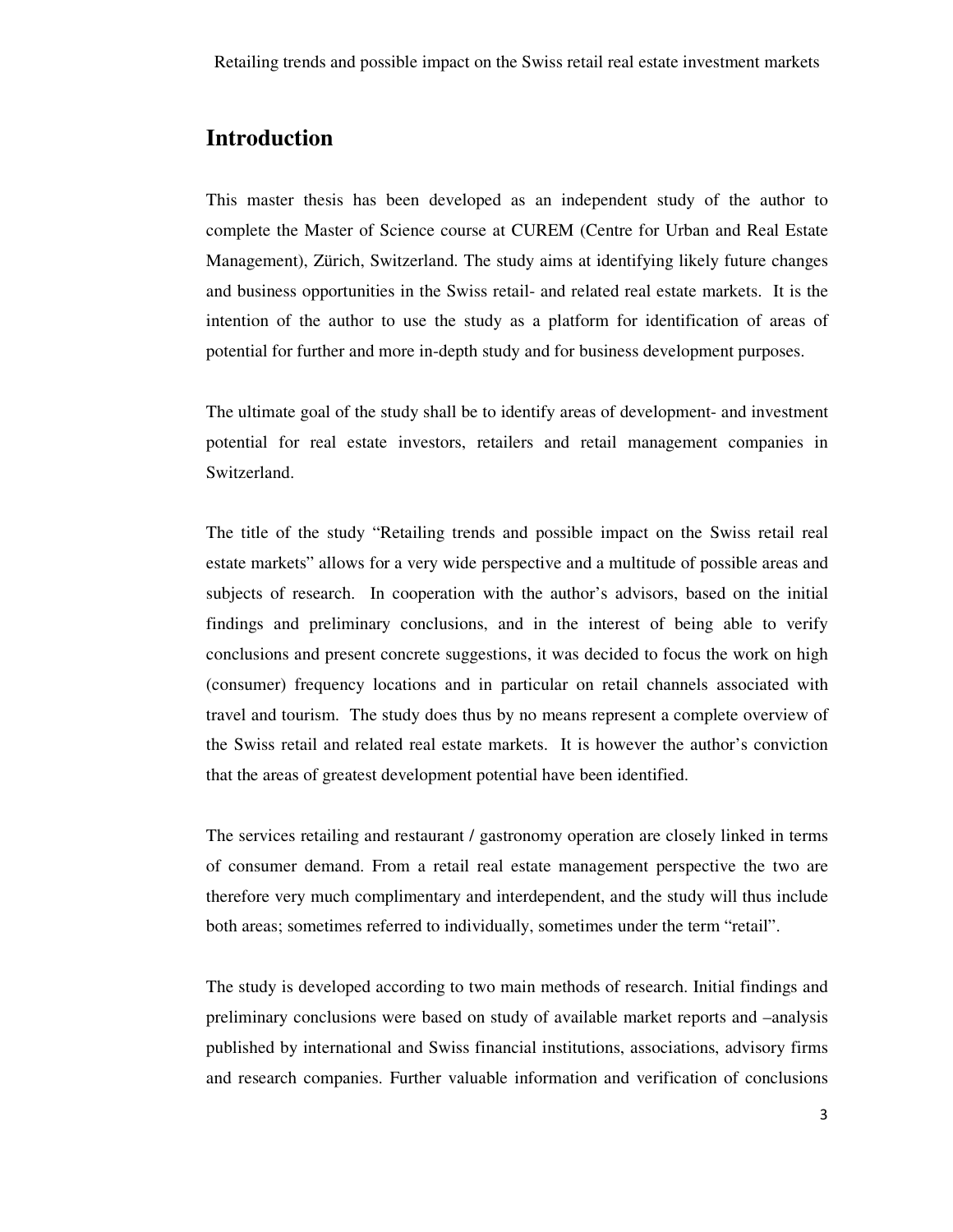and potential was gathered via interviews of individuals from financial institutions, retail- and food service operators, associations, real estate investors / landlords and tourist destination developers.

The focus of the author's work has been on drawing relevant conclusions from the gathered material, on looking ahead and on the interpretation of consumer- and retailing trends, market- and market player developments in the Swiss retail investment markets.

Real estate serves a purpose and has no real reason for being on its own. Retail real estate serves the purpose of providing an environment for sale and purchase of goods and services, but increasingly also as an environment for socialising and enjoyment – e.g. for "retail therapy" in popular terms. Orchestrating this environment are retailers, restaurant operators, various service providers and landlords / investors or landlord representatives. At early stages of this study it became clear that the analysis of retail real estate is a very complex task. There are many stakeholders involved with interdependence, but also not always quite harmonised interests. This situation demands a review of the individual markets that play a role in the planning, development and management of retail real estate. For the purpose of identifying important trends and related impact the following three markets that combined broadly constitute or influence the retail market are therefore being addressed: Consumer markets – the driver of demand, occupier markets (retailers / tenants) – which are consumer driven, the investment markets (investors / landlords) – which are influenced (among other factors) by constraints on funding and relative asset class performance and only indirectly influenced by trends in consumer behaviour.

It has been an extremely interesting task to develop this study, and the work has inspired a keen wish to continue pursuing some of the identified opportunities in more depth hereafter. It was a real pleasure to work with advisor Mr. Claudio Rudolf of Credit Suisse and co-advisor Mr. Christopher Bahn of Curem. The author is very grateful for all the time, patience, advise and guidance offered by the two gentlemen. The author would also like to extend a warm thank you to all the interviewed individuals who kindly agreed to take valuable time out of their schedules and to share

 $\overline{4}$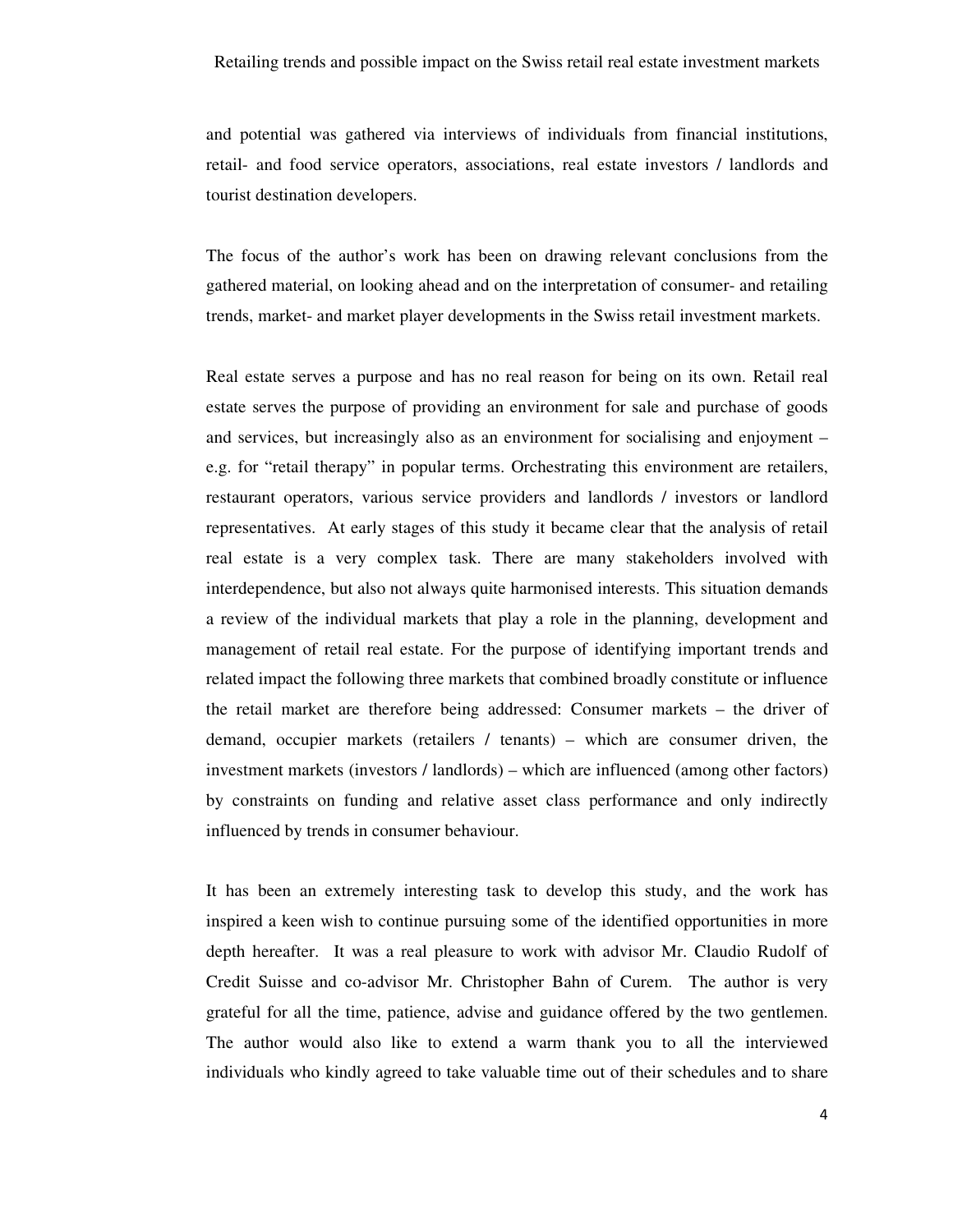of their knowledge and expertise. It has been a true inspiration to meet and get to know all advisors and interviewees, and it is the hope of the author that a foundation for further cooperation or exchange has been established through the work on this study.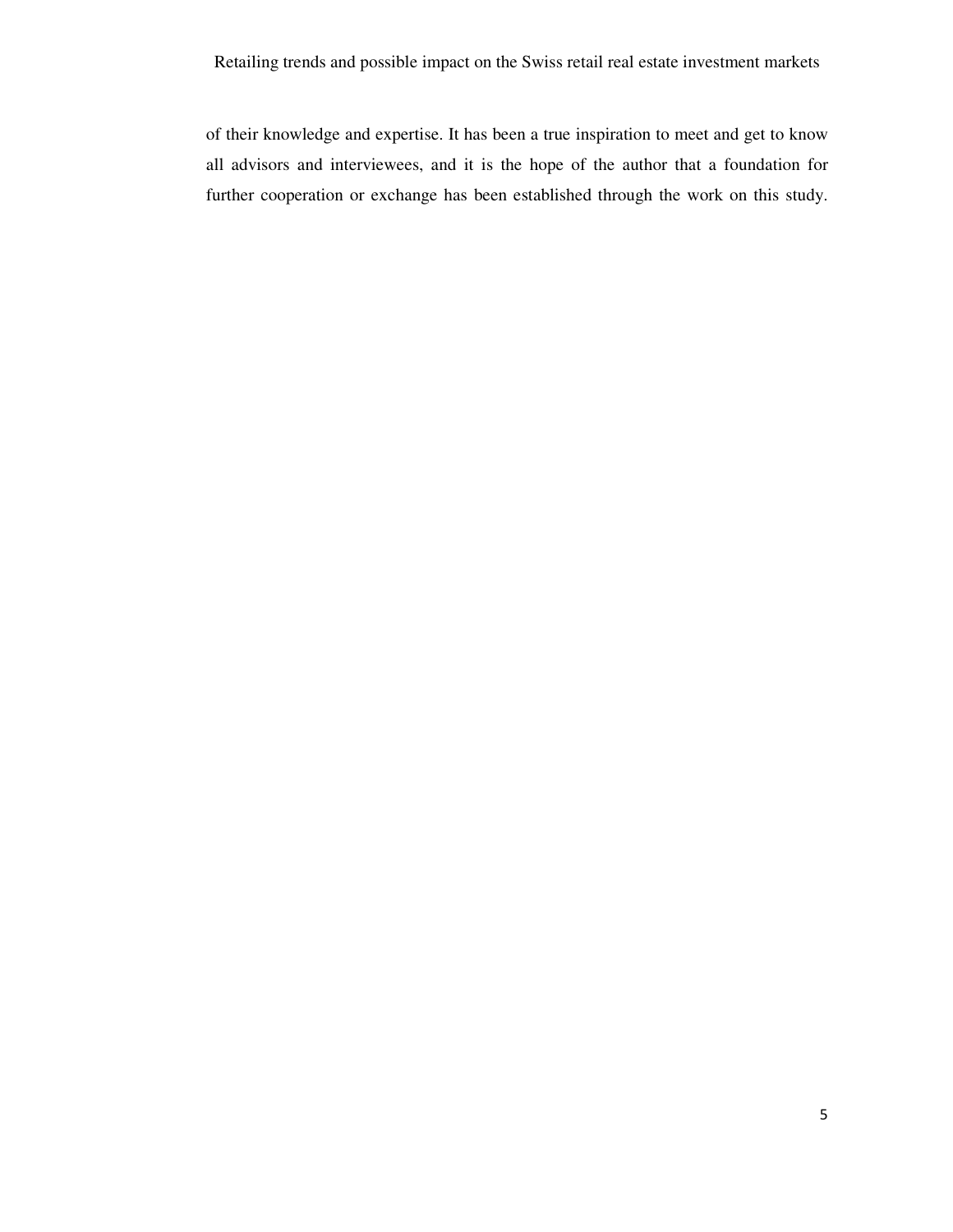# **Contents**

| 1 |       |                                                                                 |
|---|-------|---------------------------------------------------------------------------------|
|   | 1.1   |                                                                                 |
|   | 1.1.1 |                                                                                 |
|   | 1.1.2 |                                                                                 |
|   | 1.1.3 |                                                                                 |
|   | 1.2   |                                                                                 |
|   | 1.2.1 |                                                                                 |
|   | 1.2.2 |                                                                                 |
|   | 1.3   |                                                                                 |
|   | 1.3.1 |                                                                                 |
|   | 1.3.2 |                                                                                 |
| 2 |       |                                                                                 |
|   | 2.1   |                                                                                 |
|   | 2.2   |                                                                                 |
|   | 2.3   |                                                                                 |
|   |       | 2.3.1 Location, location, location – exploit or generate frequency potential 34 |
|   | 2.3.2 |                                                                                 |
|   | 2.3.3 |                                                                                 |
|   | 2.3.4 |                                                                                 |
|   | 2.3.5 |                                                                                 |
| 3 |       |                                                                                 |
|   | 3.1   |                                                                                 |
|   |       | 6                                                                               |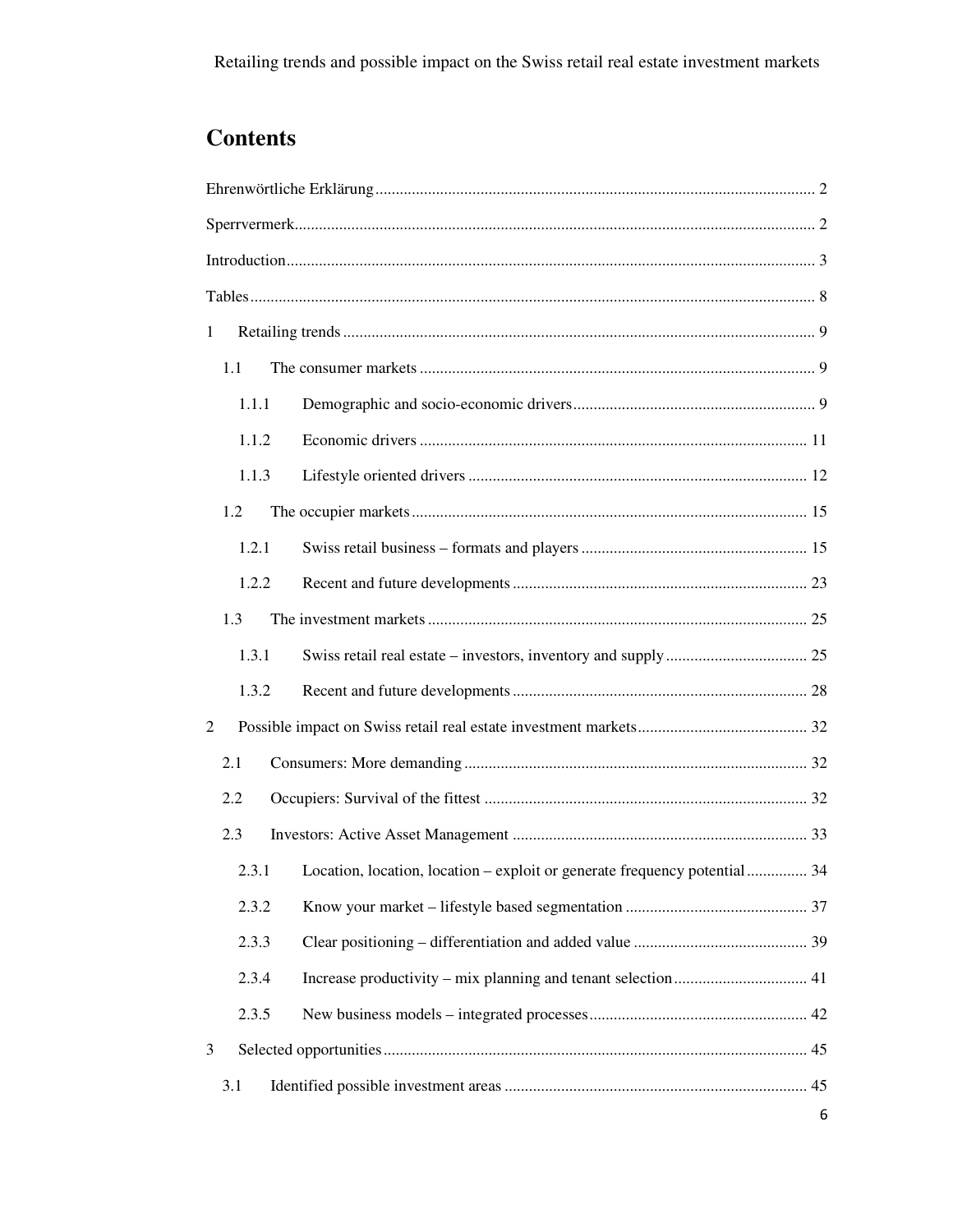# Retailing trends and possible impact on the Swiss retail real estate investment markets

| 3.2            |  |
|----------------|--|
| 3.2.1          |  |
| 3.2.2          |  |
| 3.3            |  |
| 3.3.1          |  |
| 3.3.2          |  |
| $\overline{4}$ |  |
| 5              |  |
| 5.1            |  |
| 5.2            |  |
| 5.2.1          |  |
| 5.2.2          |  |
| 5.2.3          |  |
|                |  |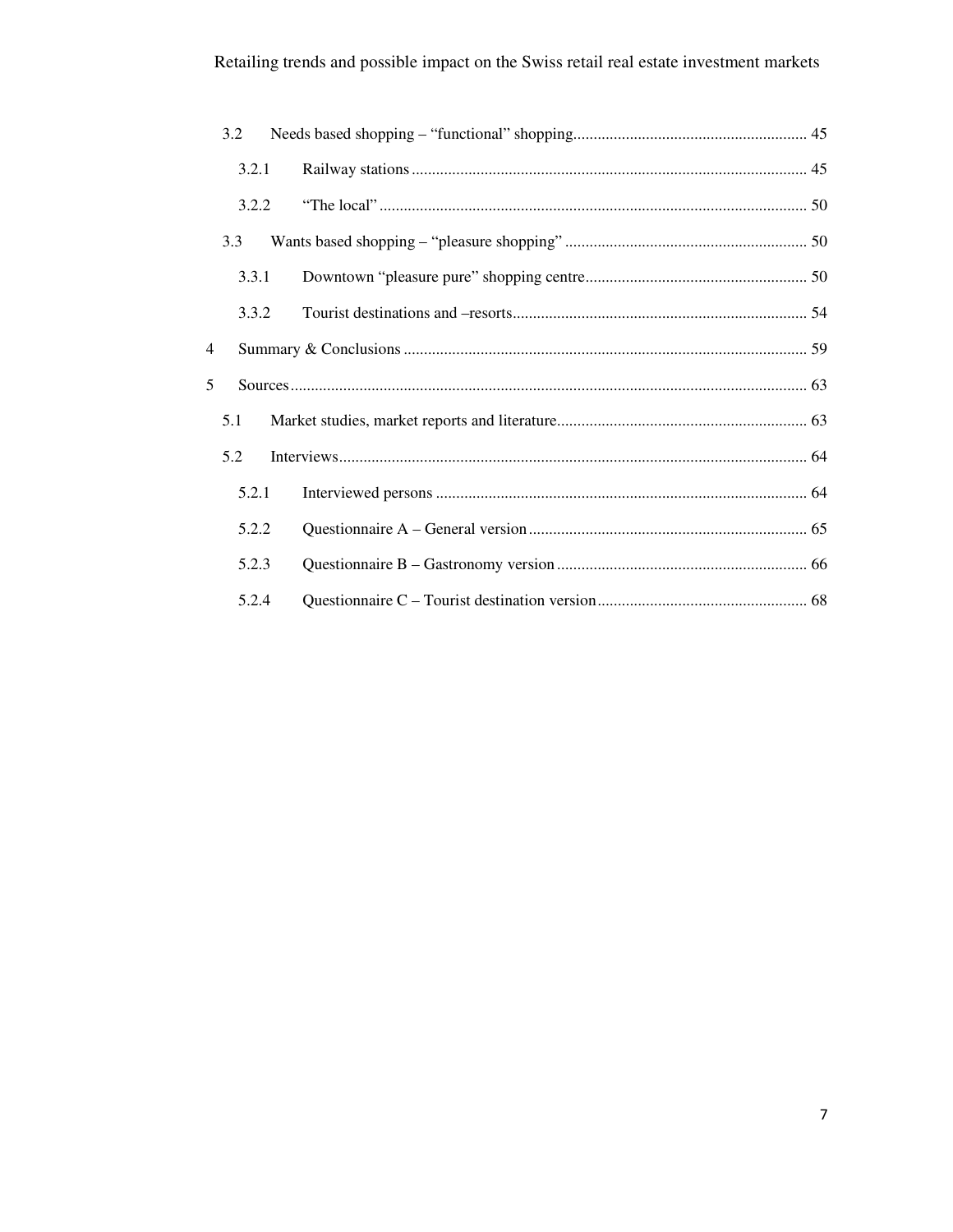# **Tables**

| I.    | Frequency numbers in the grocery trade – private household<br>purchases per year, month and week. | Pg. $15$ |
|-------|---------------------------------------------------------------------------------------------------|----------|
| П.    | Migros in numbers, 2007                                                                           | Pg. $16$ |
| Ш.    | Coop in numbers, 2007                                                                             | Pg. 18   |
| IV.   | Grocery retailers (other than Coop and Migros), 2007                                              | Pg. 19   |
| V.    | Department stores, 2007                                                                           | Pg. $20$ |
| VI.   | Kiosk operators, 2007                                                                             | Pg. 20   |
| VII.  | Pharmacies, drugstores and perfumeries, 2007                                                      | Pg. 23   |
| VIII. | Retail sales per square metre $-$ top 6 shopping centres                                          | Pg. 30   |
| IX.   | Customer segmentation in rail stations, an example approach                                       | Pg. 48   |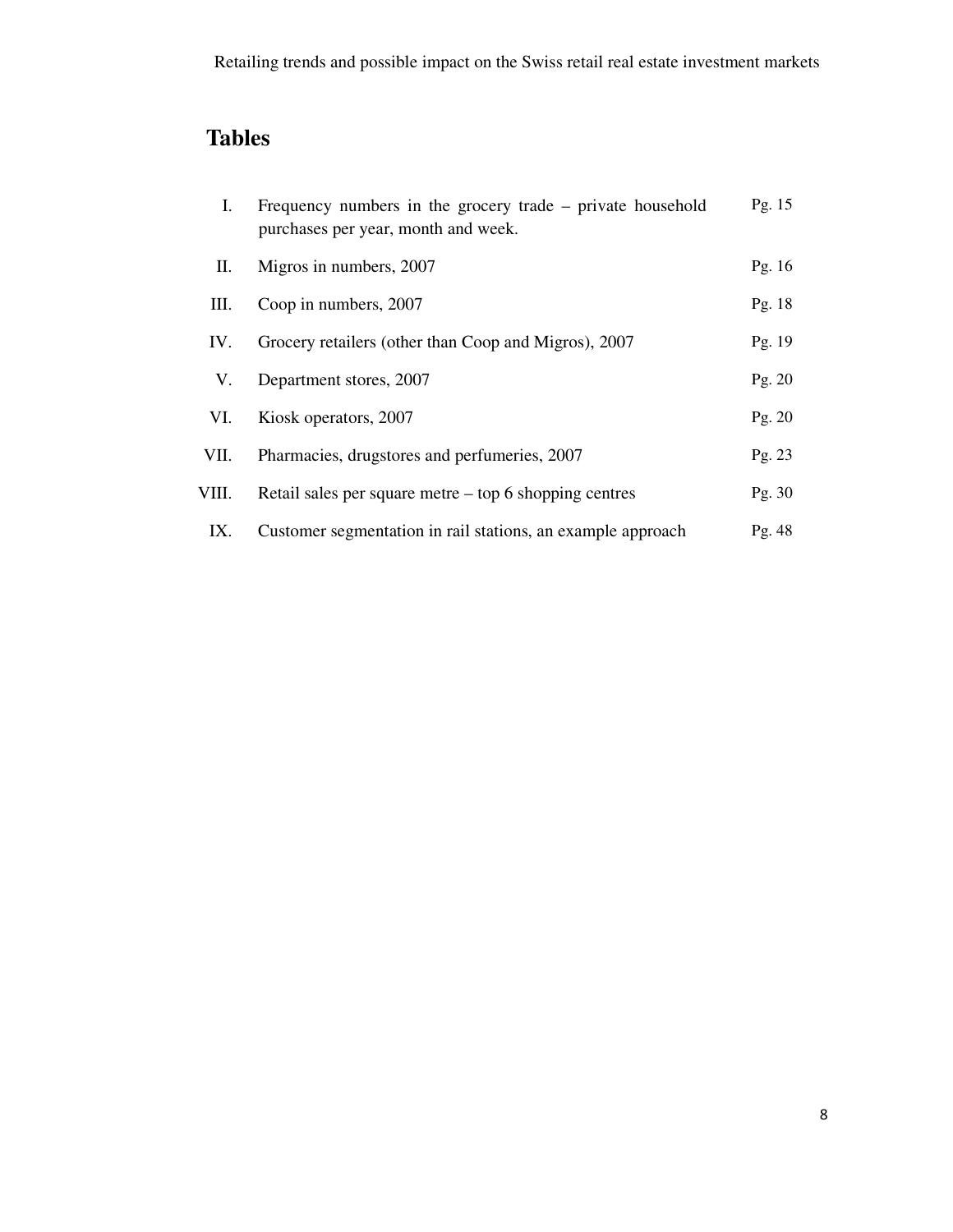# **1 Retailing trends**

Switzerland with its population of about 7.6 million inhabitants and GDP of about CHF 68,400 per capita (Bundesamt für Statistik, 2007) is considered one of the most stable and secure economies in Europe. As a real estate investment market, Switzerland offers stability, predictability and low risk relative to other markets. On the other hand investment returns are consequently lower than in many markets and hence does not offer all investors optimal investment opportunities.

In the following sections individual markets that influence and constitute the retail real estate market are being analysed for the purpose of identifying important trends that are likely to shape the future and therefore are important to retail and gastronomy operators and investors alike.

### **1.1 The consumer markets**

### 1.1.1 Demographic and socio-economic drivers

Research and interviews have identified three strong tendencies in the population that are likely to influence the retail and gastronomy markets: ageing population, multicultural population, increased proportion of women in careers.

As most European countries Switzerland is facing a future with more seniors, an ageing population. According to the Swiss Office of Statistics (Bundesamt für Statistik, Szenario mittel) by 2025 22.2% of the population is likely to be aged 65+ and by 2050 this age group could be as important as 27.9%. In 2004 the 65+ age group represented 15.8% of the population.

The new generation of seniors will influence demand and consequently retailing and gastronomy services. As a consequence of modern society today's seniors are in better health and have a higher income than earlier generations. They thus live an active life, have stronger opinions of what and how they wish to consume, what services they require and generally, how they wish to lead their lives. The importance of the seniors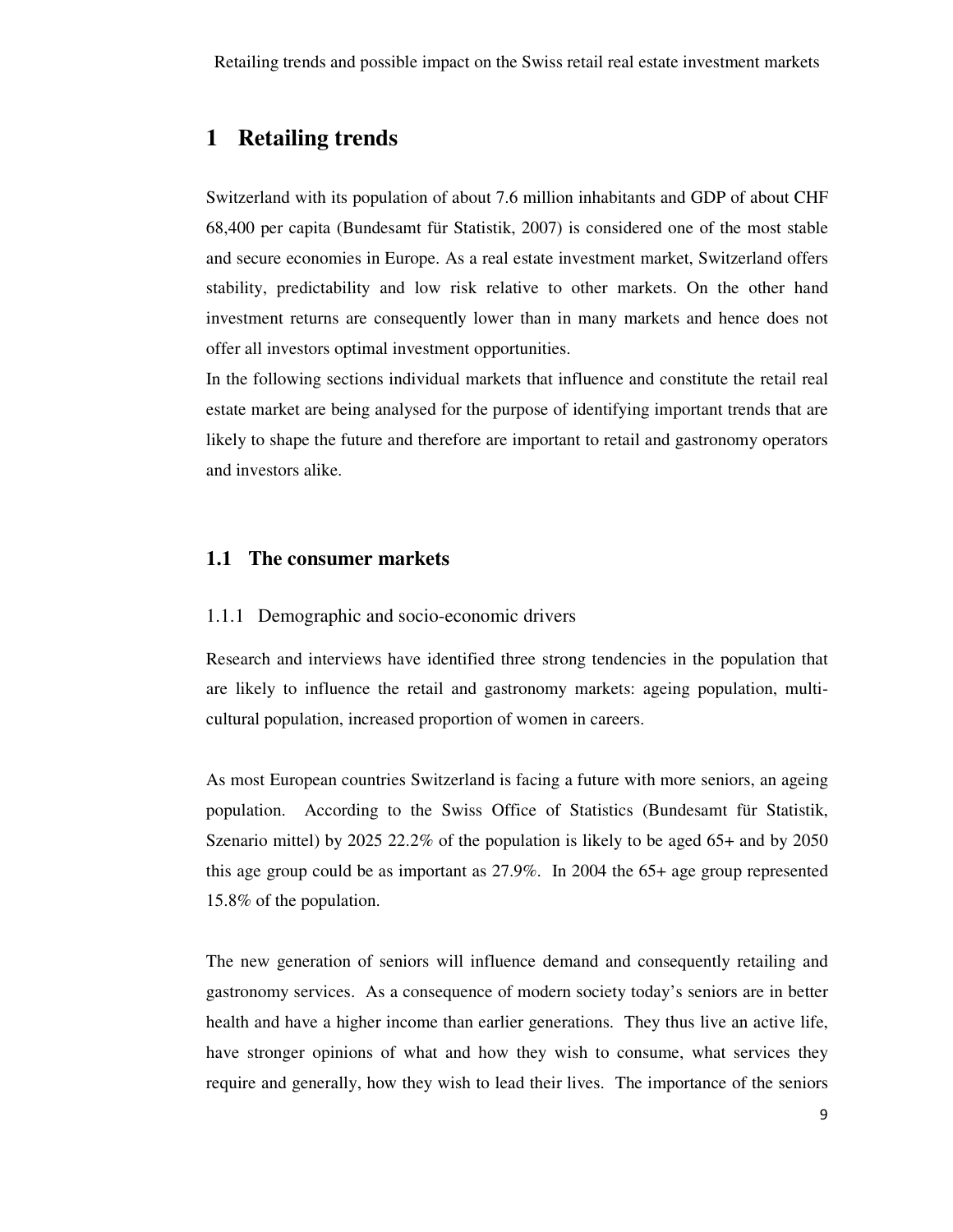as a consumer group will increase and retailers will adjust to demand not only in terms of offer of goods and services, but also in terms of the location and format of retail shops.

Switzerland has a high share of foreign inhabitants. 21.1% of the population are foreigners, dominantly of European origin (Germany, Italy, Spain, Serbia, Montenegro, Bosnia, Herzegovina), but increasingly also non European (Bundesamt für Statistik, 2007). In the labour market the share of foreign habitants is as high as 26.2%. A high share of seasonal labour is provided by the foreign working population, important for certain sectors such as construction and tourism. Another important group is highly qualified labour from neighbouring countries who seek the quality lifestyle and relatively higher earnings potential in Switzerland. The influx of nationalities is visible on the gastronomy scene, but also starts to influence the assortment offered by the larger retailers (for example merchandise from Central & Eastern European markets offered in the largest grocery store chains).

In spite of the peculiarity of Swiss women only obtaining the right to vote as late as in 1971, Switzerland has a large share of women at work representing 45.9% of the active labour force (Bundesamt für Statistik, 2008). Only 29.3% of Swiss full time employees are however female whilst women occupy 79.1% of part time positions. The share of women in high profile career positions appears very low, yet according to the Swiss Bureau of Statistics, women occupied 34.2% of managerial positions in 2008. 4.4% of employed women held a management position against 8.5% of employed men. Improvements in training and education have fuelled a significant growth rate of 9.8% more women practising an "intellectual or scientific occupation" in 2008 versus 2007. The trend is positive and likely to continue.

The impact of a high share of households with double income on family life, general life style and consumption is obvious – often manifested via higher demand for services that simplify busy lives and retail offers that help save time, for example through ready made or half ready made meals.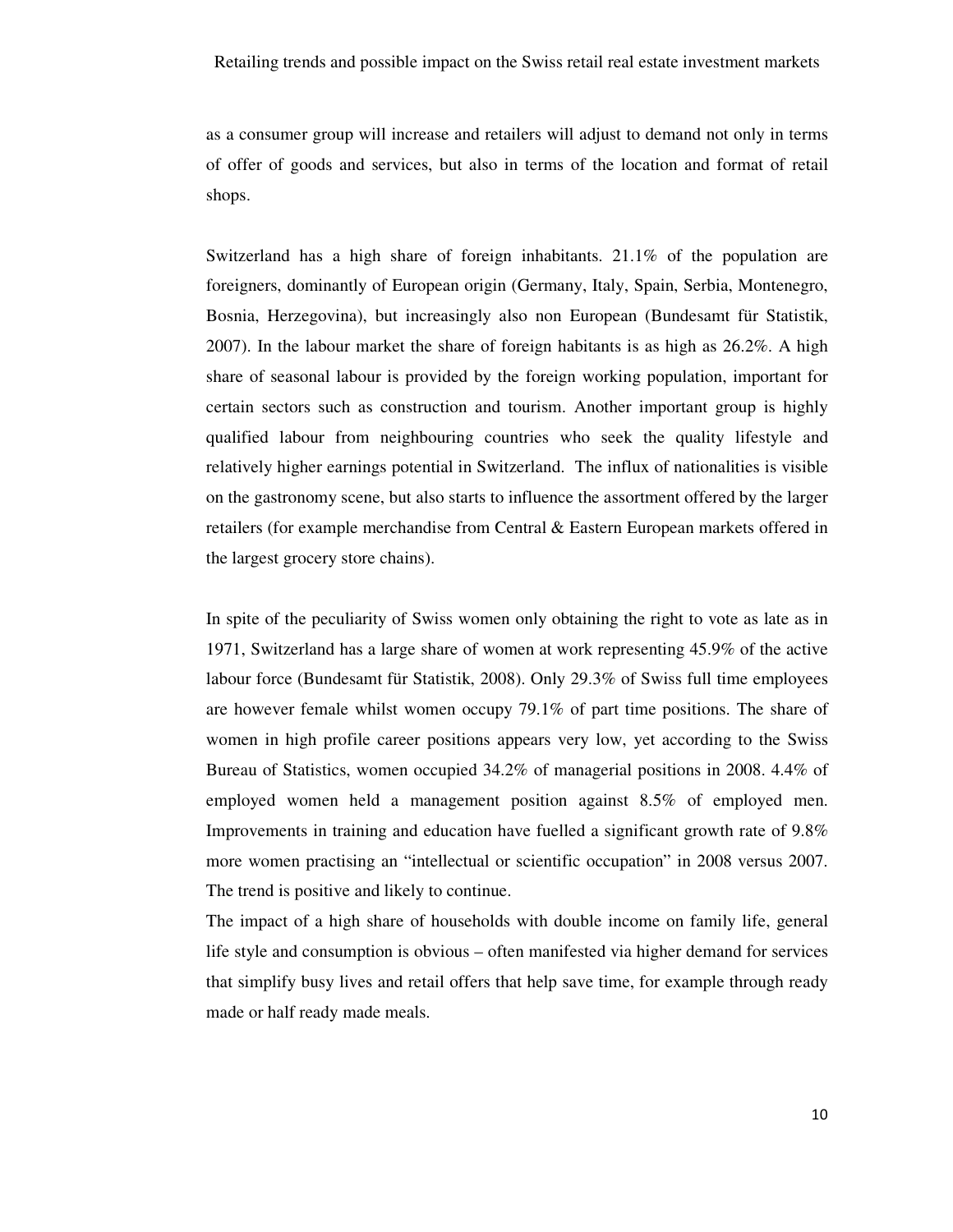#### 1.1.2 Economic drivers

Economic development influences consumer behaviour in a significant way, however not always quite as directly as one might think or not in the expected areas or in the expected time frame and magnitude. In their publication Retail Outlook 2009 (Swiss Issues Branchen, Credit Suisse Economic Research) the authors describe the apparent low degree of price elasticity in Swiss consumption of basic goods and services such as groceries, housing and transport over time. At least when measured short term, the consumption patterns tend to show limited change due to price increases or decreases.

The current financial and economic crisis is of course a significant influencing factor – not only on consumer markets but on all stakeholders and in all markets related to retailing and real estate. Compared to other countries, Switzerland has been spared in relative terms, but there is no doubt that the situation is severe also here and businesses and individuals are impacted.

Whilst the retail sector in Switzerland so far, and perhaps partly due to the low price elastic consumption behaviour mentioned before, has been holding up in spite of the crisis, there are individual areas that suffer such as fashion and accessories and durable consumer goods such as household goods and furniture. The grocery trade has until now suffered only in limited terms. Strongly affected is the luxury segment where it is not unusual that retailers now experience turnover drops of 30% or more. Consumers are becoming more price sensitive in their buying decision making – at least in certain product categories.

The income gap between rich and poor is expected to increase in Switzerland as in other OECD countries (Detailhandel Schweiz 2015, GDI Studie Nr. 23, GDI 2005). Whilst the current difficult economic environment may dampen income growth in the upper layers somewhat, the number of so called working poor is expected to increase.

Current economic situation aside, the research for this study has identified other economy driven factors that are affecting retail markets.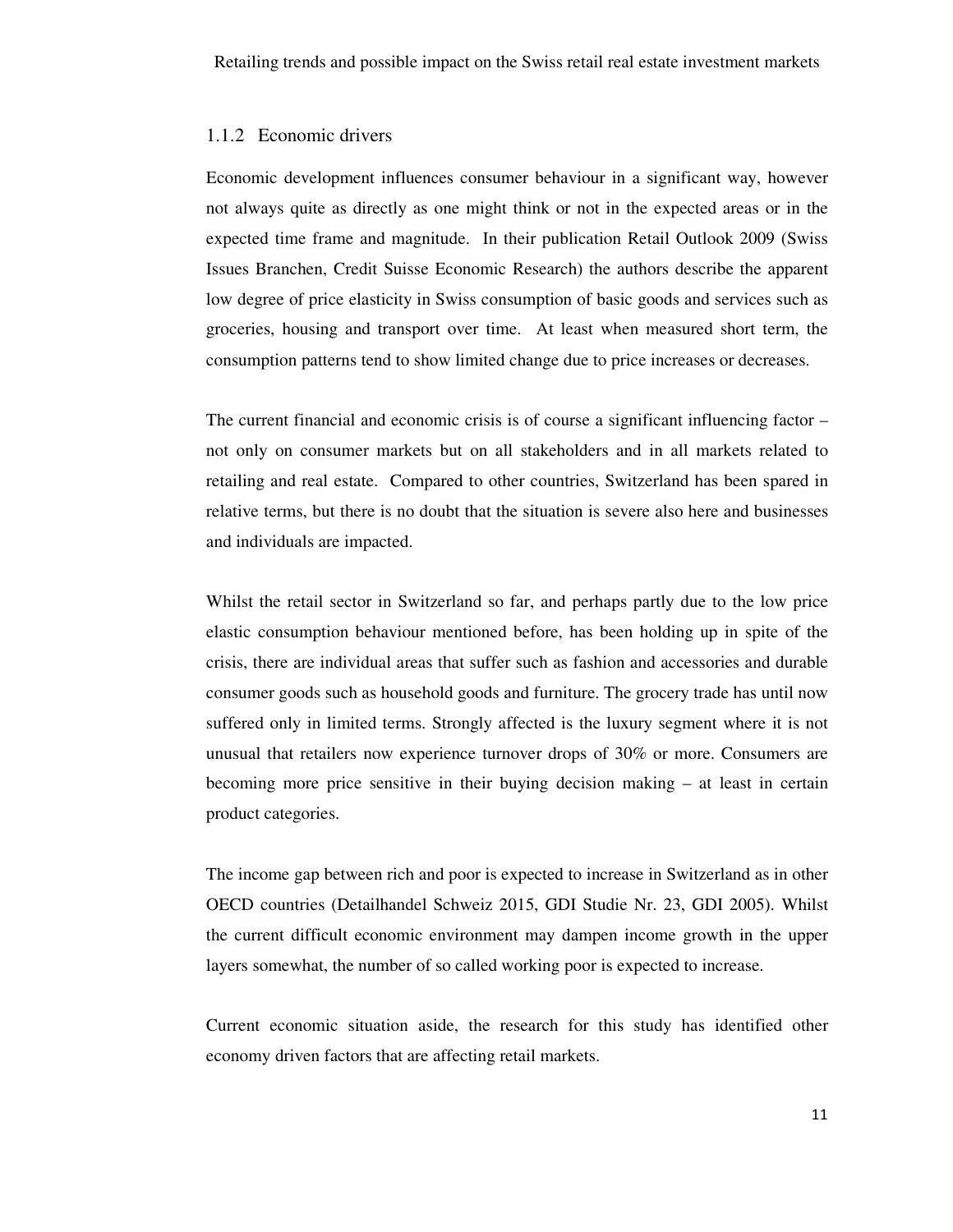According to a study by King Sturge (European Retail Property – the squeeze after the crunch, 2009) Switzerland shows one of the highest retail spends per capita comparing European countries (mature and emerging markets). Recent growth rates are however ranked among the lowest and projections for the next ten years indicate that rates will remain at low levels relative to other countries.

Retail spend as percentage of gross income is declining in Swiss households (Detailhandel Schweiz 2008, IHA-GfK AG). An increased share of income is absorbed by non controllable or less controllable expenditures such as taxes, health, insurances etc.. Retailers are also faced with increased competition from non retail based sectors such as leisure and health related activities and services. It is believed that the highest competitive threat to Swiss retailers does not come from other retailers, but from other sectors (Detailhandel Schweiz 2015, GDI Studie Nr. 23, GDI, 2005).

### 1.1.3 Lifestyle oriented drivers

Research identified the increasing unpredictability and individualisation of consumer behaviour as a strong trend. This phenomenon is described partly by "the hybrid consumers" i.e. consumers shop across traditional price segments and show no stable patterns. Lifestyle drives behaviour more than socio-economic factors; on the same day a person might shop groceries at Aldi and a handbag at Louis Vuitton or have lunch at McDonalds and eat dinner in a Michelin star restaurant.

As part of modern life style time free time has become an increasingly scarce resource and thus more and more valuable. How time is valued and appreciated influences an individual's behaviour and his or her demands on products, services, social and cultural offers etc. Time can be gained, saved, enjoyed or spent, lost or wasted. Today's consumers are increasingly conscientious about how their disposable time is allocated. This fact has significant impact on their behaviour and their consumption.

Emotions play an increasingly important role in consumer shopping decision making. Perhaps this is part of the "enjoyment of time" aspect, is it simply a reaction to the strong need for rational behaviour in an increasingly complex world or a reflex response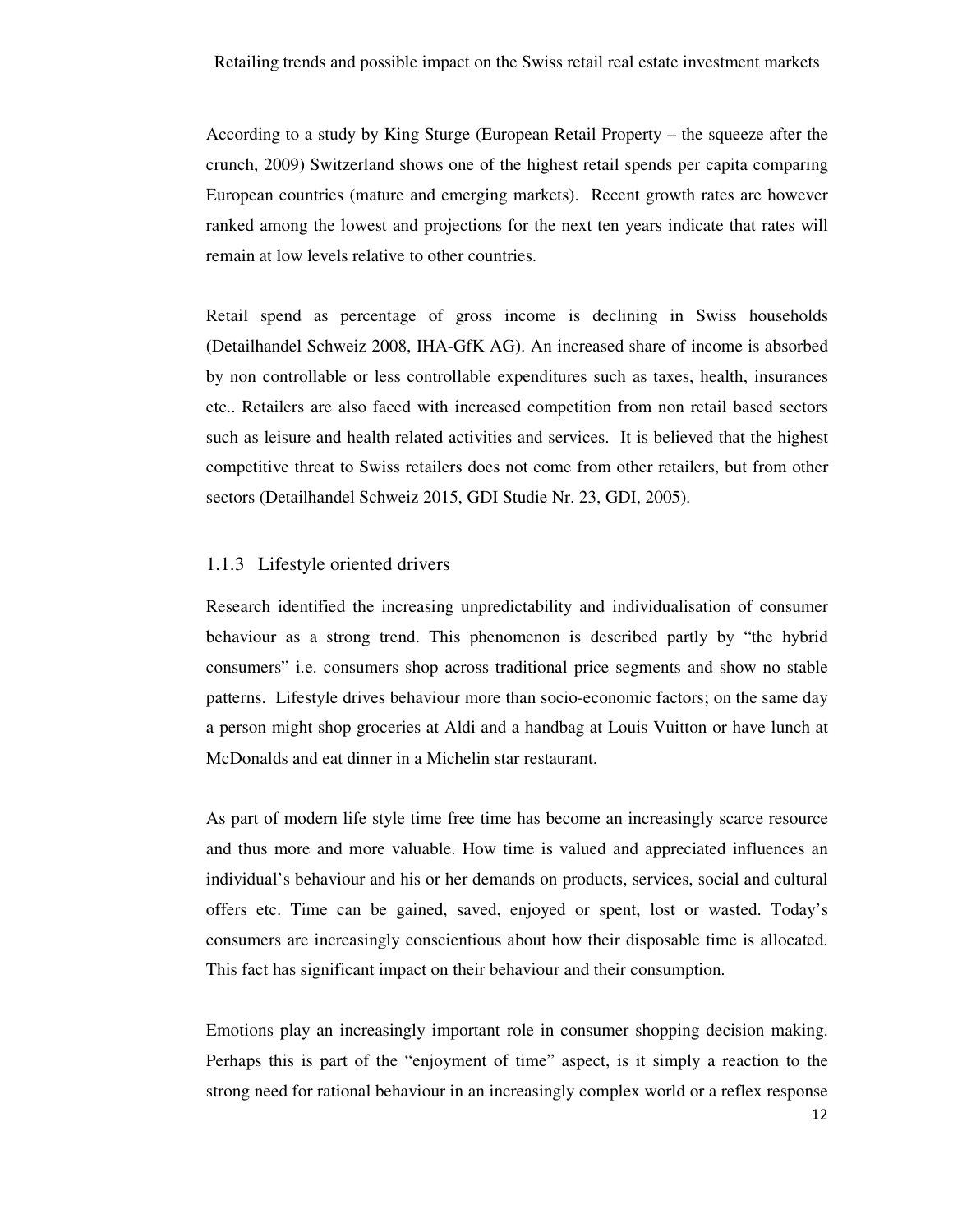to the overwhelming flow of information and choice in a consumption environment that becomes more and more un-overseeable and confusing? In his book "Buy-ology, Truth and Lies About Why We Buy" Martin Lindstrom confirms how consumers are influenced by conscious and sub conscious considerations, are very far from rational and are very much emotionally driven - even by the use of senses such as smell and sound - in our purchasing decisions (Buy-ology, Truth and Lies About Why We Buy, Martin Lindstrom, The Doubleday Publishing Group, New York, 2008).

Almost all interviewed persons for this study mentioned the request for authenticity and quality as important consumer trends that they are experiencing in their respective businesses. The trend is interpreted as a "back to true values and basic, natural good quality" as opposed to demand for luxury. Likewise ecology and sustainability in both production methods, ingredients, packaging and materials are considered important long term trends, be it however somewhat opportunistically applied short term.

Nature – real nature – will be valued as a scarce and important resource in future. Swiss Gottlieb Duttweiler Institute, according to Neue Zürcher Zeitung, undertook a survey on behalf of the environmental organisation Pro Natura (NZZ, 26.03.2009). The article describes how the study concludes that in future nature will hold such a high value that there will no longer be a need for organisations such as Pro Natura; businesses will take over their role. Nature will be commercialised and thus protected by businesses who will understand the value of offering pure nature experience to their customers; and people will pay for this rare resource. For a nature rich country like Switzerland pure nature represents an important asset that should be very well managed.

The application of technology in communication has lead to a world of extremely well informed consumers. Two trends have emerged as a consequence: 1) Increasing access to information promotes the emergence of so called "smart shoppers", consumers who shop around for best bargains – often quality merchandise at attractive discounts (Retail Outlook 2009, Swiss Issues Branchen, Credit Suisse Economic Research, 2008).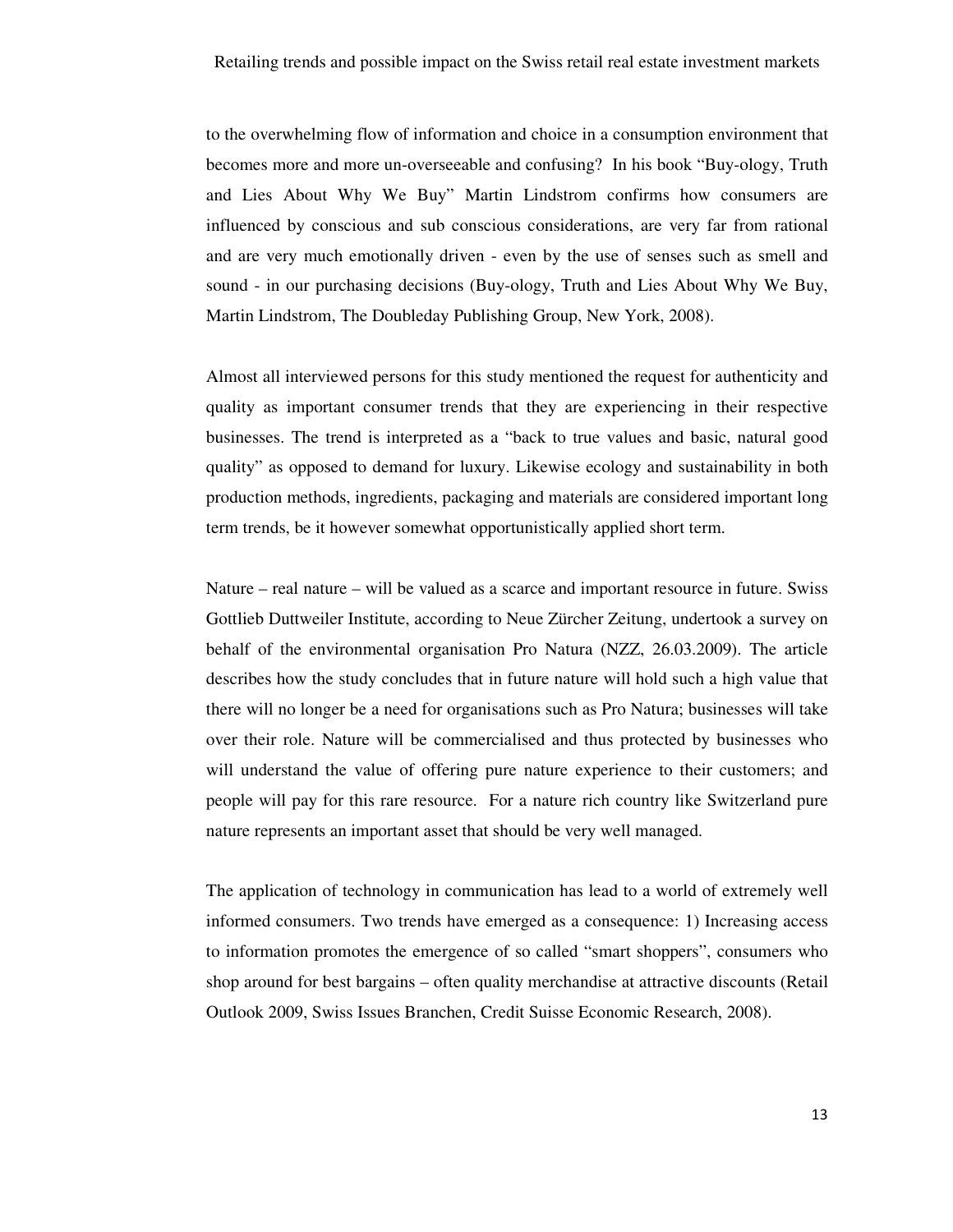2) Consumer confusion; due to huge flow of information and vast choice of products, brands and services it is difficult to filter important from less important, to compare and to make a rational selection. Consumers are overwhelmed with information.

Today's society is faced with increased mobility of people and merchandise. People move to new locations, they increasingly commute to work and they travel more in their free time. This has impact not only on transportation systems, but also on general lifestyle, family life and consumption of goods and services. Travel takes up time, hence there is e.g. less time available for shopping, and people look for retail offers "on the way". More and more even eating is done on the go to or from work, on the way between work and a cultural event etc. Most interviewees had strong opinions about an important market potential in mobile consumers.

Tourists are potentially valuable customers. Switzerland each year receives a high number of visitors - be it skiers in winter, hikers or nature and culture admirers in summer. The profile of visitors may change somewhat over the years and certainly varies with seasons, but if the asset "nature" is well managed, Switzerland has the potential for a thriving tourism for the foreseeable future. Travel and holiday is pleasure, it is relaxation and it is very emotional. Shopping is a part of the experience and as seen in particular at airports it is evident that tourists can represent an important market for gastronomy and retail.

The demand for authenticity and quality is very evident in this consumer group; visitors to Switzerland wish to experience and purchase something other than what they are used to everywhere else. Even in the fast food gastronomy business the demand for authenticity is strongly felt and putting operators under pressure to develop new concepts with a Swiss flair.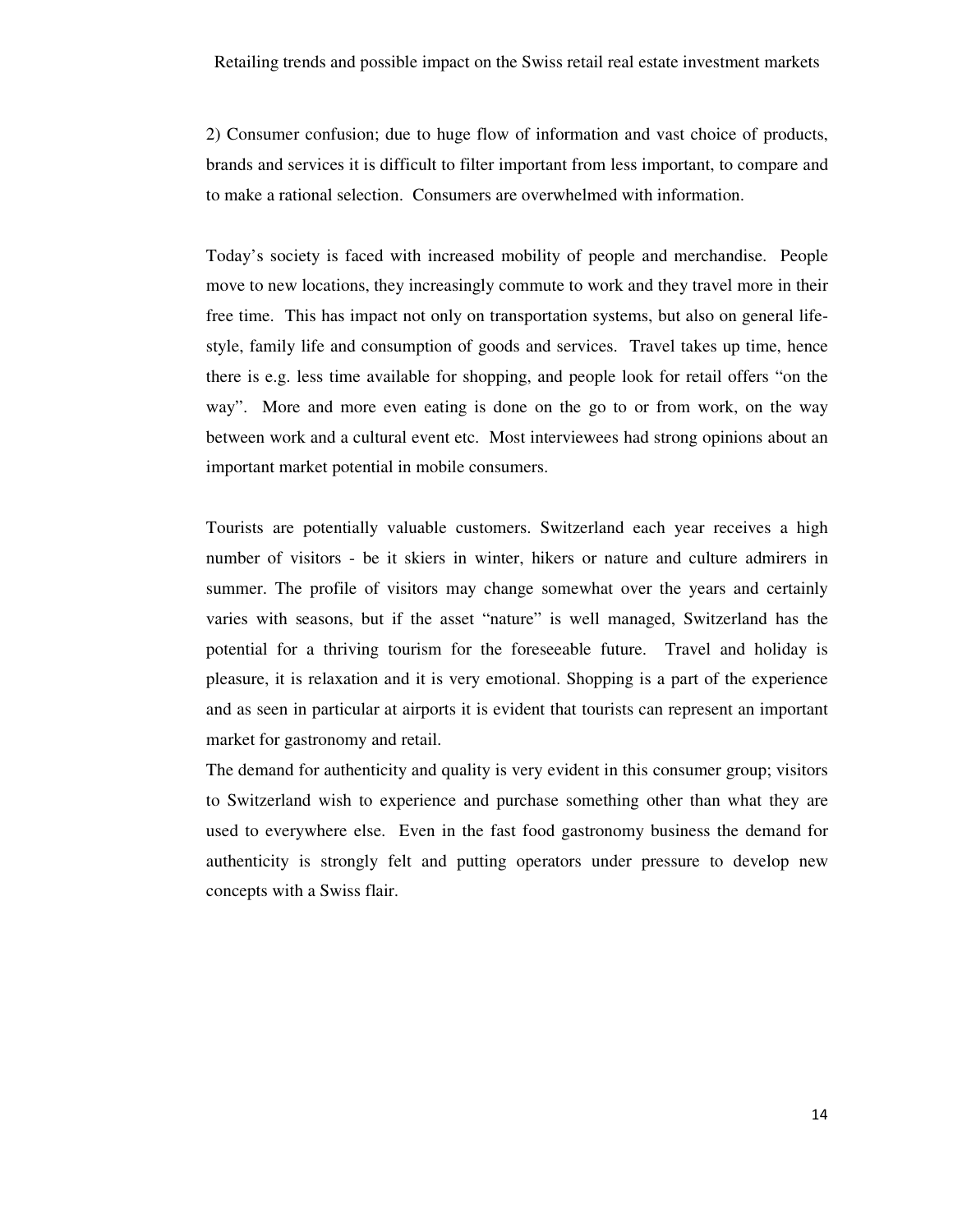### **1.2 The occupier markets**

### 1.2.1 Swiss retail business – formats and players

The Swiss retail scene is characterised first and foremost by the dominance of two groups originating from the grocery retail trade, the Migros group and the Coop group, both national institutions in the eyes of the population. Their dominance is demonstrated by the figures shown in Table I.

Table I Frequency numbers in the grocery trade - private household purchases per year, month and week. Base: IHA basket, Fresh products, packaged consumer products and near-food articles, 2007.

| <b>Retailer</b>     | Year | Month | Week  |
|---------------------|------|-------|-------|
| Migros              | 99%  | 91%   | 71%   |
| Coop                | 99%  | 79%   | 50%   |
| Denner w/satellites | 78%  | 40%   | 19%   |
| Volg                | 30%  | 10%   | $4\%$ |
| Spar                | 27%  | $9\%$ | $4\%$ |
| Manor               | 40%  | $9\%$ | $4\%$ |
| Aldi                | 30%  | 10%   | $4\%$ |

Source: Detailhandel Schweiz 2008, IHA-GfK AG

Also non-food sectors are influenced by the two large groups. International brands are however – at least statistically – very much present, although often treated by the brand's headquarters as a low priority in terms of willingness to invest and spend marketing budgets. Often the cost of market entry is considered prohibitive in comparison to the potential of this relatively small market.

In terms of retail formats Switzerland is one of the few markets where traditional department stores appear to survive. There is general consensus that the market is over saturated with shopping centres – mostly located out-of-town. Due to very restrictive legislation with regards to opening hours a new format has developed strongly in the form of "convenience stores" – a small format offering a combination of groceries and kiosk assortment often located at petrol stations, railway stations or even in village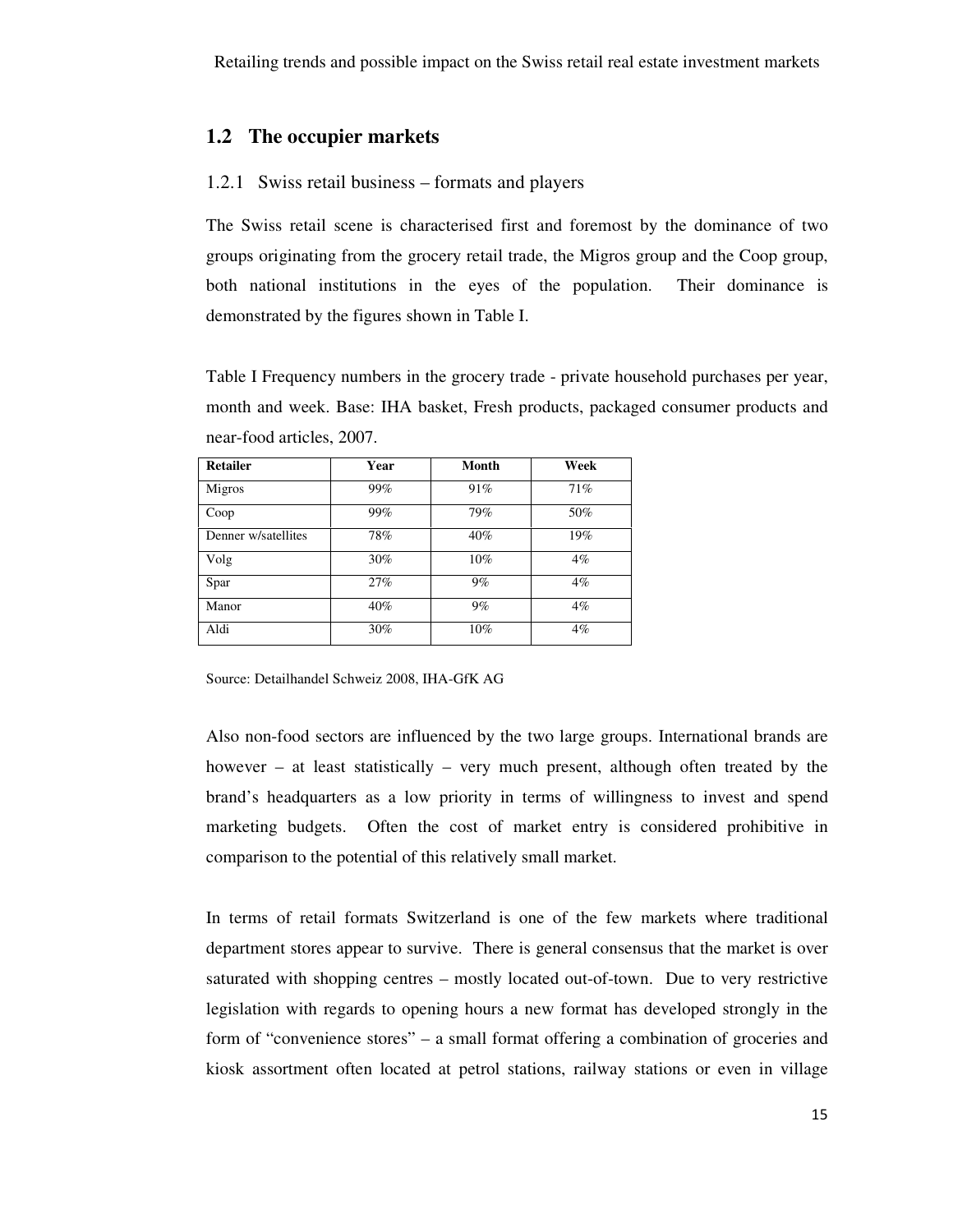centres and having obtained official suspension from the legislation with regards to opening hours. They represent a very attractive turnover potential due to their competitive advantage at evenings, weekends and public holidays.

#### 1.2.1.1 Migros

Established by Mr. Gottlieb Duttweiler in Zürich in 1925 Migros has become a part of Switzerland's heart and soul. It is organised as a cooperative with 10 independent units all benefiting from a central umbrella structure with a "parliament" of representatives from all cooperatives. Handled centrally are strategic matters, relations with authorities and other stakeholders and provision of central services. The Migros super markets offer primarily own brand merchandise and develop themed Migros brands internally (e.g. organic / ecologic, ethnic or price segment positioned). Over the years the group has grown with the acquisition of other retail brands both in the food and the non-food sectors.

| Migros core retail<br><b>business</b> | <b>Number</b><br>of units | <b>Turnover</b><br>CHF mill. | <b>Surface</b><br>m2 | Average<br>turnover per<br>outlet in<br><b>CHF</b> mill | Average<br>surface per<br>outlet in<br>m2 | Average<br>turnover per<br>$m2$ in<br><b>CHF</b> |
|---------------------------------------|---------------------------|------------------------------|----------------------|---------------------------------------------------------|-------------------------------------------|--------------------------------------------------|
| MMM-Migros-Zentren                    | 38                        | 2,939                        | 298.111              | 77.3                                                    | 7.608                                     | 10,166                                           |
| MM-Migros-Märkte                      | 206                       | 6,052                        | 429,446              | 29.4                                                    | 2,085                                     | 14,093                                           |
| M-Migros Läden                        | 285                       | 2,867                        | 187,352              | 10.1                                                    | 657                                       | 15,303                                           |
| Spezialläden                          | 55                        | 958                          | 231,217              | 17.4                                                    | 4204                                      | 4,143                                            |
| <b>Total cooperative shops</b>        | 584                       | 12,816                       | 1,146,126            |                                                         |                                           |                                                  |

| Table II Migros in numbers, 2007 |  |  |
|----------------------------------|--|--|
|                                  |  |  |

| Fachmärkte <sup>1)</sup> |     |       |         |      |       |        |
|--------------------------|-----|-------|---------|------|-------|--------|
| Do it + Garden           | 56  | 381   | 113,887 | 6.8  | 2,034 | 3,345  |
| Micasa                   | 31  | 282   | 65,540  | 9.1  | 2,114 | 4,303  |
| sportXX                  | 43  | 242   | 52,488  | 5.6  | 1,221 | 4,611  |
| m-electronics            | 59  | 699   | 29,951  | 11.8 | 508   | 23,338 |
| Obi-Baumarkt/Garten      | 9   | 234   | 73,179  | 26.0 | 8,131 | 3,198  |
| <b>Total</b>             | 198 | 1,838 | 335,045 |      |       |        |
|                          |     |       |         |      |       |        |
| <b>Gastronomy</b>        | 198 | 670   | 88,256  | 3.4  | 446   | 7,592  |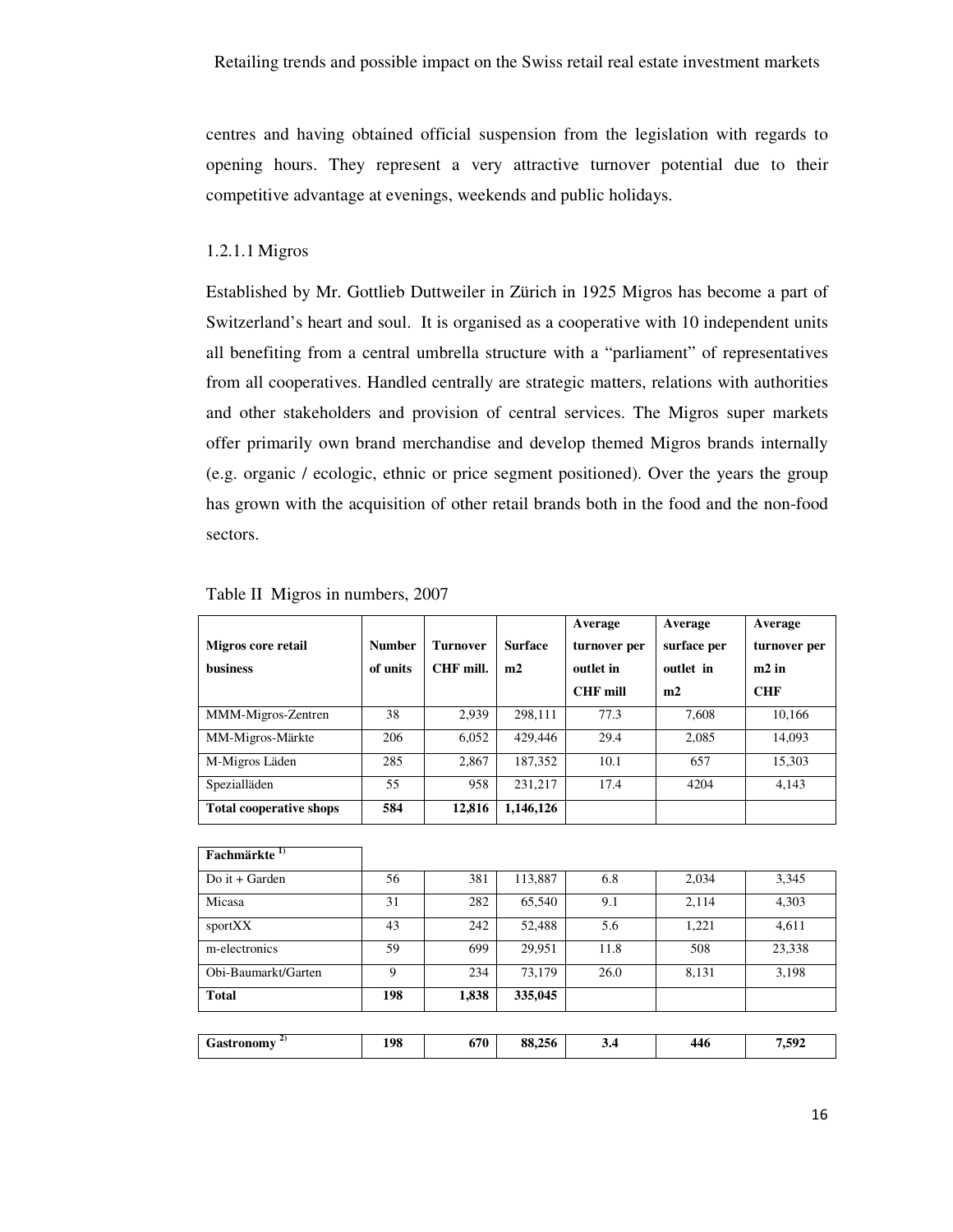### Retailing trends and possible impact on the Swiss retail real estate investment markets

<sup>1)</sup> Specialist shops/markets, integrated above

 $^{2)}$  Free standing restaurants and integrated restaurants – partly included above.

Source: Detailhandel Schweiz 2008, IHA-GfK AG

Total Migros group turnover was in 2007 CHF 22.7 billion and grew in 2008 by 13.5% to CHF 25.8 billion. This includes in addition to the numbers shown in Table II Migros shops abroad and subsidiary companies. In the food retailing sector their 2007 market share was 25.1% including Denner, 23.1% excluding Denner. (www.migros.ch)

The Migros group encompasses the following retail brands (2007):

- Denner discount grocery retail group with 729 outlets and turnover of CHF 2.7 billion (part of the group from 2007);
- Globus department store group with 34 stores;
- Interio home decoration and furniture stores, 20 stores;
- Office World office equipment stores, 18 units;
- Ex Libris book stores, 119 units;
- Le Shop internet based grocery sales platform for the Migros brand;
- Migrolino new convenience shop concept launched in 2008/09;
- Migrol petrol stations, often incl. convenience shopping under "avec", "Migrol" or new, "Migrolino" brands.

In addition Migros is a shareholder in a number of other retail brands.

### 1.2.1.2 The Coop group

The Coop group is a cooperative with over two million members and organised in 5 regional sales areas supported by centrally managed services such as marketing and logistics.

In 2007 Coop achieved a turnover of CHF 15.8 billion and growth of 15.2% to CHF 18.2 billion in 2008. Their market share in the food category was 21.9% in 2008 and in non-food categories 12.8% (www.coop.ch). The Coop group define their core business areas as "Retail" and "Trading" as shown in Table III. The difference in turnover to group totals above is made up by sales to third parties and on-line shopping turnover.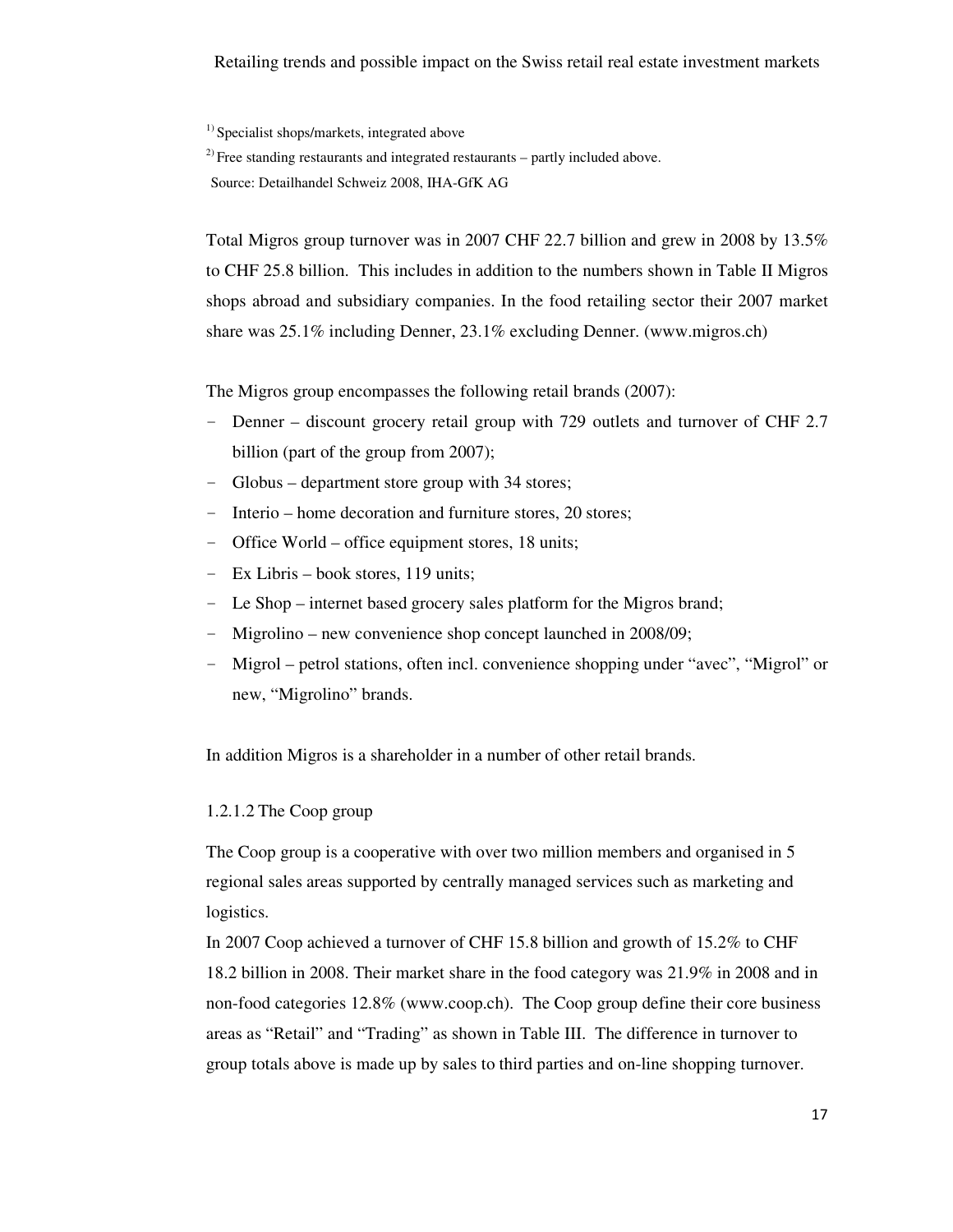|                                  |                  |                 |                | Average         | Average                  | Average           |
|----------------------------------|------------------|-----------------|----------------|-----------------|--------------------------|-------------------|
|                                  | <b>Number</b>    | <b>Turnover</b> | <b>Surface</b> | turnover per    | surface per              | turnover per      |
|                                  | of units         | CHF mill.       | m2             | outlet in       | outlet in                | m <sub>2</sub> in |
|                                  |                  |                 |                | <b>CHF</b> mill | m2                       | <b>CHF</b>        |
| Megastores                       | $\overline{14}$  | 875             | 77,492         | 64.8            | 5,535                    | 11,291            |
| Supermärkte C                    | 88               | 2,794           | 224,092        | 31.8            | 2,774                    | 11,447            |
| Supermärkte B                    | 171              | 3,057           | 247,607        | 18.1            | 1,448                    | 12,346            |
| Supermärkte A                    | $\overline{529}$ | 3,540           | 284,881        | 6.7             | 539                      | 12,426            |
| Other                            | $\mathbf{1}$     | $\overline{2}$  | 290            | $\Box$          | $\omega$                 | ÷,                |
| <b>Coop Retail</b>               | 803              | 10,268          | 854,362        |                 |                          |                   |
|                                  |                  |                 |                |                 |                          |                   |
| Department stores Coop           | 33               | 1,009           | 138,418        | 30.3            | 4,194                    | 7,290             |
| City                             |                  |                 |                |                 |                          |                   |
| $B\overline{au + Hobby}$         | 68               | 685             | 280,428        | 10.07           | 4,124                    | 2,443             |
| Interdiscount                    | 185              | 976             | 61,957         | 5.3             | 335                      | 15,753            |
| Top Tip / Lumimart               | 60               | 262             | 159,339        | 4.4             | 2,656                    | 1,644             |
| Christ Uhren & Schmuck           | 84               | 107             | 6,094          | 1.3             | 73                       | 17,558            |
| <b>Import Parfumerie</b>         | 96               | 154             | 8,701          | 1.6             | 91                       | 17,699            |
| Other                            | $\mathbf{1}$     | 3               | 150            |                 |                          |                   |
| <b>Coop Trading</b>              | 527              | 3,196           | 655,087        |                 |                          |                   |
|                                  |                  |                 |                |                 |                          |                   |
| Coop Pronto <sup>1)</sup>        | 189              | 470             | 20,394         | 2.5             | 108                      | 23,046            |
| Coop Vitality AG                 | 25               | 66              | 6,537          | 2.6             | 261                      | 10,096            |
| <b>Bell-Gruppe</b>               | 26               | 17              | 829            | 0.7             | $\overline{32}$          | 20,507            |
| Dipl. Ing. Fust AG <sup>2)</sup> | 152              | 102             | 77,836         | $\omega$        | 512                      | $\sim$            |
| Diverse                          | $\overline{2}$   | 76              | 9,002          | $\sim$          | $\overline{\phantom{a}}$ | ÷.                |
| <b>Daughter companies</b>        | 294              | 731             | 114,598        |                 |                          |                   |
|                                  |                  |                 |                |                 |                          |                   |
| Total Coop <sup>3)</sup>         | 1,727            | 14,195          | 1,624,047      |                 |                          |                   |
|                                  |                  |                 |                |                 |                          |                   |
| Petrol stations <sup>4)</sup>    | 12               | 1,163           |                |                 |                          |                   |
| <b>Hotels</b>                    |                  | $\overline{32}$ |                |                 |                          |                   |

### Table III Coop in numbers, 2007

<sup>1)</sup> Pronto is a convenience store concept of which 151 units are located at petrol stations.

<sup>2)</sup> Coop acquired Dipl.Ing. Fust AG (electrical household equipment and electronics) per 01.12.07

<sup>4)</sup> Stations only, other petrol station operations included under Pronto numbers.

Source: Detailhandel Schweiz 2008, IHA-GfK AG

<sup>&</sup>lt;sup>3)</sup> Incl. hotels, but excl. Petrol stations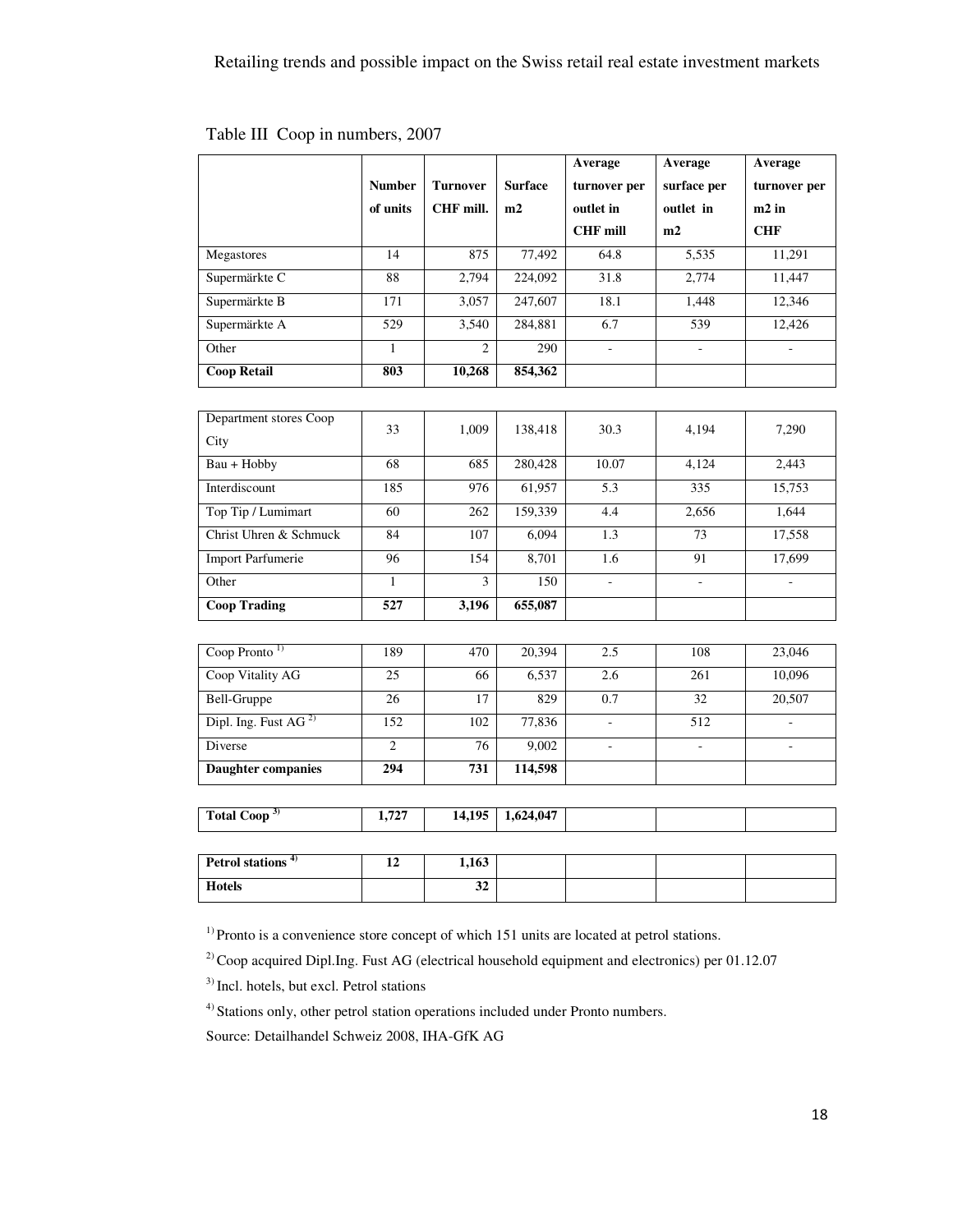Coop acquired the French supermarket / consumer market chain Carrefour Schweiz in 2007 which as of spring 2008 was fully integrated and converted to the Coop brand. The Coop food assortment consists of branded products, but the group has in the past years launched a number of private label and exclusive brand initiatives such as Garantie Prix, Fine Food and Pro Montagna and Weightwatchers and Jamie Oliver.

### 1.2.1.3 Other grocery retailers

In addition to the two dominant grocery retail groups a number of smaller groups and independent retailers operate in the Swiss market. The most important retailers can be found in Table IV.

| Retailer                         | Number of outlets | Turnover in | Surface in |
|----------------------------------|-------------------|-------------|------------|
|                                  |                   | CHF billion | m2         |
| <b>Discounters</b>               | 489               | 2.6         | 224,039    |
| Denner (Migros) excl. Satellites | 432               |             |            |
| Aldi                             | 57                |             |            |
| Lidl                             | New 2009          |             |            |
|                                  |                   |             |            |
| <b>Other Groups</b>              | 2,626             | 3.8         | 372,000    |
| <b>Denner Satellites</b>         | 297               |             |            |
| Groupe Magro                     | 16                |             |            |
| Maxi                             | 170               |             |            |
| Merkur                           | 26                |             |            |
| Pam Gruppe                       |                   |             |            |
|                                  | 744               |             |            |

Table IV Grocery retailers (other than Coop and Migros), 2007

Source: Detailhandel Schweiz 2008, IHA – GfK AG

Volg Gruppe excl. Petrol stations  $\vert$  769 Others 450

Some of the mentioned retailer groups (e.g. Volg) specialise in village centre locations and serve the convenience markets – sometimes with permitted extended opening hours.

#### 1.2.1.4 Department store retailers

An overview of the Swiss department stores can be found in Table V. With the exception of Jelmoli who promotes tagline "House of Brands" and focus on branded shop-in-shops, the Swiss department stores are conceptualised as traditional department stores offering a mix of international and Swiss brands and own private labels. They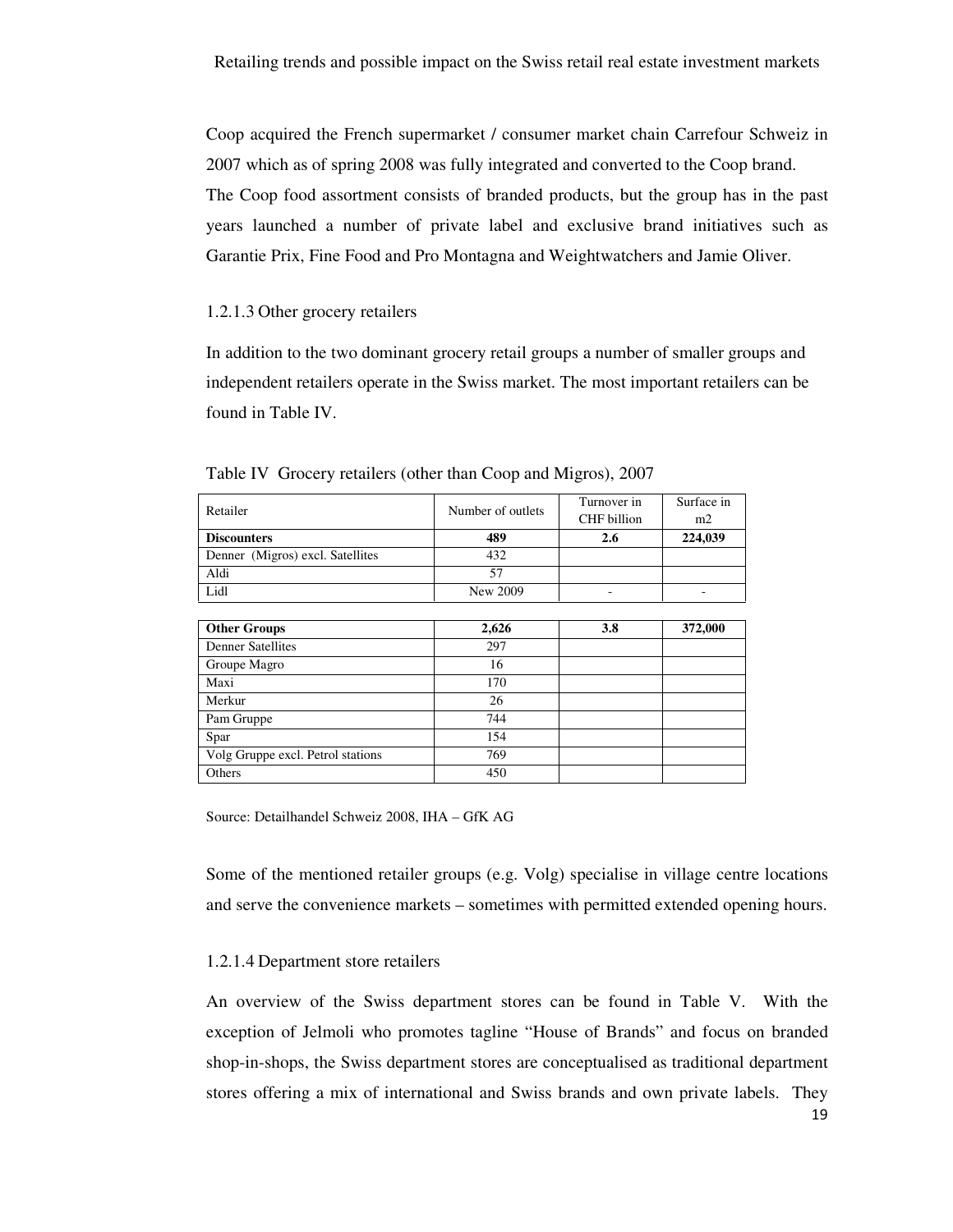tend to offer the full typical department store assortment including groceries, household goods, electric products and sports equipment, but there is a tendency to leave some of the non fashion related categories out or to let space to category specialists who can achieve better margins for those product areas (e.g. electrical and electronic goods). Importance is given to food retailing and the gastronomy offer within the department stores due to important pull-effect. Store operators have invested in upmarket fresh food concepts and trendy foodservice offers (bars, cafés, restaurants).

#### Table V Department stores, 2007

| Retailer                       | Number of outlets | Turnover<br>in<br>CHF billion | in<br>Surface<br>m2 |
|--------------------------------|-------------------|-------------------------------|---------------------|
| <b>Total department stores</b> | 125               | 5.2                           | 630,297             |
| Coop City (Coop group)         | 33                |                               |                     |
| Globus (Migros group)          | 12                |                               |                     |
| Jelmoli                        |                   |                               |                     |
| Loeb                           |                   |                               |                     |
| Manor                          | 71                |                               |                     |

Source: Detailhandel Schweiz 2008, IHA – GfK AG

#### 1.2.1.5 Kiosks

Operationally and logistically a specialised retail category, the market is concentrated with regards to retail companies.

| Kiosk Retailer          | Number of outlets | Turnover<br>CHF billion | in |
|-------------------------|-------------------|-------------------------|----|
| <b>Total</b>            | 1,813             | $1.4^{\texttt{+}}$      |    |
| Valora AG (ex Kiosk AG) | 1,015             |                         |    |
| Naville                 | 190               |                         |    |
| <b>SKIV</b>             | 300               |                         |    |
| Coop                    | 308               |                         |    |

Table VI Kiosk operators, 2007

<sup>1)</sup>Excl. Coop

Source: Detailhandel Schweiz 2008, IHA – GfK AG

1.2.1.6 High street retailers in fashion, leather goods and accessories categories

According to a survey by CB Richard Ellis (How Global is the Business of Retailing?, 2009 Edition, Special Report) conducted among 280 leading global retail companies Switzerland ranks high (number 9 after UK, Spain France, UAE, Germany, China,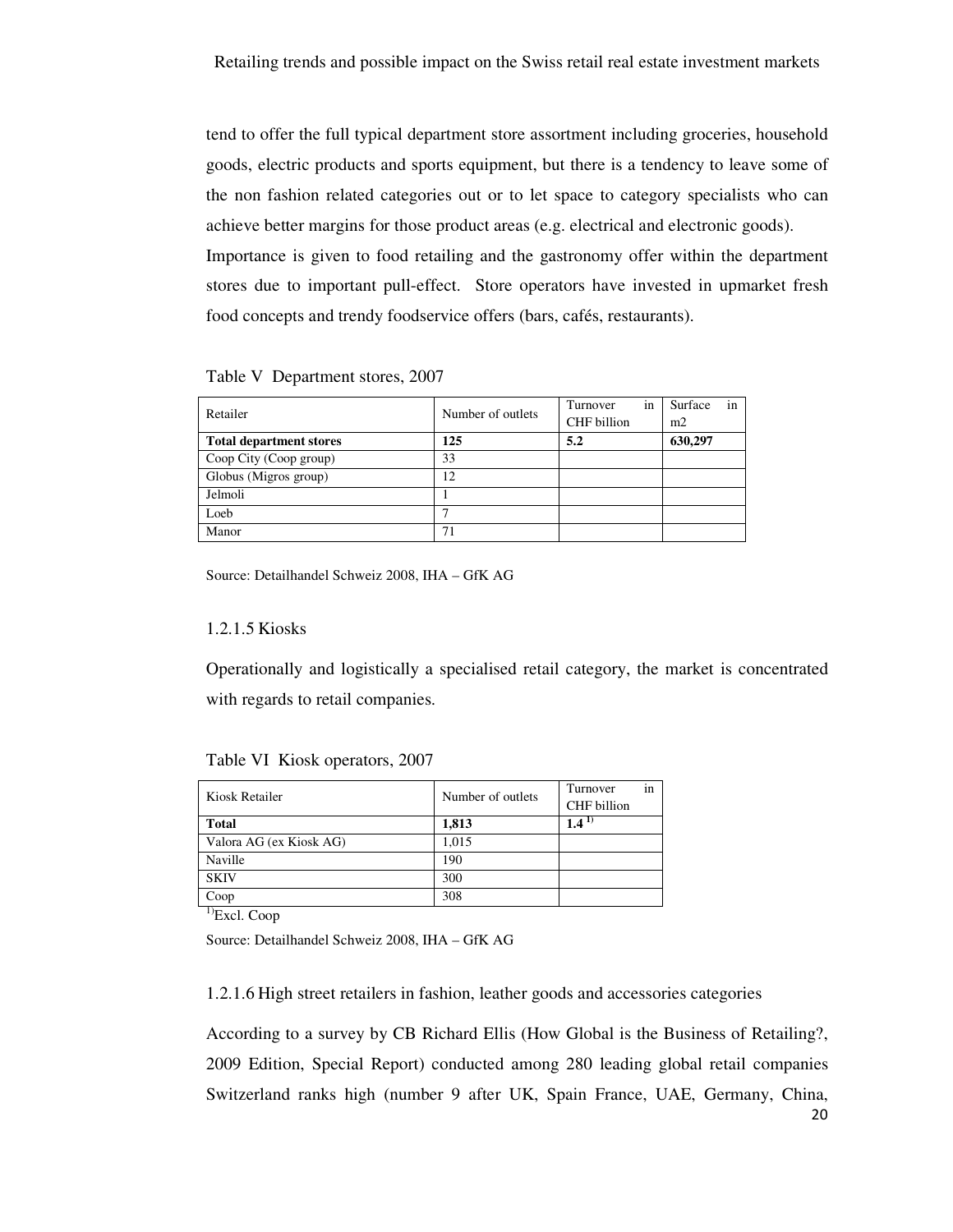Russia and Italy) by comparison with other countries in terms of markets where those companies are present. 40% of the companies are present in Switzerland. The main reason is considered to be the strong presence of German retailers, due to cultural and geographic rather than economic reasons. Further-more luxury retail brands are attracted to Switzerland due to purchasing power and prestige; their market entry is however often limited to one store or at best a small number of stores; concepts built on quality and image at high prices require lower volumes to be profitable.

Whether or not Switzerland has the potential of attracting more international retail brands is being debated. In the mentioned survey by CB Richard Ellis Switzerland ranks only 33<sup>rd</sup> with regards to new international retailer openings. One important reason is competition from emerging markets where consumers are becoming more affluent and have become the strategic focus of many international companies, who are in fact going from international to global. The relatively high purchasing power of the Swiss population is a tempting element for many brands; the image effect of being present in prestigious Swiss locations such as the Zürich Bahnhofstrasse, the Geneva Rue du Rhône, in St. Moritz or in Zermatt is an additional important driver for the luxury brand segment. Prestige brands are paying substantial sums in so called key money in order to get access to the right location in the main cities. For low price to mid range positioned brands the cost of entry can be prohibitive as volume is required to justify investments in shop fitting and marketing. Such volume can only be generated through a multiple of locations and outlets and / or in high traffic locations – both of these individual criteria can be difficult to fulfil in a small market.

Some examples of retailers with a certain presence in Switzerland - the list is not exhaustive (Source: Schweizer Detailhandel 2008, IHA – GfK AG):

- Fashion: Beldona, Benetton, Blackout, Bonita, Brunschwieg / Grieder / Bon Genie, Calida Shops, Chicorrée, C&A, Esprit, H&M, Herren-Globus, Kookaï, New Yorker, Orsay, Perosa, PKZ, Schild, Switcher, Tally Weijl, Charles Vögele, WE, Yendi.
- Shoes: Bally, Bata, Dosenbach-Ochsner, Charles Vögele, La Halle, Navyboot, Pasito-Fricker, Reno, Tschümperlin, Walder.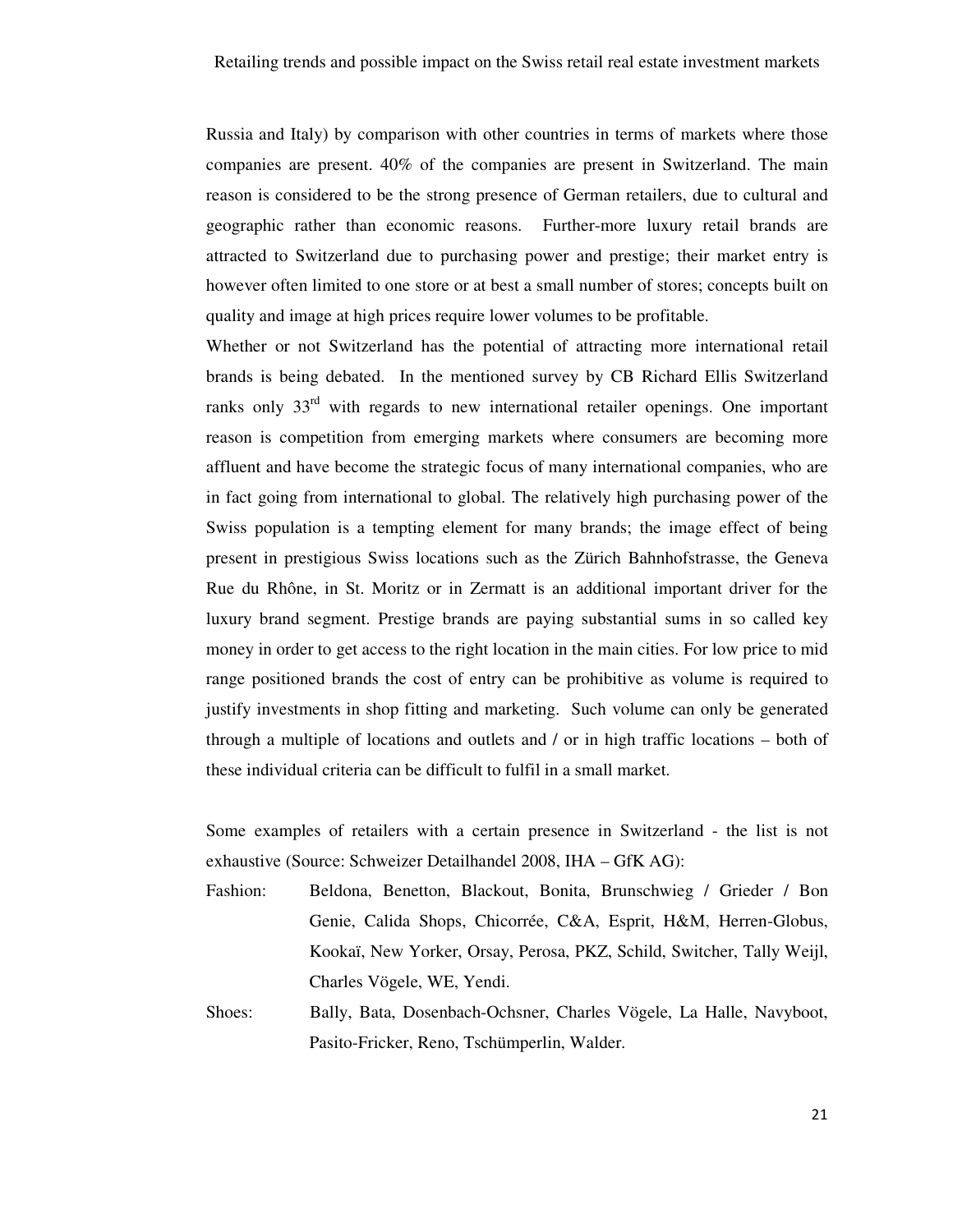In the luxury segment most important international brands are present, but limited to a few prestigious locations. Switzerland being a very important manufacturer of watches (and also jewellery) naturally features a vast selection of retail offers in this category, some stand-alone branded boutiques such as Swatch or Omega and other operated by local independent retailers or groups such as Türler and Bucherer.

#### 1.2.1.7 Travel retail operators

Switzerland is home to two of the world's most important travel retailers; The Nuance Group and the Dufry group. The Nuance Group (formerly a Swissair group company, now under Italian ownership) is the dominant retailer in Zürich and Geneva airports holding the main duty free concession as well as a large number of duty paid concessions in both airports. Euro-Airport Basel is the home base of Dufry (formerly known as Weitnauer, now under Spanish ownership). The two companies dominate the airport scene in Switzerland, but have so far not explored other Swiss travel retail markets with the exception of the rail stations at the airports.

In airports there is a presence of some smaller Swiss and international travel retailers as well as a number of local specialist retailers who operate a few concessions in airports in addition to their downtown business e.g. Grieder, Türler.

In the context of the business of serving travelling consumers the two dominant catering providers in Swiss airports, rail stations and along motorways must also be mentioned: Select Service Partner (SSP) and the Autogrill group. Both are international operators of a certain size and Autogrill is, via recent acquisitions, an important player not only in the foodservice market, but also in the travel retail market (acquired Spanish Aldeasa and British companies Alpha and World Duty Free).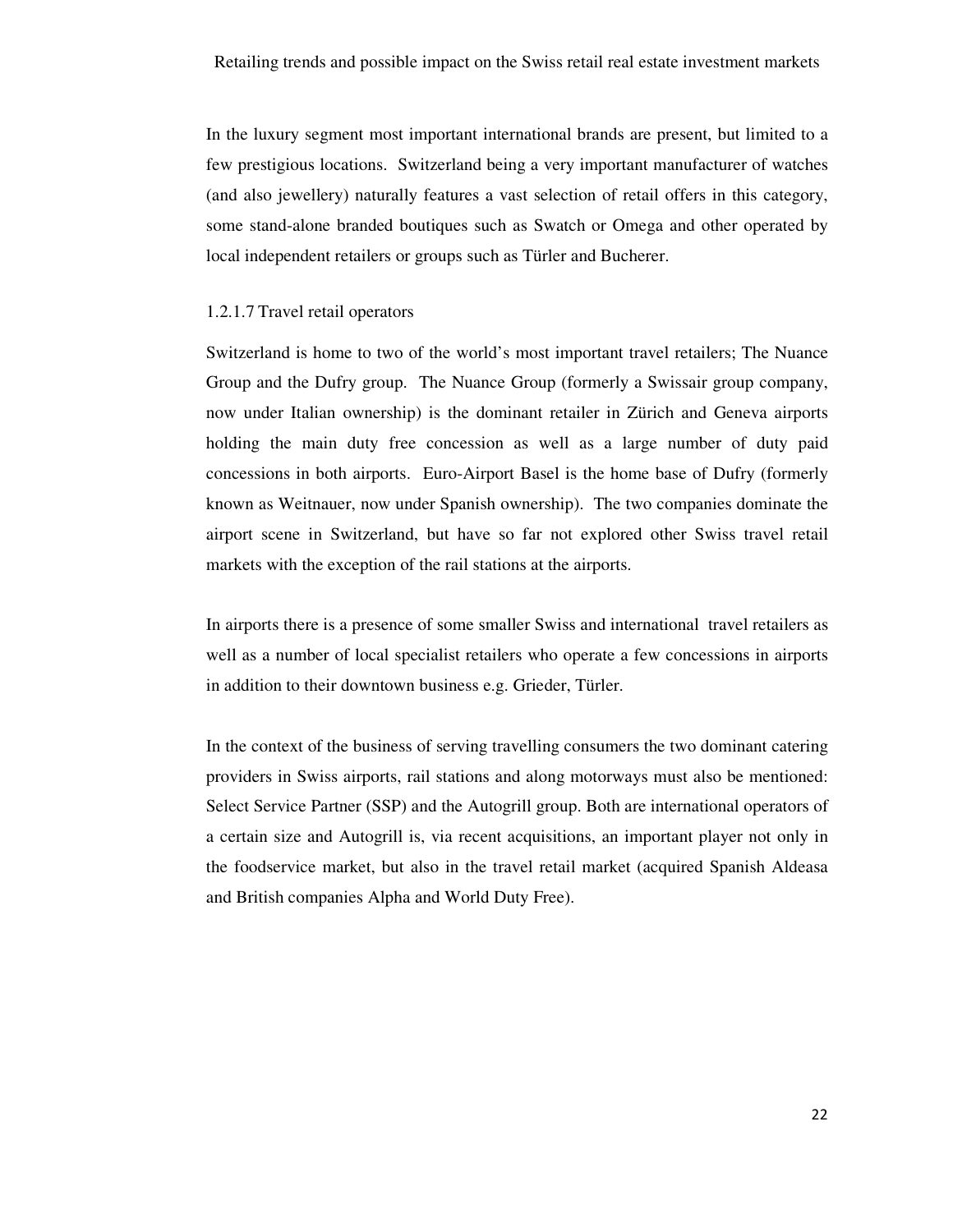1.2.1.8 Other retail

Other retailers of importance in Switzerland can be listed as per Schweizer Detailhandel 2008 as follows:

Interior decoration / furniture:

Diga, Fly, Hubacher, Ikea, Interio, Micasa, Lipo, Märki, Otto's Möbel, Pfister, Top Tip / Lumimart.

Perfumery: Douglas, Import Parfumerie, Mariaunnaud, The Body Shop.

Opticians: Fielman, Pro-Optic, Kochoptik, Visilab, MC-Optik, Optic 2000.

Other specialists ("Fachmärkte"):

Athleticum, Carpet Land, Cats&Dogs, Fressnapf, Jumbo Do it – Deco – garden, Media-Markt, M-Parcs, My Friends, Office World, Qualipet, Toys'R'Us.

Not mentioned are all independent and local retailers in various categories such as gifts and souvenirs, fresh food and bakery products and others.

Pharmacies and drugstores are also not included in this overview, they do however represent important retail turnover as shown in table VII.

Table VII Pharmacies, drugstores and perfumeries, 2007

| Retailer    | Number of outlets | Turnover<br>CHF billion | in |
|-------------|-------------------|-------------------------|----|
| Pharmacies  | 1.707             | 4.4                     |    |
| Drugstores  | 645               | 0.8                     |    |
| Perfumeries | 296               | n.a.                    |    |

Source: Detailhandel Schweiz 2008, IHA – GfK AG

### 1.2.2 Recent and future developments

Retail internationalisation is expected to continue but at a slower pace than in recent years due to the current economic turmoil.

As part of internationalisation a vertical integration process is taking place; brand owners are becoming retailers in order to control distribution and image. Strong branding and consistent and coherent brand management is crucial for successful inter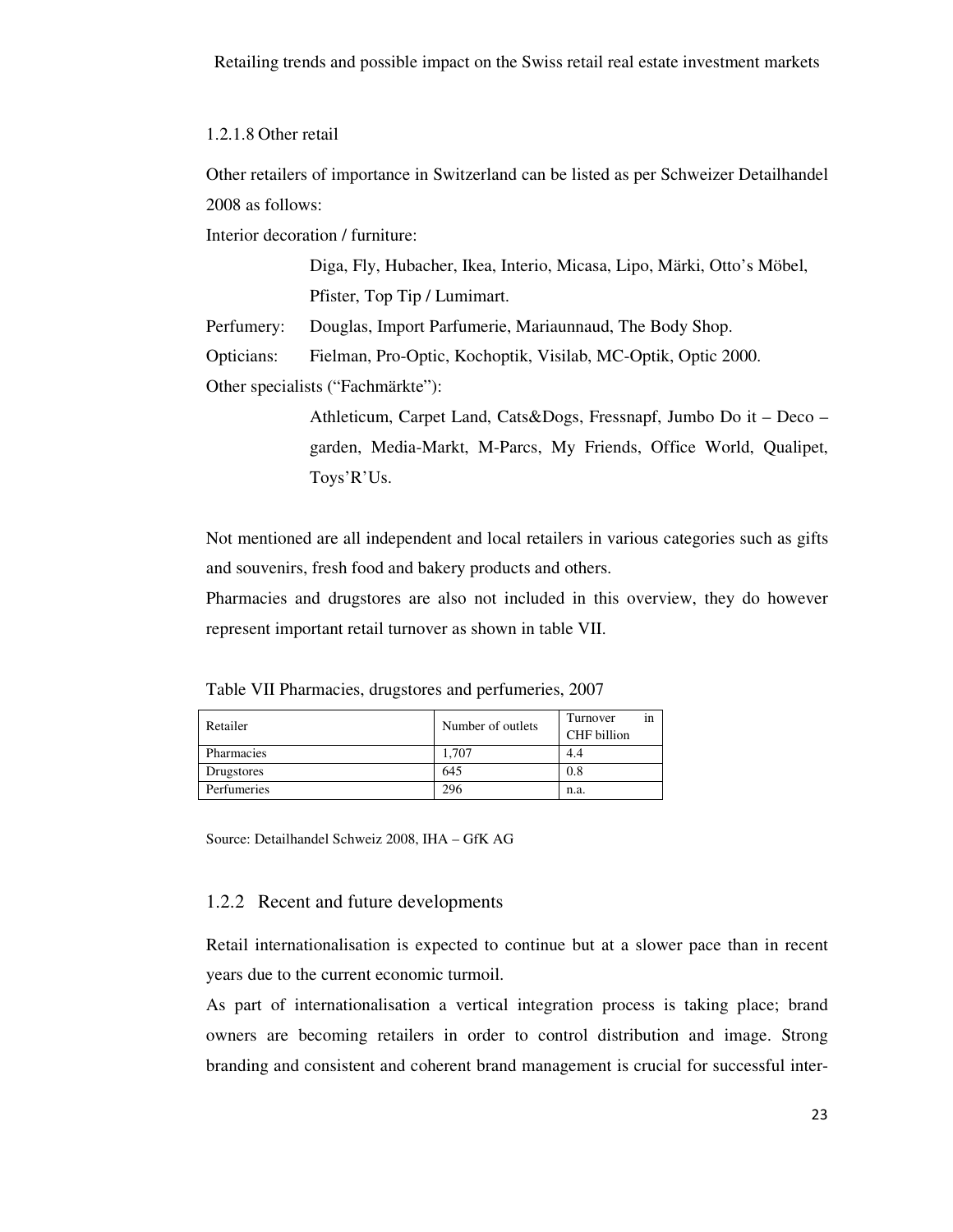national expansion. Whether vertical integration is optimal from an operational efficiency and profitability perspective is questionable, at least in connection with entry into smaller markets where sufficient scale is difficult to achieve. Franchising models are of course one answer to this dilemma.

In spite of market entries of international retail brands the Swiss market is in a process of consolidation; the large are getting larger (Coop's and Migros' acquisitions) and are able to use their dominance to influence landlords in their planning of retail and gastronomy mix. There is a general feeling of "sameness"; the same retail brands are seen "everywhere".

In the discount segment important changes have occurred in the past few years by the addition of the two new market entrants from Germany, Aldi and Lidl, and the acquisition of the Denner group by Migros. New is now that there are discount retailers in other product categories emerging in response to the increased consumer price sensitivity.

Currently consumers are trading down, the luxury segment is suffering the most whilst the mid price range retailers are holding up relatively well. Overall retail sales are still holding up with a year-on-year increase of 1% in the first quarter of 2009. Typically consumer demand lags behind GDP developments and it is expected that retail sales will drop during the rest of the year. As a consequence demand for retail space is likely to decline. (Swiss Issues Real Estate, Monitor Q2 2009, Credit Suisse, June 2009).

On-line purchasing is developing at a great pace in Switzerland. Both the largest grocery retailers offer on-line shopping services with home delivery. So far this business is small in absolute terms, but the growth rates are significant. This channel is expected in future to be particularly important for discount shopping and shopping of products that are highly standardized and "unemotional", require low degree of interaction with a shop assistant or for which sufficient quality product information is easily accessible on-line.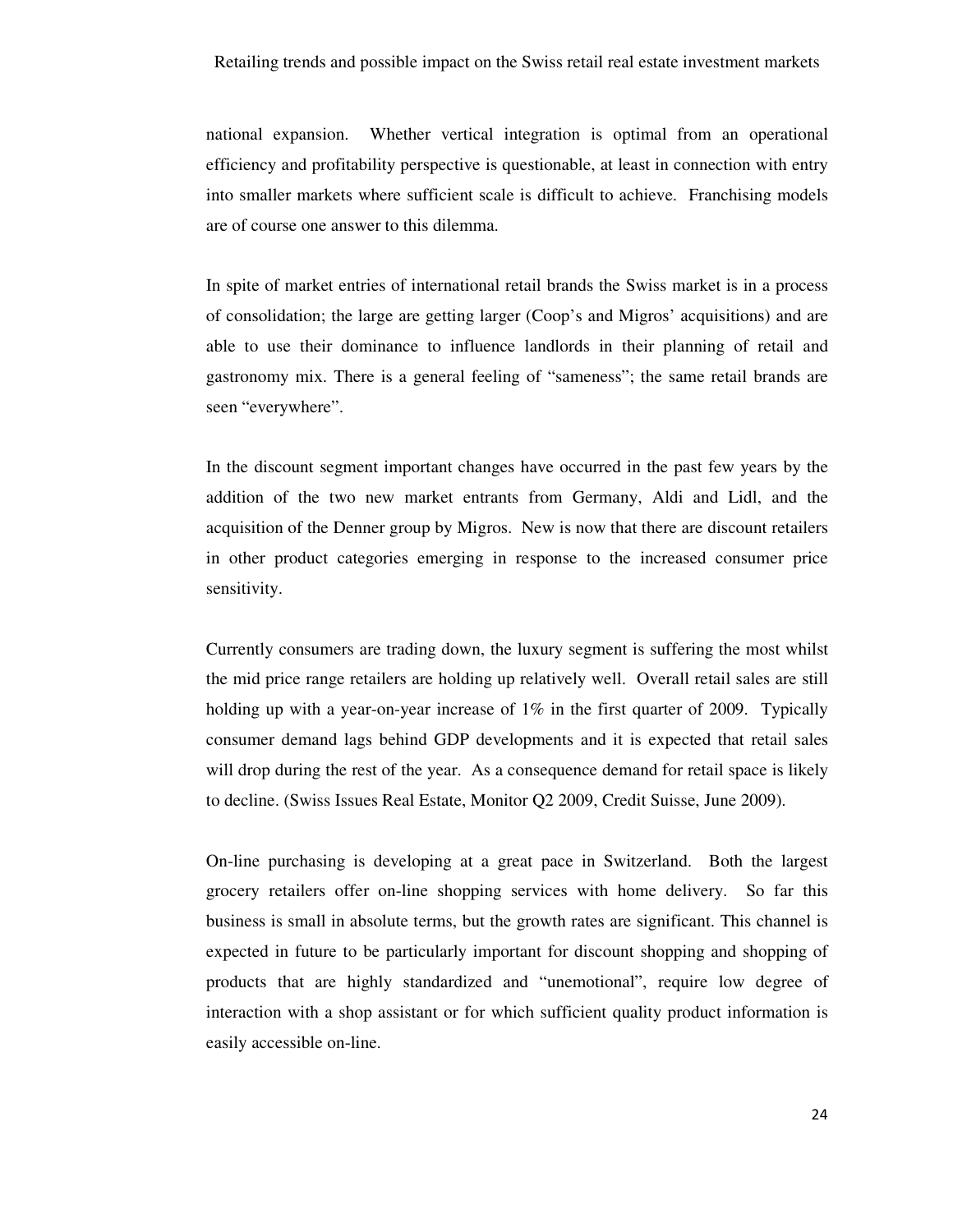### **1.3 The investment markets**

#### 1.3.1 Swiss retail real estate – investors, inventory and supply

Switzerland is in the top league with regards to retail surface per capita; the market with regards to overall retail space is saturated (Retail Outlook 2009, Swiss Issues Branchen, Credit Suisse, December 2008). In the sample survey there appears to be a general consensus that this is the case. The interpretation, when broken down per channel or market, is however differing among the specialists; most are of the opinion that there are sectors that are underdeveloped and others that are over saturated.

### 1.3.1.1 Retail real estate investors

Swiss retail property returns are historically lower than the average returns in the Eurozone, hence the retail real estate investment landscape is mainly constituted of Swiss investors. There is limited information available that provides a global view of retail real estate investors, but research for this study has identified the following main categories and players:

#### a) Institutional investors

This group is constituted of banks and pension funds. Whilst pension funds have restrictions with regards to investment in the retail real estate asset class, banks have the possibility via their portfolio of financial products (funds) to invest in retail real estate. In this context retail real estate is seen as an attractive diversification vehicle in a real estate portfolio. Retail property is associated with higher degree of volatility than residential real estate, but with lower volatility than other commercial property. In fact it was stated in the interviews that retail real estate historically and in reality has demonstrated lower volatility than what is the actual impression of most investors.

Credit Suisse is an important investor in Swiss retail property with currently 12 shopping centres in their portfolio. They also own a centre management company in order to control the management and development of their centres.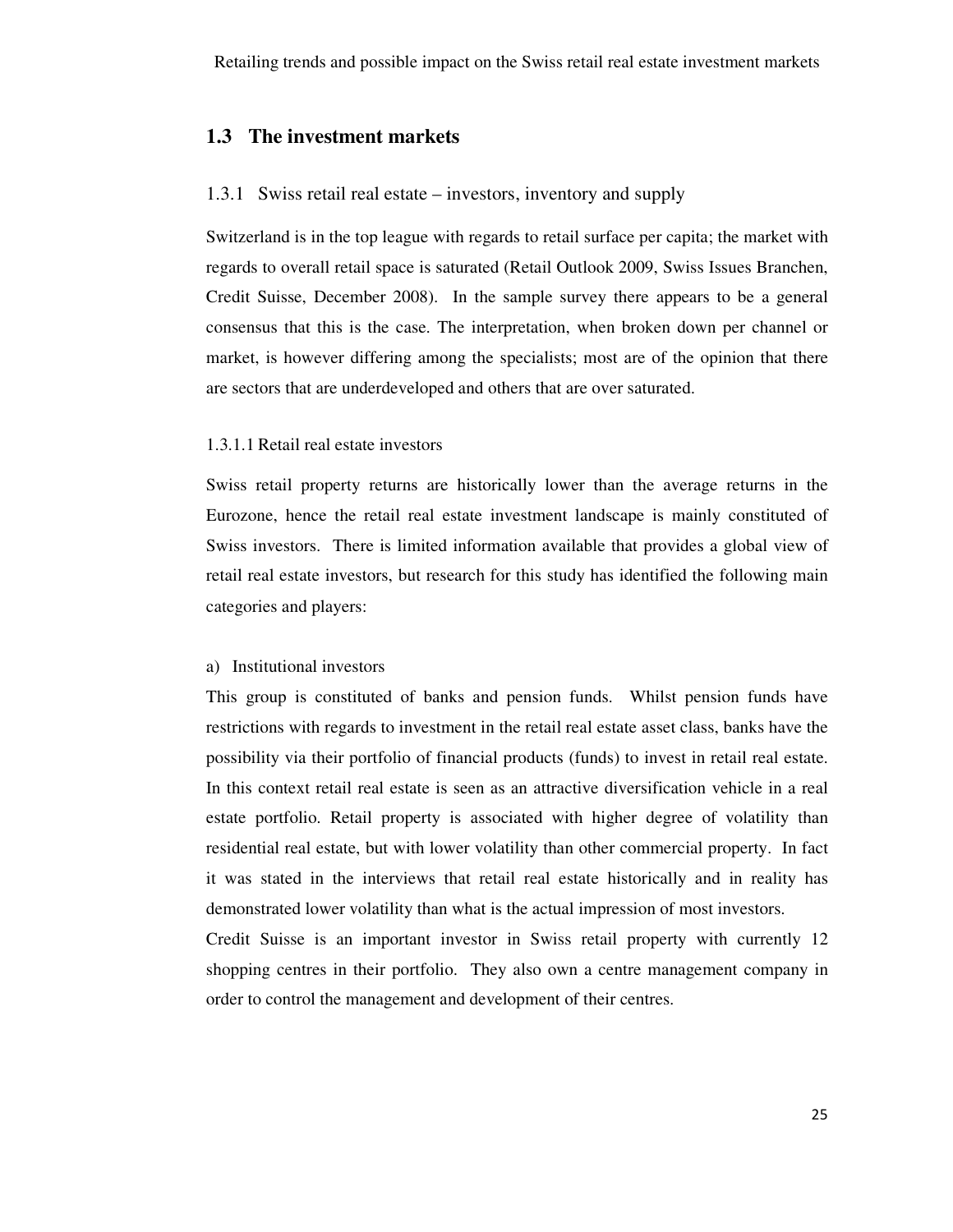#### b) Retailers

The largest grocery retail groups Migros and Coop are considerable real estate investors, mostly in order to control their own supply of real estate for their own retail operations. Migros do however go beyond their own direct needs in their investment strategy and have e.g. invested in shopping centres such as the new Westside (Bern).

Coop have recently divested a large portion of their real estate and pursued a strategy of owning only the property that is not easily replaced, is essential for their operation and where securing a particular location long term is essential.

Another important retail real estate investor is the Jelmoli group, a retailer (department store in Zürich) come real estate company with a considerable portfolio of retail property across Switzerland. There are currently negotiations taking place for a sale of the Jelmoli real estate business to SPS Swiss Prime Site, one of the most important Swiss real estate companies.

Some motorway station retail property is owned by retail- and gastronomy operators, but this is the exception rather than the rule.

### c) Real Estate companies

The larger Swiss real estate companies such as PSP and SPS Swiss prime Site invest in retail property or in multi-use property which includes retail.

### d) Airports & SBB

Considerable landlords are also the airport companies, primarily Unique Zürich Airport and Geneva International Airport. Both companies manage actively the retail offer in their airports, airside and landside, as well as the connected rail stations. Retail space is mostly let as concessions with a specified duration that are awarded via public tender processes.

The Swiss national rail company SBB (Schweizerische Bundesbahnen) is a large real estate investor and landlord across the country owning and managing some 3,500 buildings, many of which are located on or around the almost 800 rail stations, small and large. With their creation of so called Rail Cities in the top 8 stations they have developed successful retail environments for people on the move. The commercial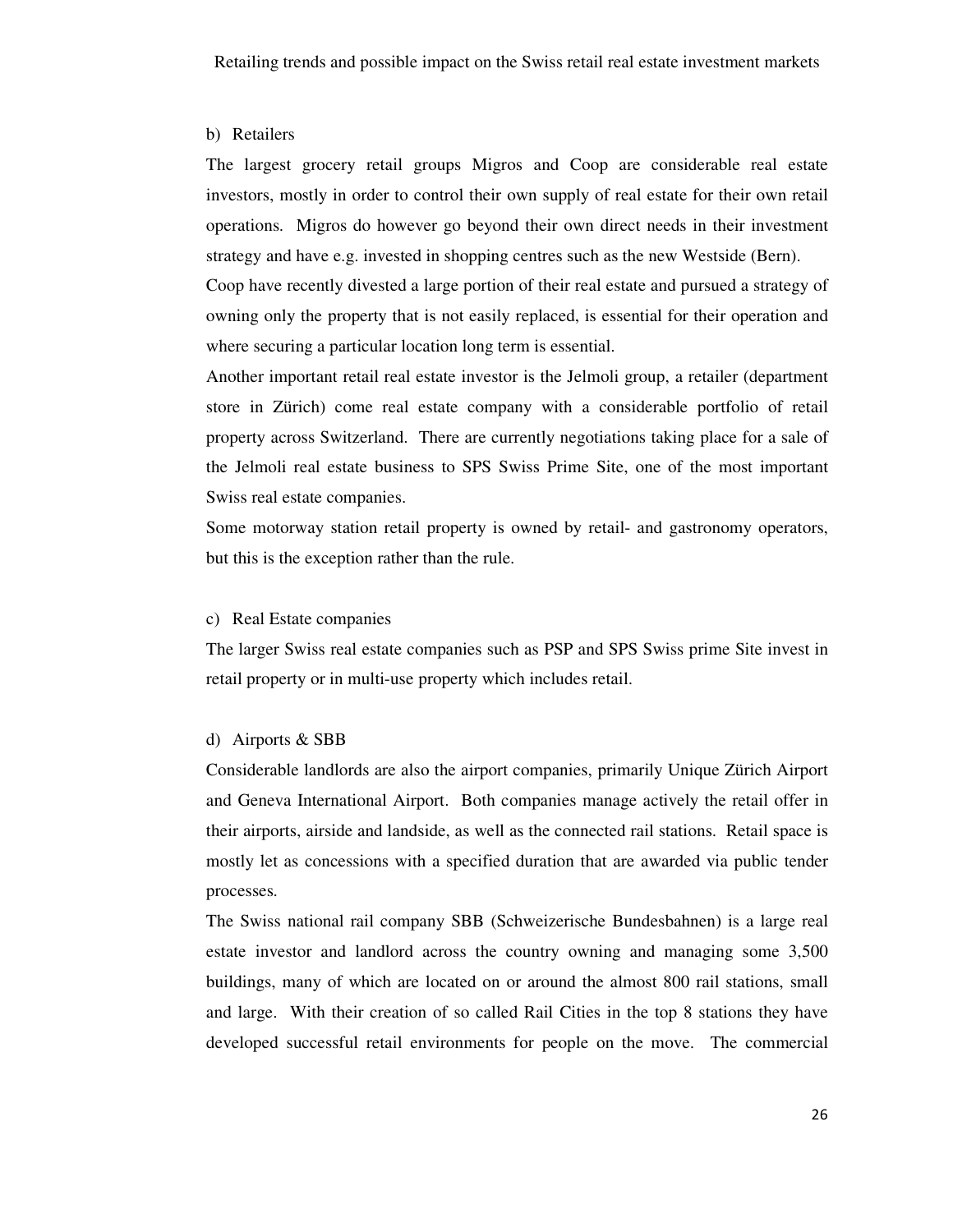offer in the second tier of larger rail stations is currently being extended as part of SBB's strategy for so called "Mehr Bahnhöfe" ("rail stations and more").

#### e) Private investors

Not to be forgotten, a large proportion of Swiss real estate is owned by private investors, often passed on from generation to generation. The Swiss real estate ownership landscape is very fragmented and lacks in systematic and professional management. In city centres, villages and tourist destinations retail real estate, often multi-use buildings including retail, is to a high degree owned by small companies or individual owners / investors. This situation with considerable numbers of stakeholders with differing interests and know-how makes overall planning and development initiatives - destination management - challenging or even impossible.

### 1.3.1.2 Retail real estate inventory and supply

Providing a full overview of the Swiss retail real estate inventory is for this study not the purpose, nor possible. Certain types of retail property of importance have however frequently been mentioned in the research and deserve mentioning.

### a) Shopping centres

In Switzerland there are more than 100 shopping centres with more than 7,000 square metres surface (ca. 1,773,000 square metres in total) and another 120 smaller centres. The larger centres generated retail turnover of CHF 12.7 billion in 2007 (Detailhandel Schweiz 2008, IHA – GfK AG). The centres are mainly located out of town or on the city edges.

It is the general opinion of both market analysis authors and interviewees that the Swiss shopping centre market is over saturated and that a number of centres are in urgent need of refurbishment and concept revision. Newer centres such as Sihlcity in Zürich and Westside near Bern appear to be struggling in achieving the budgeted visitor frequency and / or retail turnovers. Opinions differ with regards to the main reasons for this and whether or not it is merely due to "teething problems" or rather conceptual and structural issues. There is however consensus regarding the need for upgrading and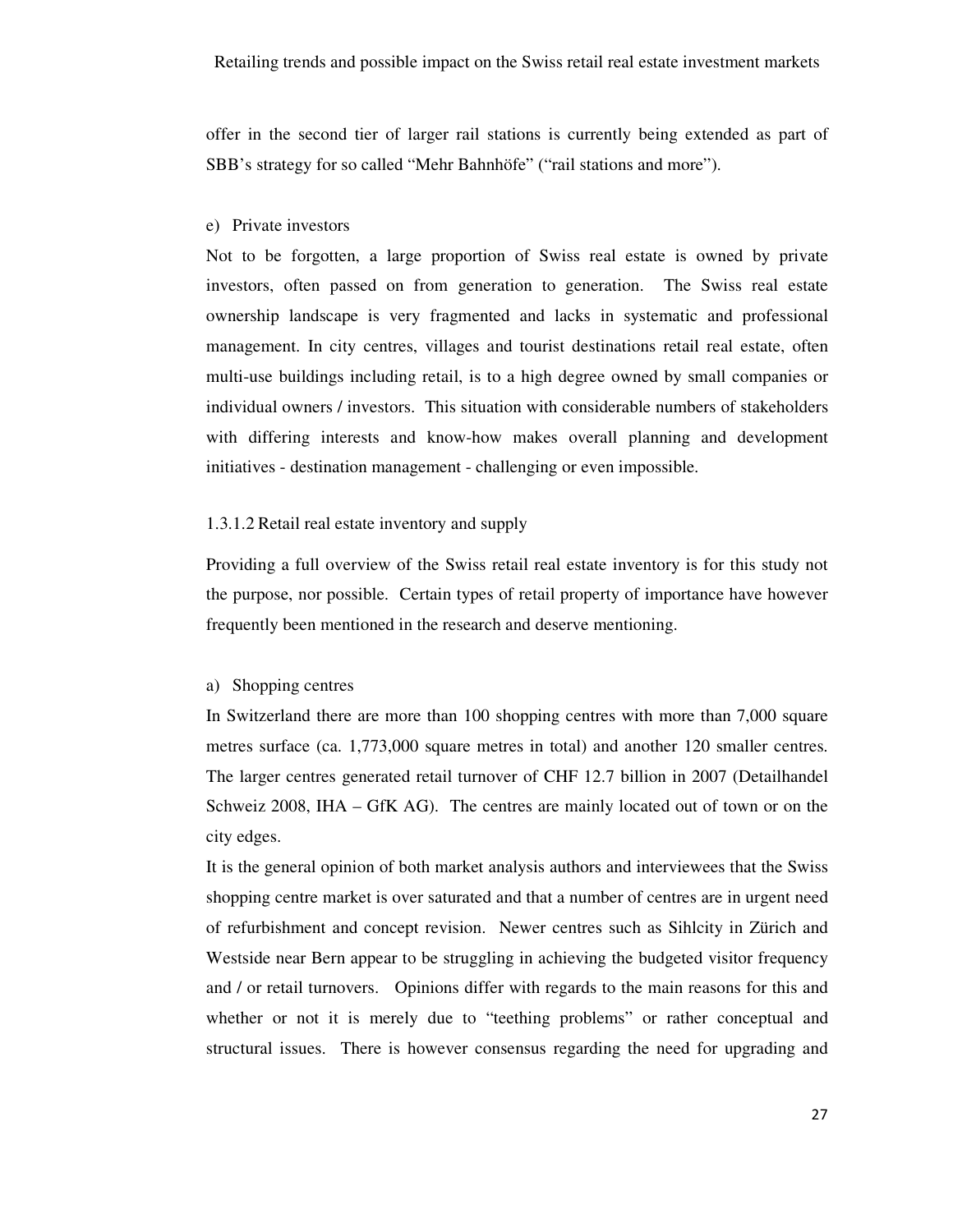stronger profiling of existing Swiss centres as well as the expectation that only the conceptually strongest and well managed will survive long term.

### b) Airports and railway stations

Due to their central location and exceptionally high and relatively stable traffic airports and rail stations represent very interesting platforms for retail operation and – development. On the basis of trends in lifestyle, including increased mobility and shopping and eating "on the go", these channels can be considered of utmost importance for future retail development. Short to medium term landlords plus retail and foodservice operators in rail stations additionally benefit from a competitive advantage related to their extended opening hours compared to other retail.

### c) Tourist destinations / resorts

Switzerland is a tourism nation and offers tourists and visitors from an increasing number of countries fantastic experiences in sports and outdoor activities as well as beautiful sceneries. There is however a lack in the overall planning and structuring of the offer to visitors, most evidently lacking are the areas of retail offer and services that compliment the holiday theme / purpose. Several new resorts are under development in Switzerland, mainly in the alp regions; they represent an opportunity to plan a complete concept of holiday adventure and -experience, services and commercial offers. Among existing tourist destinations it appears that only the Weisse Arena Gruppe AG which manages the Flims / Laax / Falera region is attempting to apply a true destination management approach in their development efforts. Other destinations have not yet made this important step forward and operate to varying degrees uncoordinated and fragmented as per traditional and historical development patterns.

### 1.3.2 Recent and future developments

As earlier mentioned Switzerland is in the top league with regards to retail surface per capita and likewise with regards to retail spend per capita.

In the recent years retail property returns have been generated mainly from rent income, but Switzerland is forecasted to be one of very few markets not to show negative capital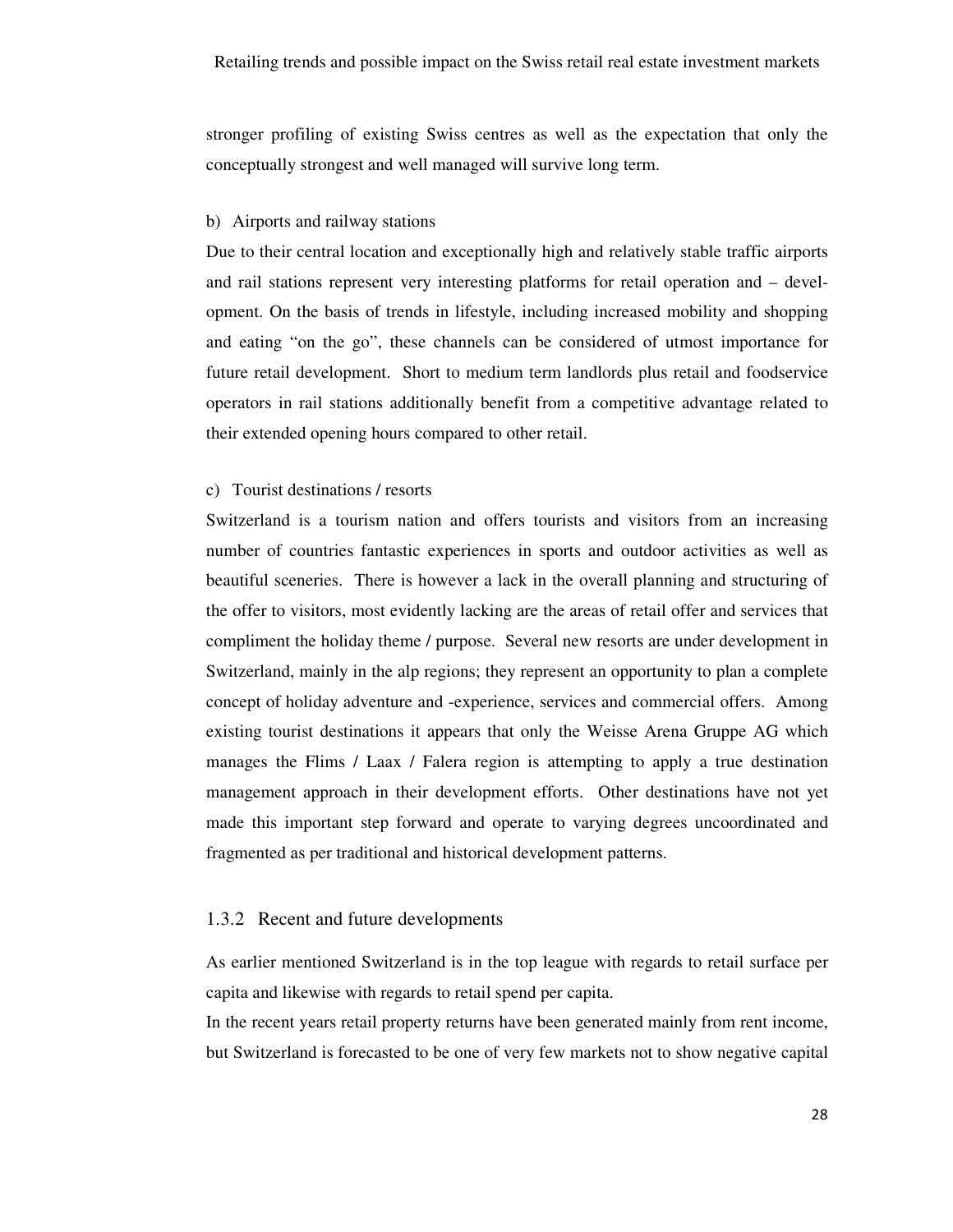returns in one out of the coming five years (however only marginal growth of less than 1%). (European Retail Property – the squeeze after the crunch, King Sturge, 2009).

Any new addition in retail real estate surface is expected to either be burdened with considerable risk, or if profiled and positioned successfully, to cannibalise existing retailers and / or centres. The general opinion is that the current financial and economic environment will lead to a clean-up in the Swiss retail market; the strongest and well managed will survive, so will the niche players with an exceptional concept. The mid range in terms of centre- or operation size plus the retail operations with no clear profile are at significant risk and numerous casualties are to be expected.

A significant challenge for any developer going forward will be the restrictions on parking facilities related both to any new builds and to any significant refurbishment projects that involve structural changes of existing shopping centres. In recent years restrictions have been implemented permitting only limited numbers of parking spaces to be planned. The restrictions apply not only to parking spaces, but also to the frequency of private vehicles in and out. Access by public transport is favoured; thus representing a planning element of increased importance for developers to consider.

Surface per retail unit has been increasing in recent years, partly due to branding and image management requirements, and productivity per square metre has been declining. Retail turnover growth is since several years lower than increase in costs due to larger retail space. Higher degree of automation and use of new technology has provided cost savings in personnel, but these savings do not compensate higher rent costs (Retail Outlook 2009, Swiss Issues Branchen, Credit Suisse, Dec. 2008). In light of the current economic situation, the unpredictability of consumer behaviour and the impact on consumer spending, cost and productivity management will be of the utmost importance for retailer performance and competitive ability.

In shopping centres the highest retail turnover per square metre is achieved in exceptionally high frequency locations of which airports and main rail stations are the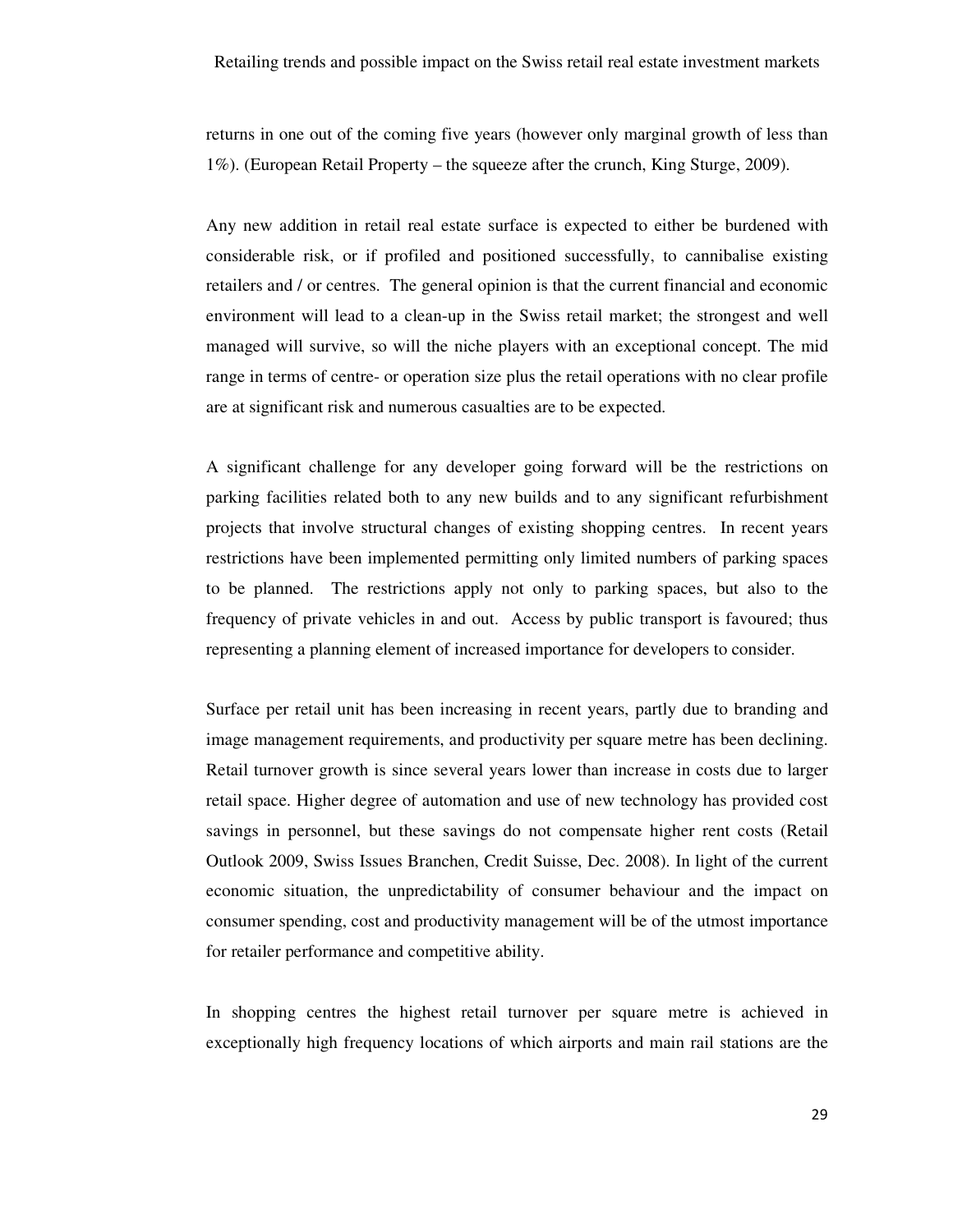best performers (this is retail that can be classified as "travel retail" - retailing to travelling consumers).

| <b>Shopping centre</b>                 | Turnover 2007<br>in CHF million | Turnover per m2<br>in CHF |
|----------------------------------------|---------------------------------|---------------------------|
| Shop-Ville Rail City Zürich            | 415.0                           | 24,103                    |
| Zürich Airport shopping centres        | 435.1                           | 19,777                    |
| Glattcenter, Wallisellen <sup>1)</sup> | 647.6                           | 14,926                    |
| Zentrum Oberland, Thun                 | 126.5                           | 14,761                    |
| Sälipark, Olten                        | 101.5                           | 13,533                    |
| Neumarkt Altstetten, Zürich            | 108.4                           | 13,506                    |

Table VIII Retail sales per square metre – top 6 shopping centres

 $<sup>1</sup>$  Largest Swiss shopping centre in turnover terms and second largest in surface.</sup> Source: Detailhandel Schweiz 2008, IHA – GfK AG

According to the publication Detailhandel Schweiz 2008 the most retail turnover per square metre productive rail station in Switzerland is Bern with CHF 27,491 per m2 in 2007. All the seven largest rail stations in retail terms achieved turnovers per square metre from CHF 13,100 upwards, four performed above the CHF 20,000 mark.

In shopping centres across Europe, not only in Switzerland, one gets the impression "one size fits all" – the same retail offer in every centre. According to Jones Lang LaSalle (European Shopping Centres: One Size fits All? August 2008) the differentiation and sharper profiling needed to be competitive for the future is likely to come via other means such as the creation of a so called "Third Place" (a place for socialising); a drive for quality and distinctiveness via lifestyle oriented leisure offers / entertainment and catering. Such development is also supported by social and lifestyle changes in the society. GDI in their report "Shopping and the City 2020" (GDI Studie Nr. 26, 2007) suggest that "social shopping" will be more important in future than "lonely shopping".

Today the most common rental agreement model in Switzerland is based on the concept of fixed rent per square metre, with yearly index adjustments. A model less common,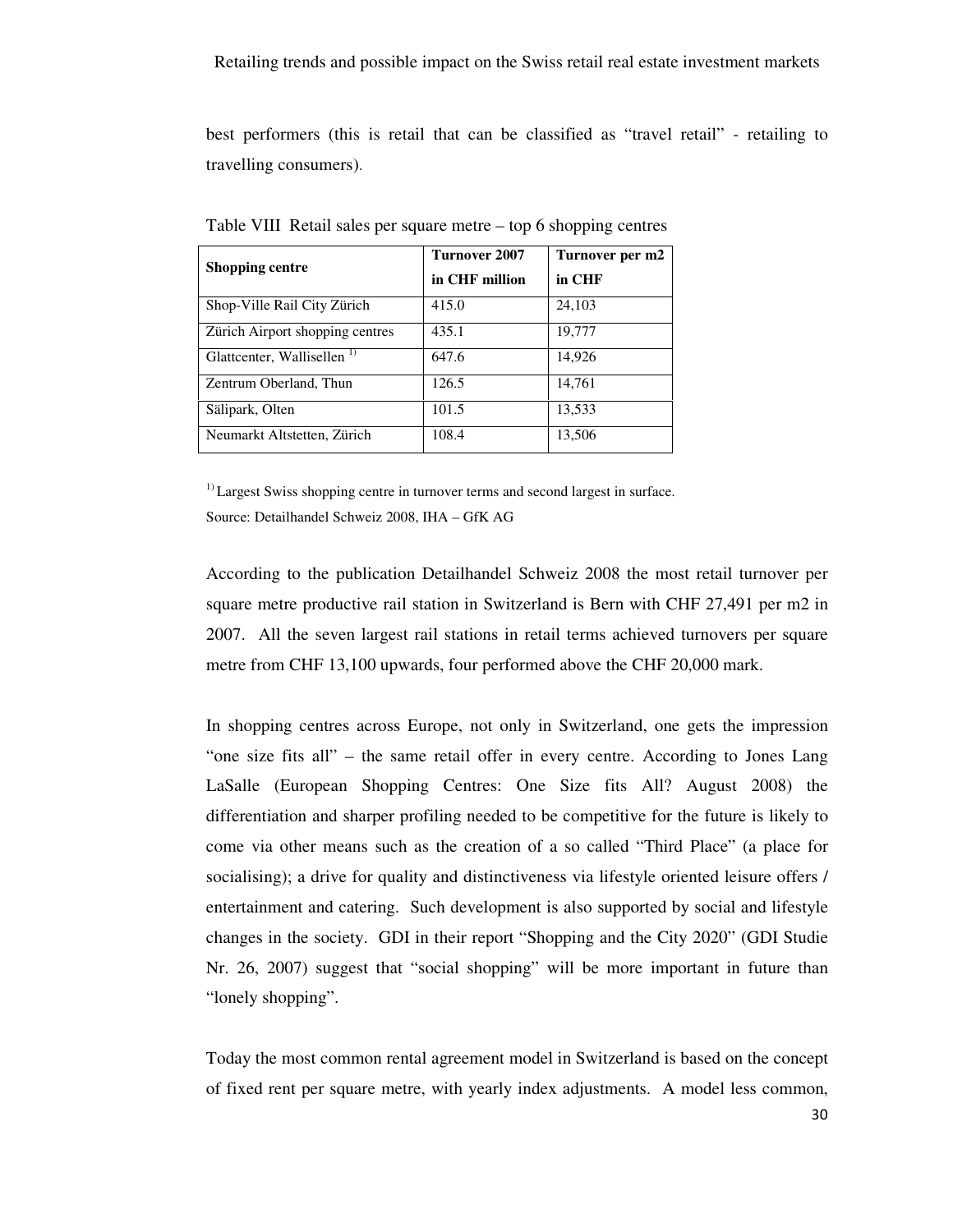but applied in some cases, is the turnover related rent payment model where rent is calculated as a percentage of achieved retail turnover and so fluctuates with retailers' sales performance. In airports (concession business) this is the common model combined with a fixed minimum rent according to various calculation models. In shopping centres and high street locations this model is less applied.

Among interviewees it was, with a few exceptions, generally the opinion that a contract based on fixed rent is the better model as it provides predictability and certainty at all times concerning expected rent income or rent payments.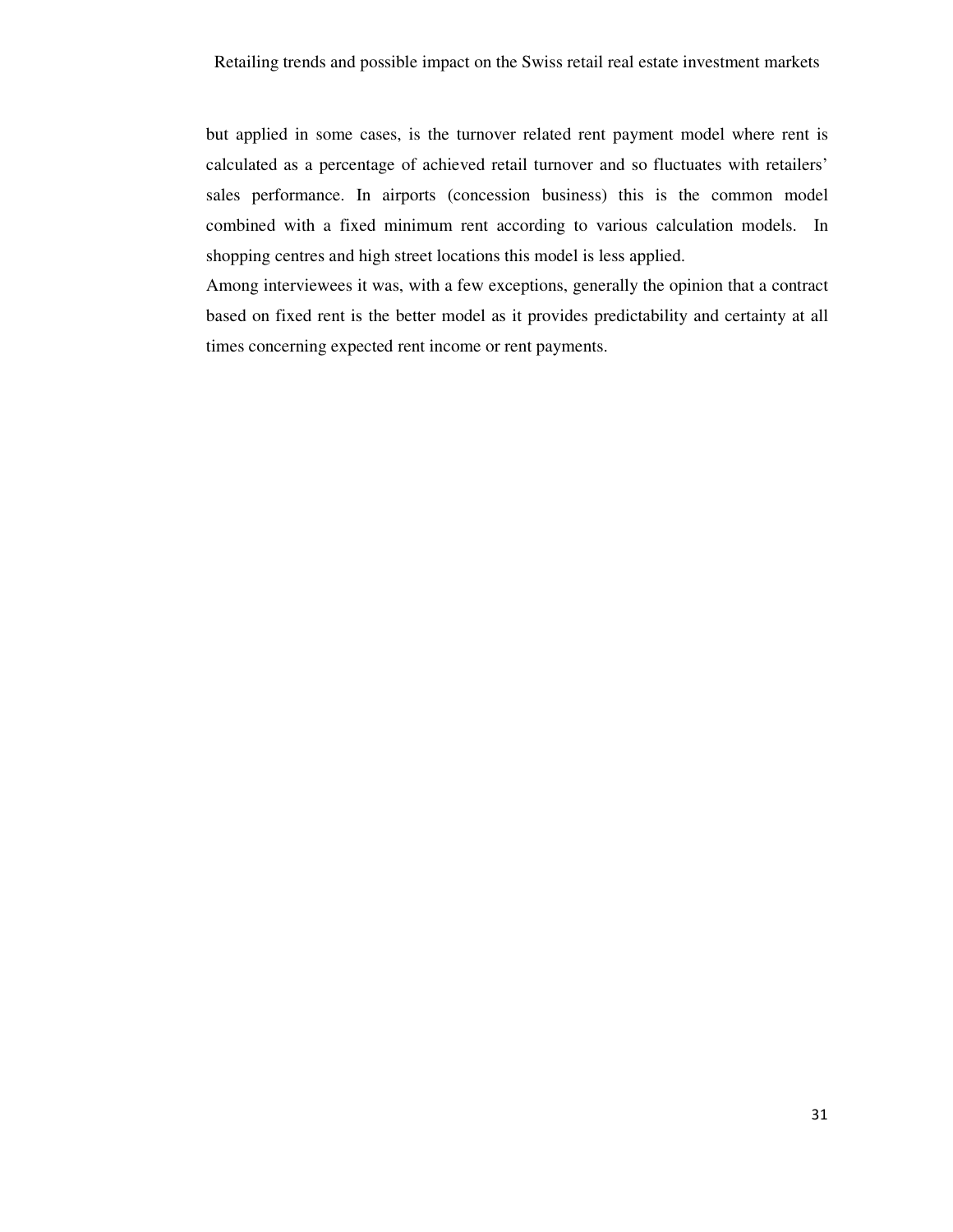# **2 Possible impact on Swiss retail real estate investment markets**

# **2.1 Consumers: More demanding**

Consumers are expected to be increasingly demanding. The individualisation trend and unpredictability of consumer behaviour will continue; traditional consumer segments will disappear or become more fragmented. Consumers will be more selective in their purchase decisions and will be driven one time by emotions, one time by ethics, the next time price oriented. (Detailhandel Schweiz 2015, GDI Studie Nr. 23, GDI 2005).

The current economic crisis will lead to increasingly price sensitive consumers, but product and price are not the only important elements; in future additional elements such as services / added value, overall experience, leisure activities and entertainment will play important roles in the shopping environment.

Demographic changes (ageing population) and lifestyle changes will influence demand for services as add-ons to shopping. Younger generations are likely to fully benefit from deflationary prices in their preferred products and services such as communication, entertainment, interactive games, travel and fashion. (Detailhandel Schweiz 2015, GDI Studie Nr. 23, GDI 2005).

An attitudinal shift back to values is expected. The demand for authenticity and quality will be strong, so will concerns around sustainability and ecology. Health concerns will additionally influence consumers in their choice of products, services and activities.

# **2.2 Occupiers: Survival of the fittest**

Competition between retailers and between retailers and other sectors is expected to be harsher. Continued internationalisation of important brands will put locals under pressure and the quest for consumers' disposable income will be fierce also in competition with health- and leisure activities.

A price adjustment process is likely to take place forcing Swiss retail prices, which are often considerably higher, in line with other European markets.

Size matters; it is expected to be more and more difficult for independent retailers to survive. Branded retail outlets will dominate; either in the form of mono-brand boutiques or larger group's own store-brands. The exception is likely to be retailers with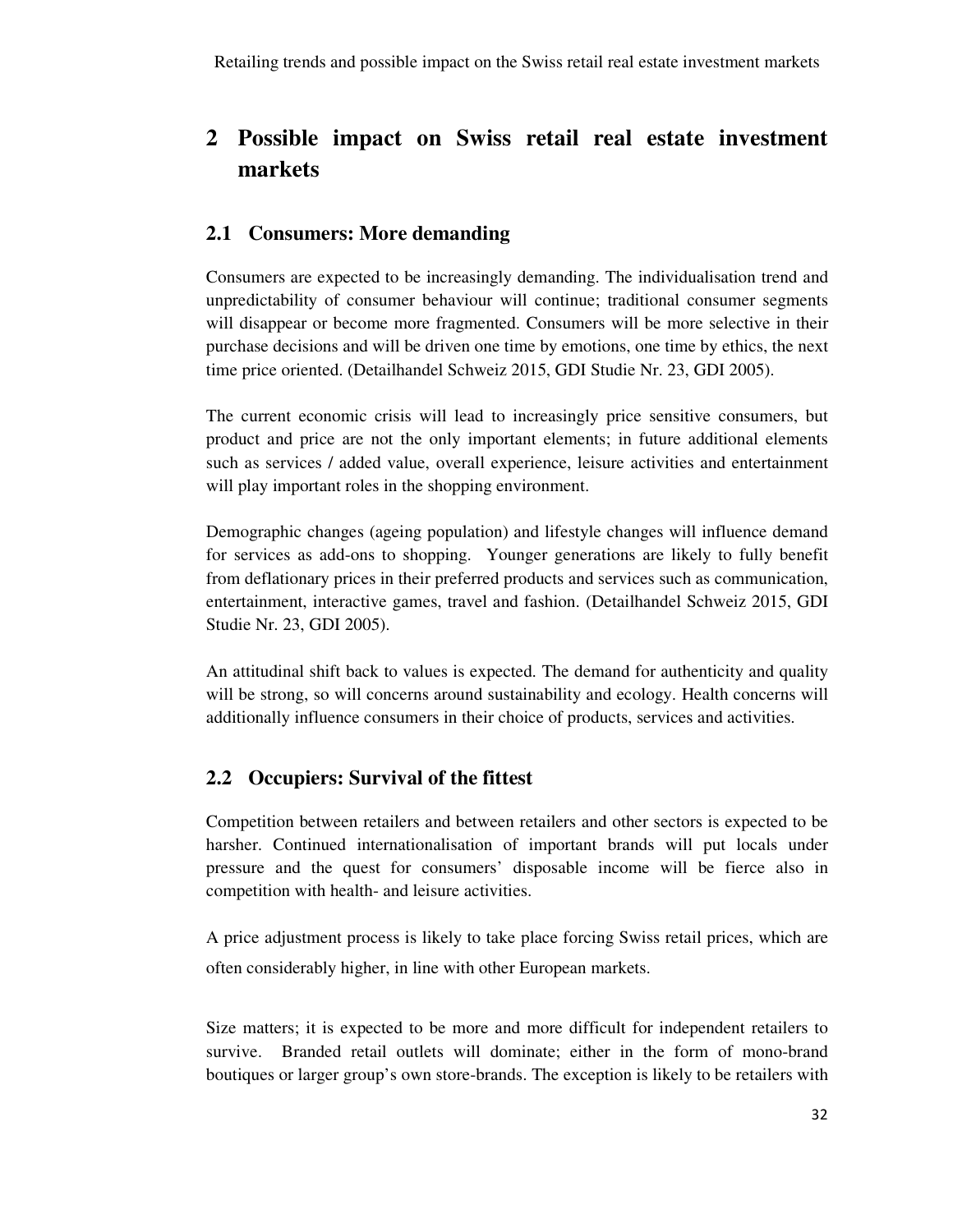a distinct - possibly niche - concept with strong identity. A niche development phenomenon can be expected both in the grocery / fresh food sector as well as in other areas such as locally manufactured and crafted products and ethnic specialities.

### **2.3 Investors: Active Asset Management**

There is general and strong consensus from the sample survey and authors of Swiss market reports that new retail surfaces (new builds) will cannibalise existing surfaces. Another clear expectation is that rents will come under pressure and a shift towards a "tenants' market" will take place where occupiers are expected to become increasingly demanding with regards to space requirements and the rental deal.

The term "survival of the fittest" will thus apply also in the investment markets. Investors / landlords must to a higher degree engage in active and pro-active asset management built on sound value creating strategies to enhance performance and secure returns. Investors in retail real estate are primarily driven by developments in the financial markets with cost of capital and alternative assets' performance as important influencing factors in the investment decision making process. Traditionally their role and involvement as "landlord" was limited. In future their role is expected to become more complex as the successful investor will need to build an understanding of and get involved with consumer and occupier markets to a higher extent than before.

Per Jones Lang LaSalle "due to the uncertain economic environment, transparency and relative performance are expected to be key drivers for investors going forward". Diversified ownership structures are expected for shopping centres and retail property investment specialists are emerging. Investors and institutions that are more generically invested and who take interest in retail property are increasingly supported by strong third party specialist property- and asset managers to gain access to important retailing know-how. (The Big Five, Shopping Centre Investment in Core Western Europe, Jones Lang LaSalle, November 2008).

In the following sections the author attempts an interpretation of the impact of the foregoing market analysis and identified trends and conclusions referred to in this study.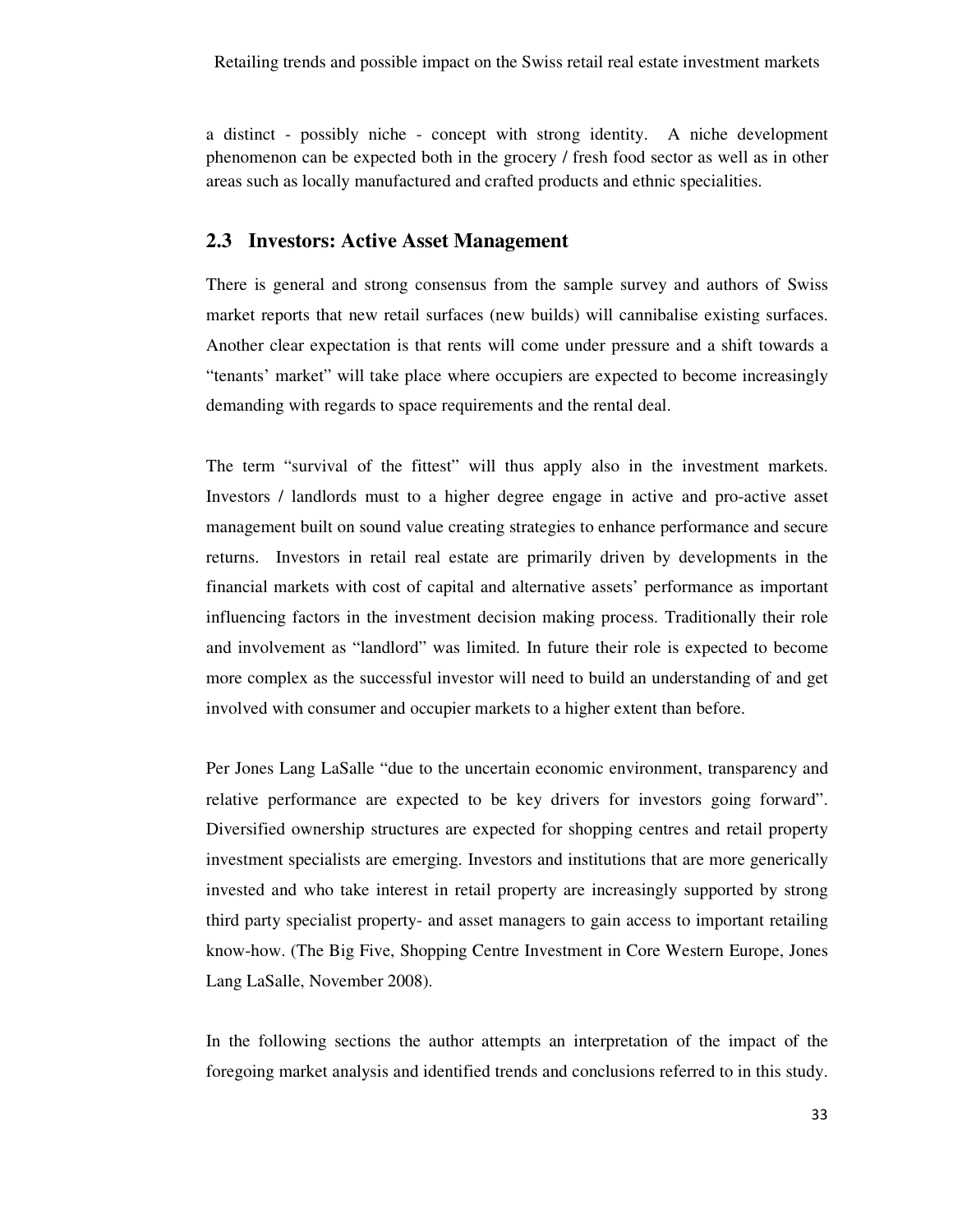This interpretation of possible impact is reflected in proposals for where and how active and pro-active asset management could be applied in response to market changes, threats and opportunities.

#### 2.3.1 Location, location, location – exploit or generate frequency potential

Environmental considerations and –restrictions plus lifestyle changes dictate a need to bring shops and services closer to the consumers, if possible right on their usual path to and from work or other frequently travelled distances. No doubt access to potential customer volumes is going to be one of the strongest competitive assets going forward. The thriving retail business in well managed airports is an excellent example. Significant volumes of people are caught en route and converted into customers; a phenomenon that continues to grow even after the abolition of duty free prices within the European Region which represented the main price advantage and original reason for shopping in this channel.

Successful investment in retail real estate will require investors and developers that understand how to either create traffic or exploit existing traffic volumes.

High frequency locations are mainly found in urban centres and major agglomerations or along the main routes to and from those. The future is about bringing shops to the people, it is therefore not expected that new retail property development initiatives will take place outside such areas. Greenfield development is most likely a thing of the past. There are already signs in other countries that shopping centres are moving down-town in spite of restricted access to suitable land. Most likely any new shopping centre in Switzerland will be developed in smaller formats in central locations with excellent access to public transport systems.

On-line shopping aside – the ultimate way of bringing shopping closer to people - there are locations along people's regular paths that offer considerable potential for commercial activity and thus should attract investors' attention. Airports have already been mentioned, but there are other locations that most likely offer greater potential due to their potential to capture vast volumes of consumers - and that every day. Travel,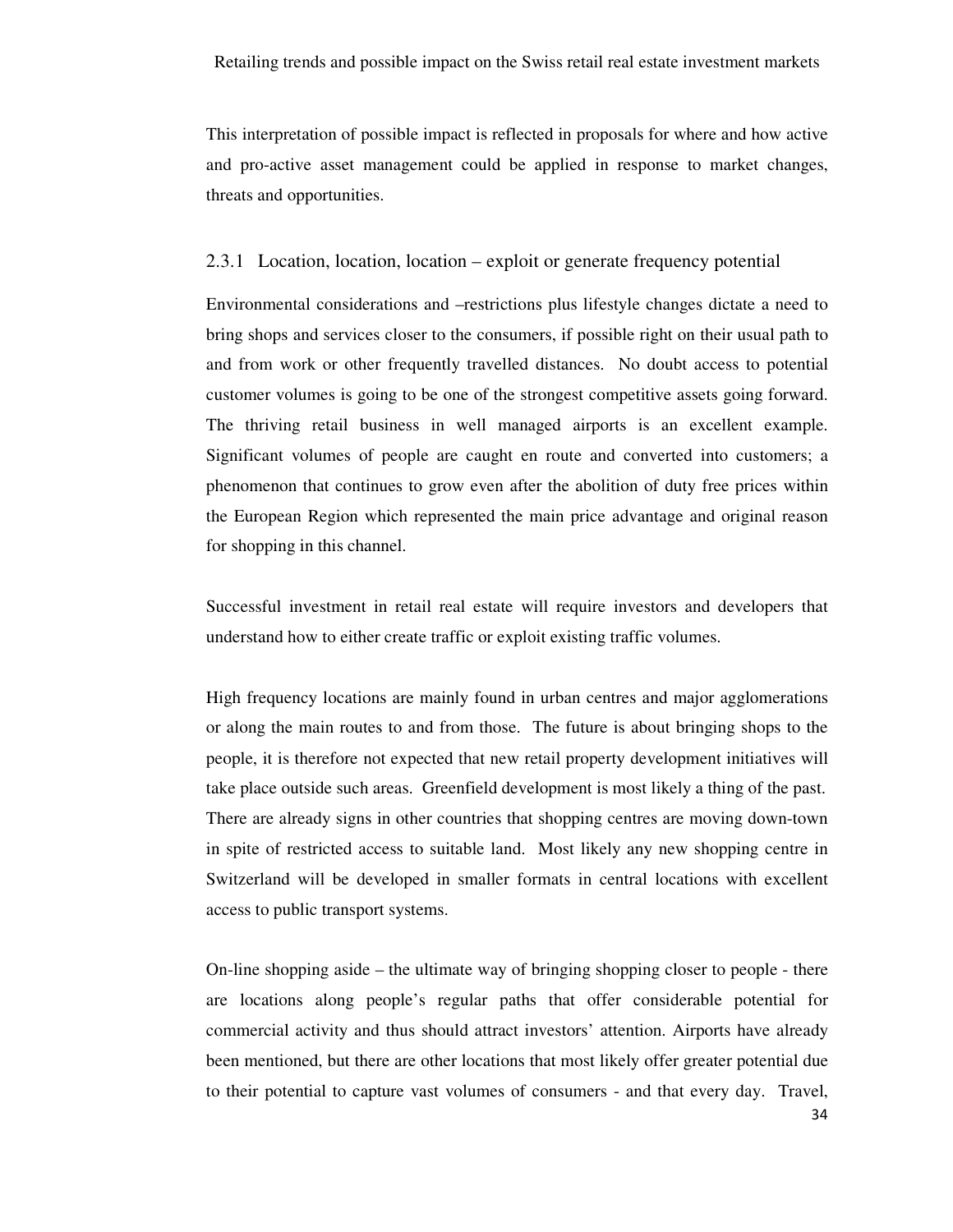Transportation and Tourism are business sectors that attract huge volumes of people every day of the year. With growing mobility in the population, more people commuting to work, increased access to public transportation systems which in Switzerland provide excellent reliability and cover, smart investors and retailers will aim to capture this potential consumer volume on their path, responding both to convenience- and timesaving needs as well as emotional and impulse driven shopping decisions.

Railway stations are of course perfectly located in this regard and traffic projections in Swiss rail stations point to continued significant growth. SBB is already exploiting the commercial potential in their stations; the sample survey has revealed a general opinion that unexploited business potential exists in the rail stations that could be developed by applying more specialised retail skill in the asset management of rail station real estate.

Petrol stations are currently attracting a large number of daily visitors; increasingly they thrive on offering convenience retail shopping along their core business of selling fuel. Their competitive advantage due to extended opening hours is unquestionably a major reason for their attraction along with attractive and easily accessible locations along major roads and near cities and agglomerations. Liberalisation of opening hours and initiatives to reduce CO2 output may represent threats to this business. The general opinion is however, that there will always be significant numbers of cars that need petrol (or some other form of future fuel) and an interesting customer base is therefore likely to persist at petrol stations.

Evidence suggests there is a tendency for the petrol companies to team up with professional retailers and move away from their own retail activity. One reason mentioned is that operators for whom retailing is core business, have better access to merchandise at attractive prices, can achieve better margins and thus operate more profitably. Interestingly Migrol, the Migros group petrol company, is making a strategic move towards new forms of energy and fuels as focus of their own Migrol branded business and is teaming up with oil company Shell to manage their - or a large part of – their stations together with the Migros group Migrolino convenience retail brand.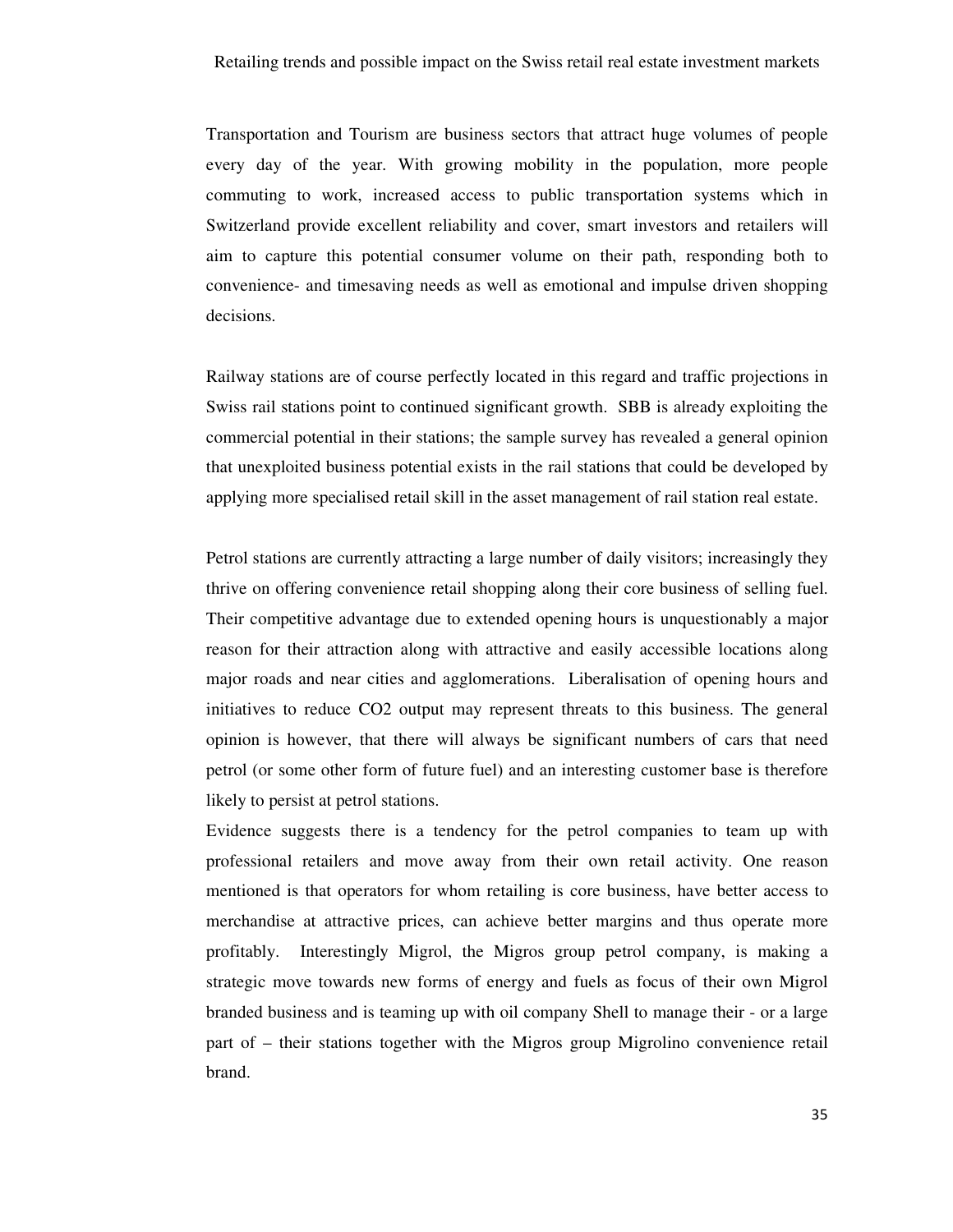Motorway traffic is potentially another interesting source of consumer frequency for retail- and gastronomy businesses. In discussion with specialists it appears however that the potential for significant retail business along motorways is limited. People simply do not stop unless they need petrol. And when they stop their demand for retail offers is limited compared to fuel and gastronomy. Migrolino, who are currently opening new concepts of combined convenience retail and gastronomy at motorway stations appear so far to be experiencing a somewhat slow take-off for the concept, but seem relatively confident it will be successful. The research for this study indicates that for retailing to be successful in some magnitude along motorways i.e. not only with a convenience grocery shop offer, the location has to be relatively near larger agglomerations and very well connected. In such locations it may be possible to create a "destination" and attract visitors for the purpose of shopping alone.

Border crossings represent another location with exceptionally high traffic volumes. For this study this type of location has not been analysed in any depth, but it is obvious that Switzerland, a non European Union country, could theoretically establish duty free border shops. Such establishment would of course be seen as extremely provocative by neighbouring EU countries and would be a very hot subject politically. The project to establish Swiss duty free arrival shopping in the airports is already pushing limits relatively far. The traffic potential including increased commuter activity across borders, is however significant and with the right product- and price proposition could represent interesting investment potential.

Tourist destinations and tourist resorts attract large numbers of visitors with an attractive spending potential each year. There is general consensus that the tourist destinations represent a very interesting potential in retail, particularly, and gastronomy terms, but there are severe operative challenges that would need to be tackled in order to be successful in these locations. The visitor volumes fluctuate significantly over the year; most evident is the difference between winter and summer seasons, but even within the main seasons there are swings. Additionally the profile of the visitors changes with the time of year; the winter visitor generally has a higher spending power than the summer visitor, but again here, there are swings within each season. Already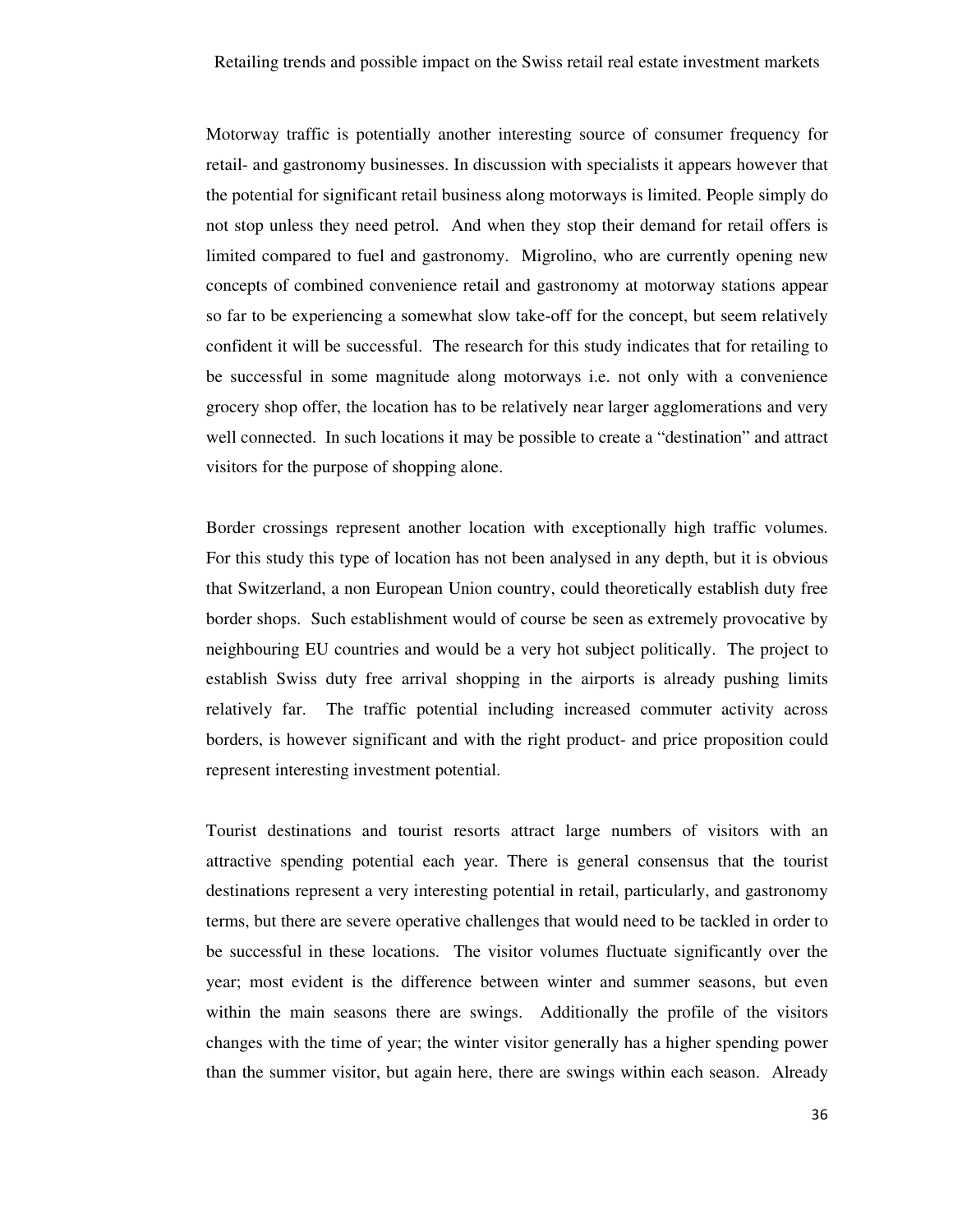the mentioned challenges are considerable in operational- and profitability terms, hereto come the challenge of access to suitable property for retail business and political resistance in the local community. The conclusion so far suggests there is potential for development; the tourists are not (by far) being served to their expectations and to their potential, but there are significant challenges that would have to be overcome in order to captures this market both from an operational and an investment perspective.

### 2.3.2 Know your market – lifestyle based segmentation

In times of tougher competition those will survive and thrive that manage to establish a clear profile with own identity founded in deep knowledge of their market. The investor must have the courage to define their target market and cater to this market persistently and consistently. Trying to be everything to everyone is a formula of the past, it is time to be specific in terms of the clientele to be addressed and to commit to the chosen positioning through mix of products and services, retail price levels, environment and design, marketing and communication and staff training and -management.

The customer must be regarded as the end and all and should be the ultimate driving force in the operation of retail centres or –agglomerations as well as individual shops and restaurants. Understanding what drives consumer behaviour is essential to successful retail operation and indirectly, to a successful retail real estate investment. Traditionally consumer markets were segmented according to socio-demographic markers such as age, gender, level of education, income groups etc. Today, as described before, not only demographic changes, but the unpredictability of the "hybrid consumer", the increased mobility of the population, the scarcity of available free disposable time for active people and changes to lifestyle and consequent changes in preferences of products, brands, services and activities must form an important base for any positioning and profiling decision.

It's about time! Time is one of the scarcest and most valuable resources available to modern people. Understanding how consumers prefer to use their time, help them get value out of their free time and make sure they avoid wasting valuable time could represent the key to developing successful retail concepts. The aim should be to create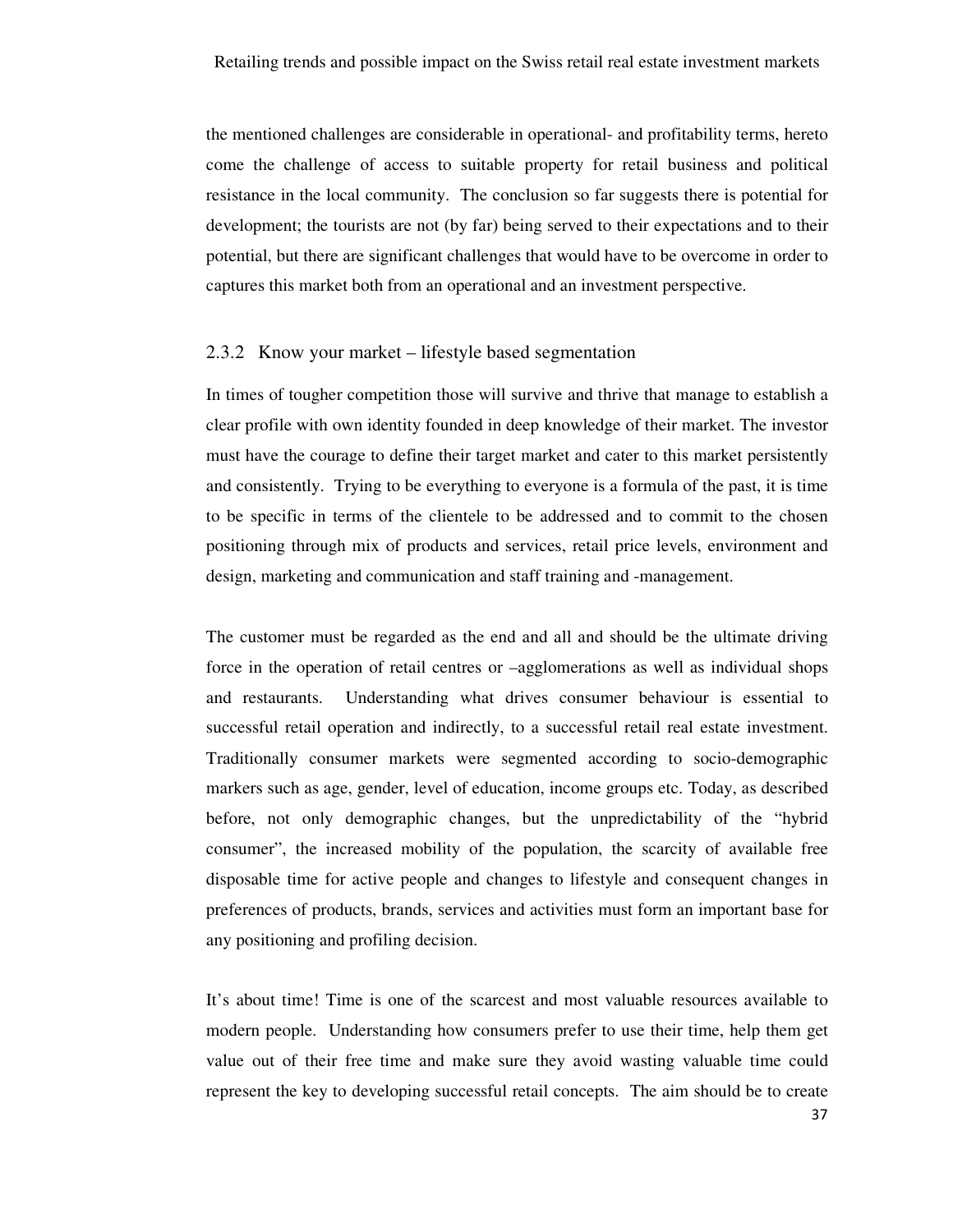customer satisfaction and -loyalty through the perceived added value arising from saving time on non preferred activities, thereby gaining time for the customers' preferred activities.

What is shopping? A necessary task, a boring duty, an exciting adventure, a social event? The term "retail therapy" has not occurred out of nowhere; it has been suggested there is research to support the claim that shopping releases endorphins, "happy hormones", in the brain and create a thrilling feeling and uplift to gloomy moods.

The key to time saving and time gaining benefits for consumers could be to define shopping based on the underlying motives for purchasing. What products and services are needs driven and which are wants driven? It has been suggested that people's price sensitivity is much lower in the wants based categories; the "must haves", once fixed in a person's mind, are exactly that: musts. In the German language one can make the distinction between the two basic shopping motives through the worlds "einkaufen" and "shoppen". "Einkaufen", or "to buy" is used for the more functional task of supplying goods for daily use and regular running of a household. "Shoppen", "to shop", suggests a lot more emotion and describes an event, an experience, pleasure.

Functional shopping is in most cases a rather boring and tedious task or duty, but it is necessary and essential for people's existence. Developing concepts that help consumers perform needs based shopping efficiently and hassle free at competitive prices and to adequate quality standards is an interesting opportunity for retailers and investors. The needs based retail market will always exist in some shape or form and is relatively resistant to economic fluctuations. Current developments in so called convenience shop concepts support this claim. Services that add value or save time must be considered as important potential add-ons to the retail offer in serving the needs based consumption market.

Wants based consumption is more unpredictable, but important due to the underlying strong driving emotions and therefore less price sensitive nature. The retailer, the centre manager and the landlord that finds the key to their customers' heart has the winning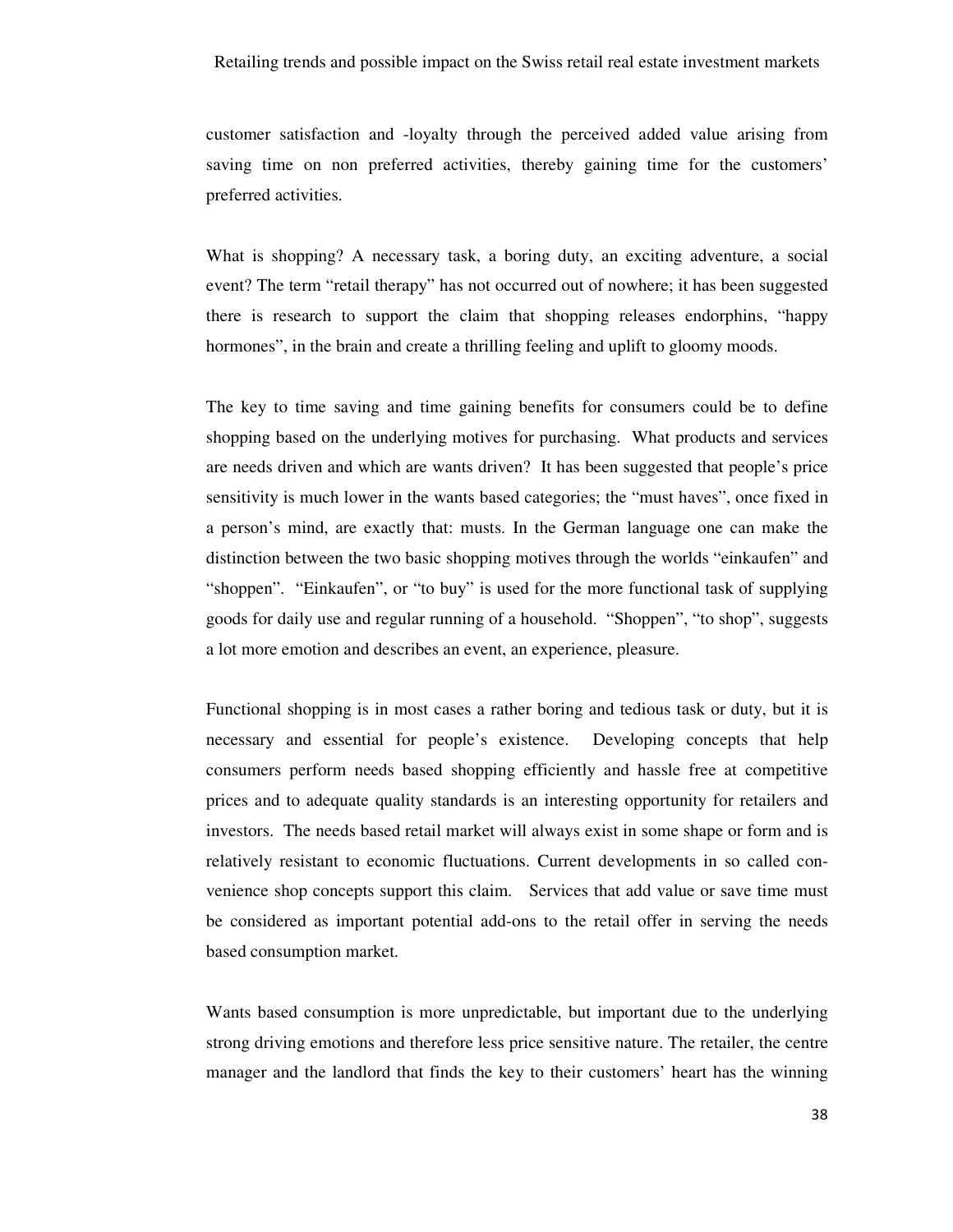formula. This person or this company understands that shopping is about being inspired, about choosing to spend valuable time in a retail environment rather than on cultural, sports or other leisure activities. The successful operator delivers an experience which is competitive in terms of pleasure and enjoyment compared to all other leisure activity alternatives available to a consumer. The consumer selects shopping; it's a conscious choice.

Whether targeting a wants based or a needs based market, the retailer and the investor must invest considerable time and effort in market analysis to establish the optimal offer mix in retail, gastronomy and services, the appropriate price positioning for their clientele and their catchment area and the optimal assortment of brands and products to fit. The suitable environment in architecture and supporting infrastructure and the design of decor and communication must be established to complete and compliment the concept. A fundamental change in approach to new retail centre development has to take place where the concept and target groups should be established first and the real estate be designed to support the concept. In the past real estate has often been designed first, then the commercial concept which consequently has to be fitted into premises that are not optimal for the purpose of activity they are supposed to house. Developers and investors need to get involved with their target consumer market at early stages and, if not available internally, get access to retail and gastronomy competence to support in the development process.

### 2.3.3 Clear positioning – differentiation and added value

Consumers of the future are extremely well informed due to huge and frequent flows of information everywhere, at all time. Consequently consumers are also confused and unsure about how to select and differentiate one offer from the next. Apart from understanding customers, their motives and their preferences the sample survey has clearly indicated that successful future retail operations are based on strong profiling, creating identity on the basis of clear and consistent concepts that consumers understand. Commercial centres or retail concepts with identity are more visible in a competitive market and make selection easier for consumers.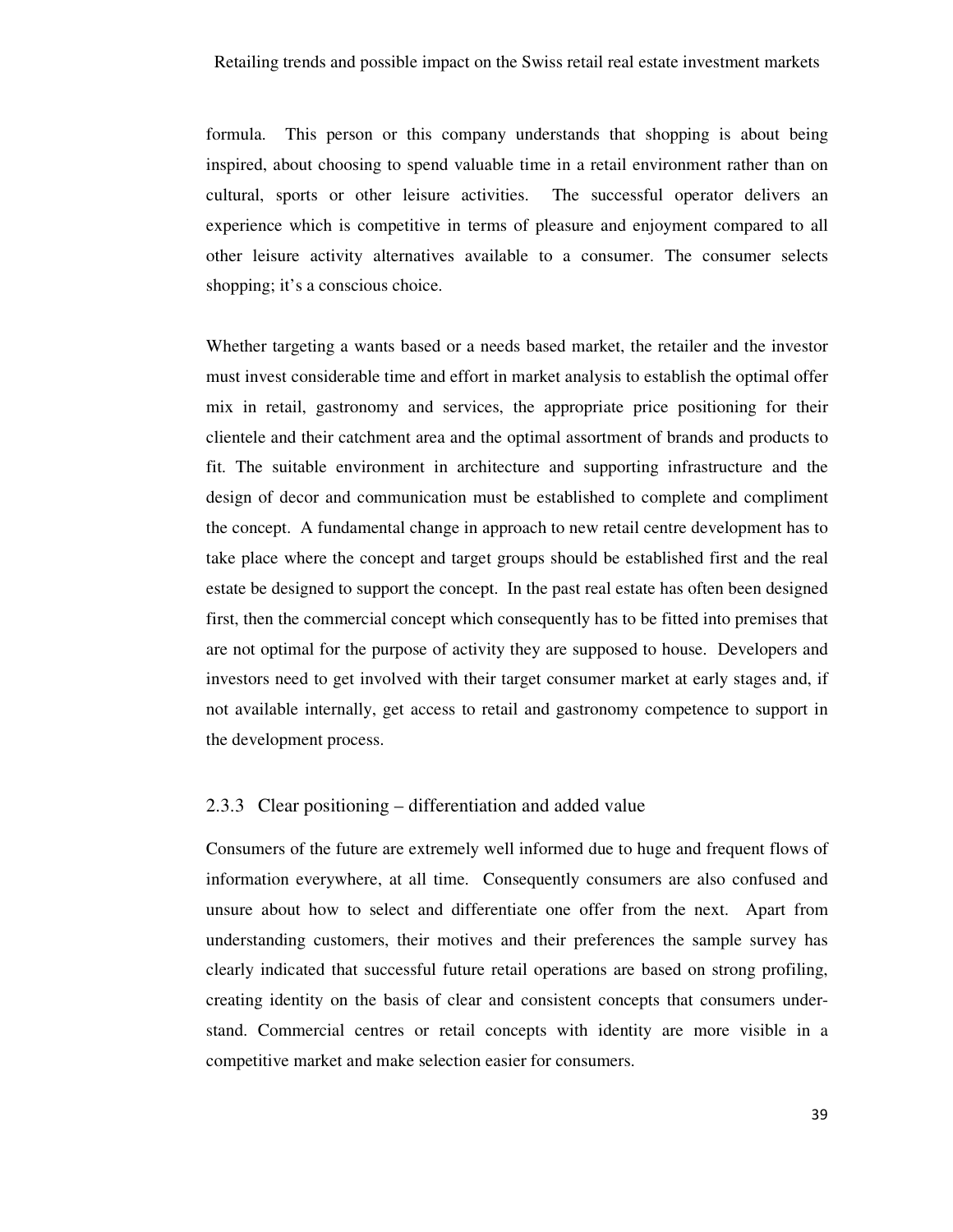An investor in future retail centres must consider how to create their point of difference. The retail offer is of course core, and clever planning and selection of tenants in consistence with the chosen concept is essential. The occupier market does however not always present the optimal mix of brands; the tendency of consolidation and "sameness" is present in most European countries. Other means to create a profile are the addition of added value through interesting gastronomy offers, convenience based services, cultural offers or other forms of entertainment, sports and leisure activities. Additionally the retail real estate architecture can add an important element to the profiling of a centre; careful attention must however be given to balancing design and operative commercial needs. Neither architecture nor swimming pools are guaranteed generators of retail turnover.

As mentioned before, trying to play safe and aiming to be everything to everyone is not likely to be a successful formula for the future. Concept and profile planning will be essential and, once determined, all aspects of commercialisation and communication must consistently reflect the concept to provide the needed clarity for consumers and build a strong profile and reliable image over time. Enough flexibility must however be built into the management of a centre or retail operation to allow for adaption to changes in consumer demand. Change is a future constant and must be taken into account in any business venture.

It is expected that the most important elements in building retail centre profile in future will be the gastronomy offer and elements that add enjoyment to the shopping experience. Successful centres of the future are likely to be those that are able to provide an environment for socialising, a place to be...... and shop. Exactly which means are required to create such socialising platform is debatable; recent developments show that the high pull-effect of culture- / entertainment- or leisure offers may not necessarily benefit the retail business of a centre. The optimal additional offers or features of a centre may not yet have been found in Switzerland.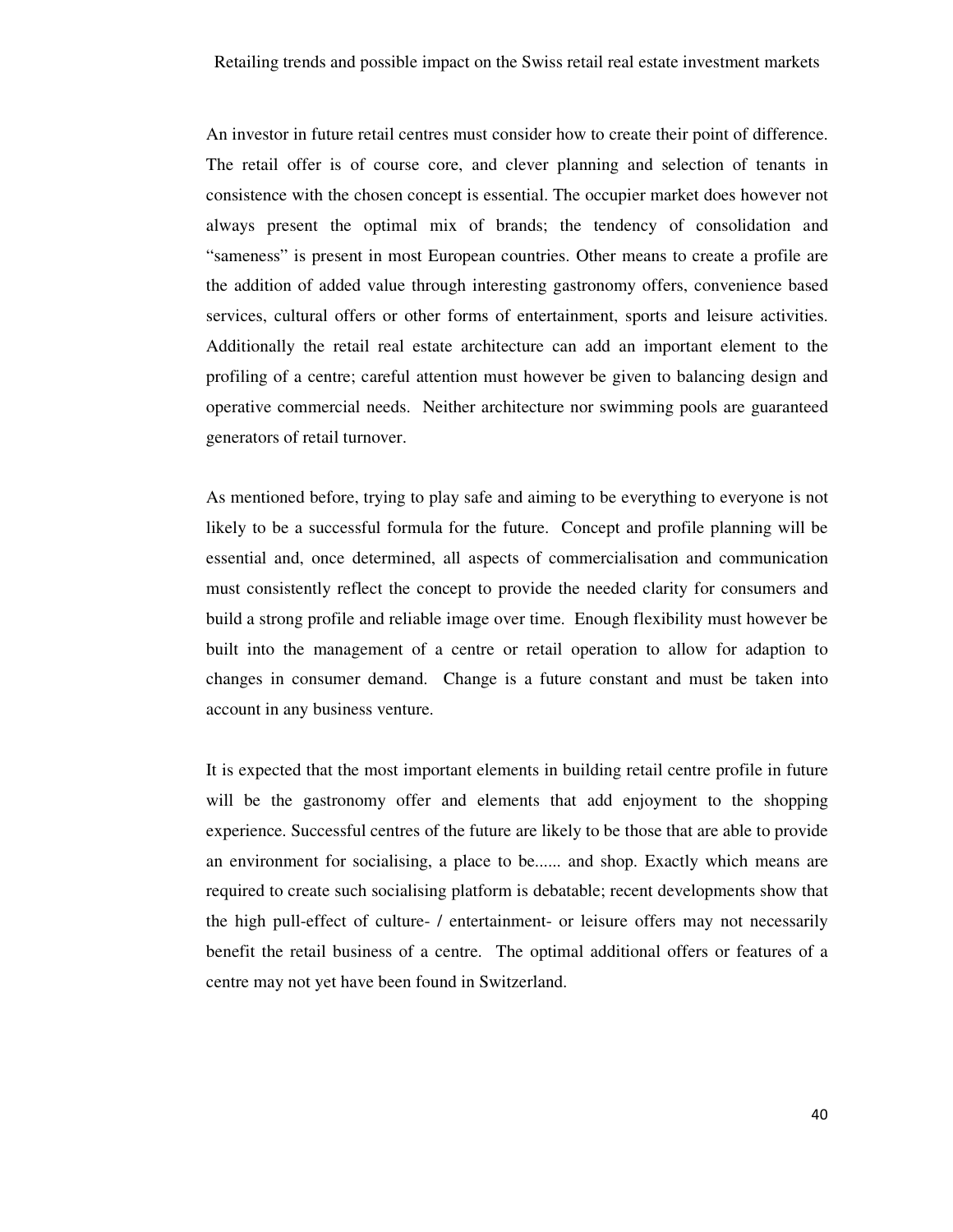#### 2.3.4 Increase productivity – mix planning and tenant selection

Two important factors that influence retail surface productivity have been identified: retailers demand larger surfaces per shop and rents are likely to come under pressure due to the current economic downturn.

Active space management will increasingly be needed from landlords, in the planning phase of any new development, but also on an ongoing basis in response to changing market conditions or to handle non performing individual operations (tenants). Tenants should be selected first and foremost in response to consumer demand in the defined target group, and simultaneously, based on their reliability as a competent and performing retailer who, not only serve their customers, but contribute value to the overall image of the centre.

Space planning such as conversion of non-used space into rentable space, optimal placement of complimentary retail outlets, tactical placement of gastronomy offers within the retail areas and careful planning of visitor flows is critical to secure efficiencies and maximised turnover. Efficient centre management must handle space allocation matters on a continuous basis, always aiming to improve or to respond to occurring challenges. Within a centre location in relation to customer flows, other retailers and infrastructure is a critical factor for any retailer's performance and competent centre management must be engaged to make the most of their potential. Not only existing space must be maximised; pro-active asset management calls for the assessment of potential for expansion - at the right time, in the optimal scale.

Centre management must be informed and competent in the field of consumer trends, brand positioning and brand popularity. Selecting the tried and tested, or e.g. the subsidiary brand of one of the largest grocery retailers may bring a certain sense of security, but is it always the solution that provides the optimal customer offer and ultimately, the maximised returns? Are the selected retailers for example professional enough in their staff management, are they innovative, reactive and pro-active when times are difficult, do they have access to the hottest brands and products in their category and do they apply active assortment management, do they invest in shop fitting, merchandising and marketing to match the overall concept and standards of the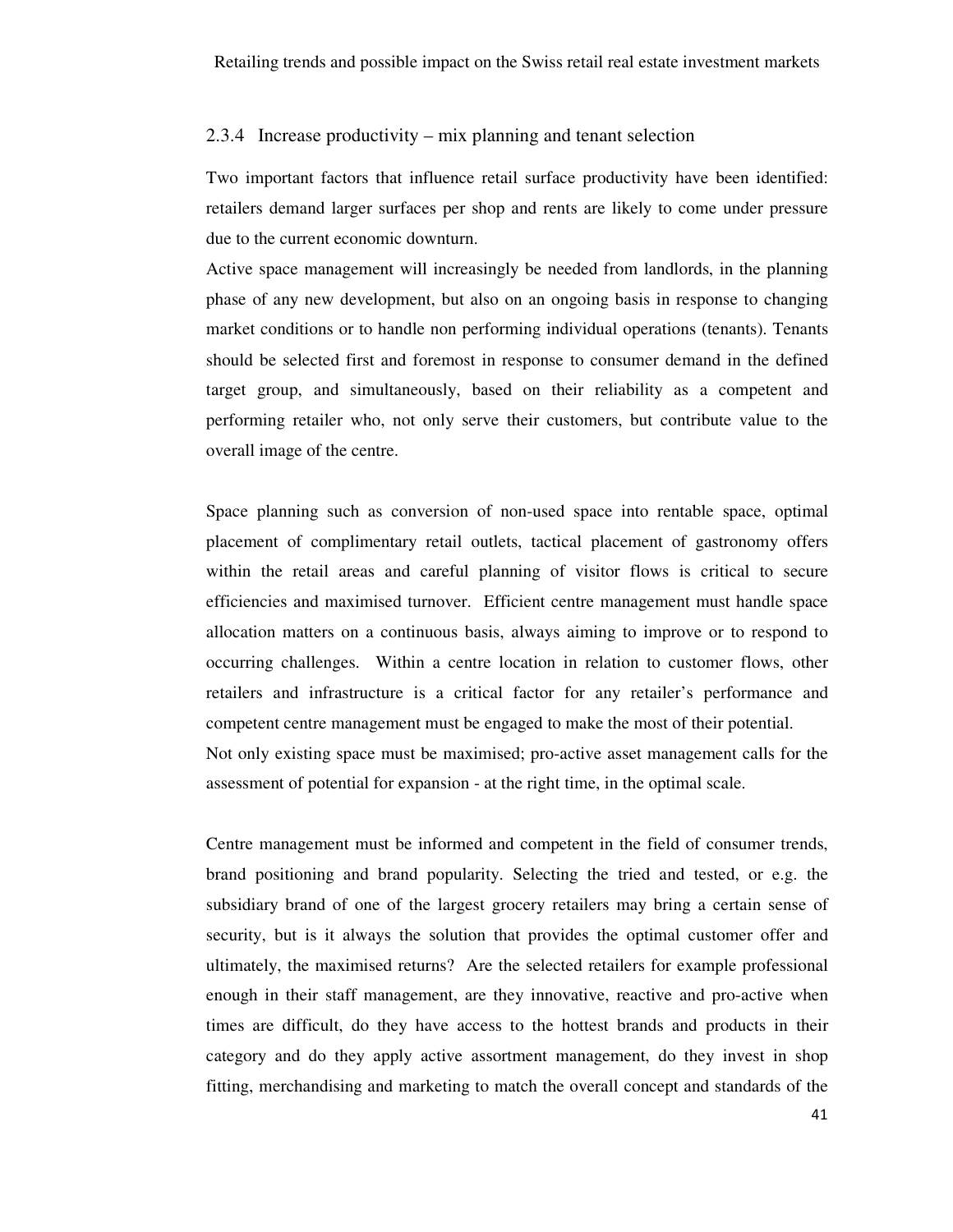centre, are they financially solid and reliable rent payers? Operational excellence must be demanded from tenants, but likewise the investor must demand such excellence in their own team or from the investor's representative e.g. a centre manager.

Marketing and communication are central in attracting customers and in building and maintaining profile, image and reputation. As part of professional retail centre management a competent marketing team must ensure corporate identity and –design is developed in line with the retail- or centre concept and must initiate and drive activity to attract visitors. The team must work closely with retailers and gastronomy operators to create maximum footfall past the stores and thereby assist them build visitor penetration into stores and perform their role of converting consumers into customers and maximising spend rates. Given the trend of shopping becoming increasingly emotional and traditional media having lost its power due to communication overflow, understanding and applying neuro-marketing techniques appealing to conscious and sub-conscious shopping triggers e.g. via stimulation of senses such as sound and smell provides a fascinating opportunity for those who know how to apply them.

#### 2.3.5 New business models – integrated processes

The standard model in Swiss retail business is rent of premises based on an agreed fixed amount per square metre which is index adjusted annually. Only rarely has a concept of turnover related rent payments or other models that promote sharing of risk and returns between landlord and tenant been implemented.

Investors prefer stable and reliable income streams and are seldom willing to carry any part of eventual downside risk related to the tenants operation. There is a very strict division of roles and responsibilities; the investor's business is real estate and infrastructure provision and maintenance, the retailer's role is to serve customers and pay rent. Evidence suggests however that there might be untapped potential in other models based on sharing of risks and rewards between the parties. Stronger ties between tenants and landlord arising from a contractual relationship based on a partnership concept, where risks and rewards are carried according to performance on both sides, could prove beneficiary to all involved. Roles and responsibilities could be allocated based on each party's skills and competence and ability to influence the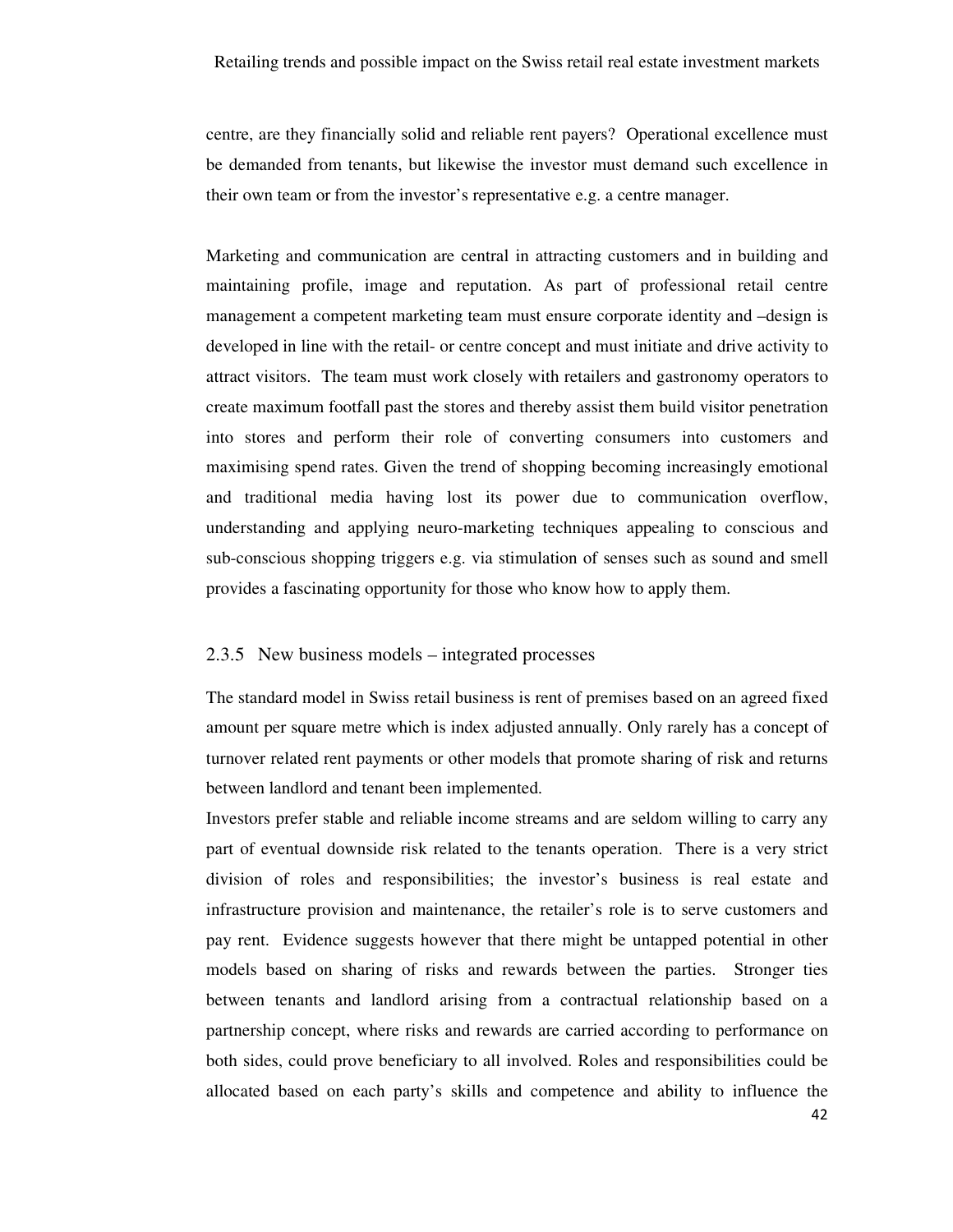designated area of responsibility. The landlord is e.g. responsible for strategic development, bringing visitors to the centre, providing overall centre standards plus -ambiance and efficient visitor flows in the centre, preferably towards the retailer's shop. The retailer is responsible for attracting the visitor's attention, converting him or her to a customer and creating and maintaining customer satisfaction and –loyalty. A rent model is designed to reflect the performance of each party and includes the necessary flexibility to prevent financial paralysation of the retailer when times are bad in return for landlord participation in retailer's earnings increase when times are good. Further elaboration of this subject will not be made here, but various models exist in the airport world that could provide interesting upside earnings potential to a retail real estate investor in return for alleviating the retailer of some financial pressure when times are less favourable.

The sample survey has identified an untapped retail business potential in tourist destinations and –resorts. Simultaneously significant operational challenges have been identified as the most likely reason for the low degree of response to market demand in these locations: strong seasonal swings in visitor volumes and –profiles, limited access to real estate and local politics / resistance. It appears that professional and well founded destination management could solve some of these problems. Applying a global and elevated perspective to the positioning and strategic development of a destination maximising the natural assets of the location, protecting and promoting local heritage and culture and providing capital and general support to coordinated and consistent development could be a very interesting way forward, not only for any commercial activity in a destination, but for the local community as a whole. Interestingly and surprisingly it seems that only the earlier mentioned Flims / Laax / Falera area, marketed as "Laax" by the Weisse Arena Gruppe, is so far attempting to apply such models.

Efficient destination management would require politicians, businesses and real estate investors to cooperate long term on the basis of a common vision towards common goals. Given Switzerland's location at the centre of Europe, easily accessible from all larger cities, strong image as a safe and politically and economically stable country and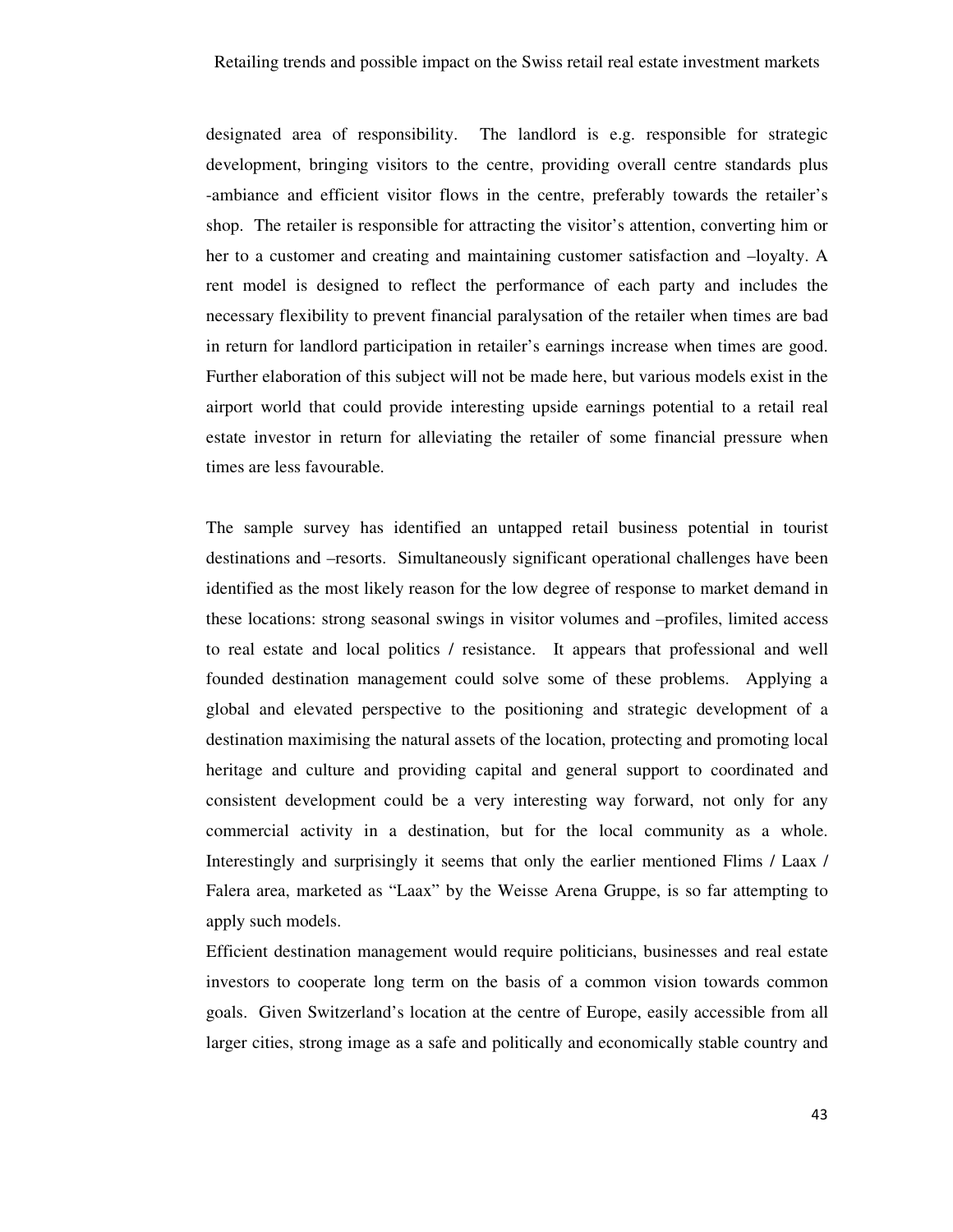the phenomenal nature resource it possesses, it should only be a matter of time before more destinations start applying systematic and professional destination management.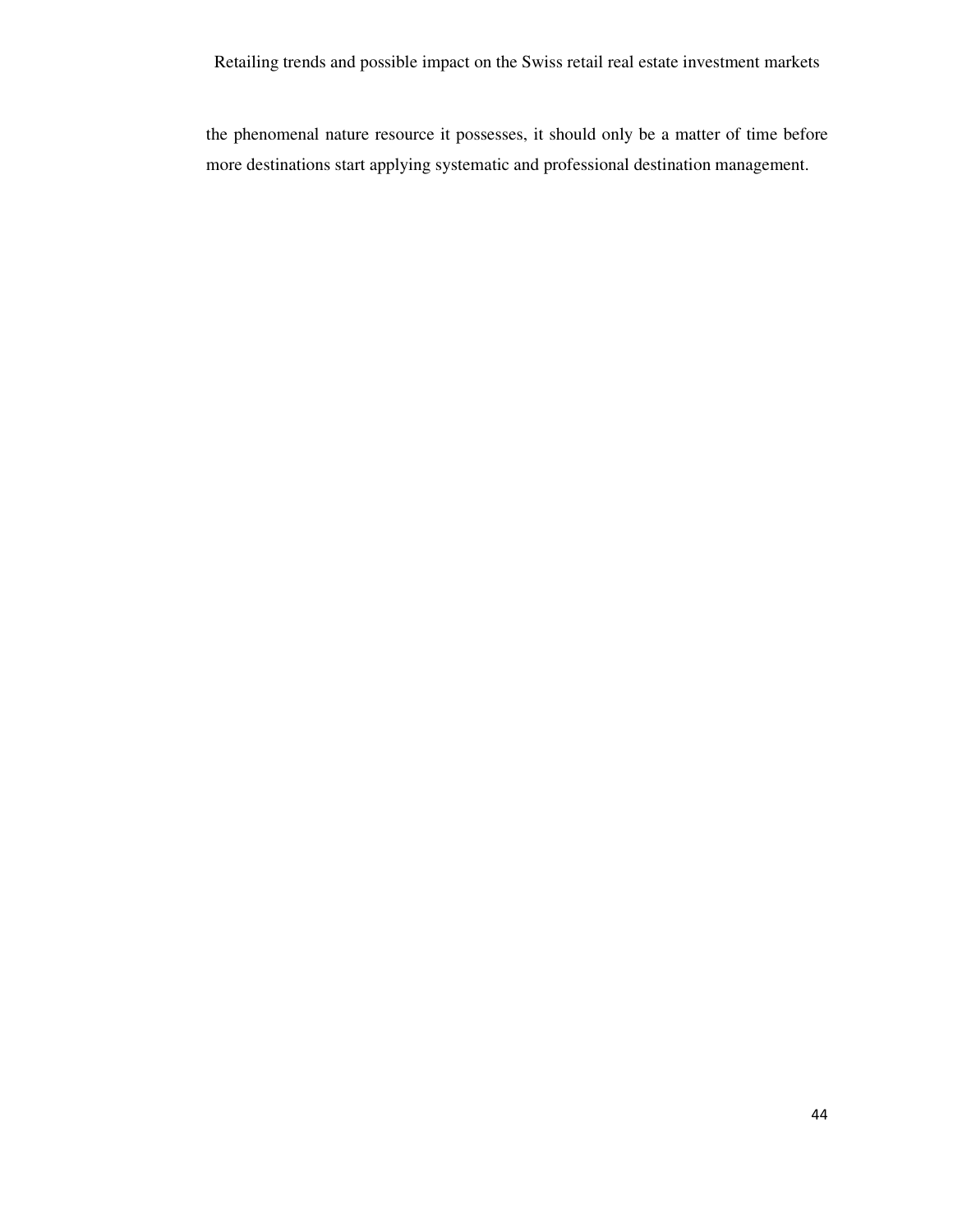# **3 Selected opportunities**

### **3.1 Identified possible investment areas**

Research for this study has revealed potential for retail or combined retail- and gastronomy business development, both in terms of markets, formats and locations. In summary they can be described as follows:

- Extended commercial offers in Swiss railway stations;
- Convenience shopping agglomerations located around new market entrants Aldi and Lidl benefiting from and strengthening their frequency generating power with a complimentary retail offer;
- Local convenience shops in village centres or residential city zones;
- Petrol station convenience shops;
- Motorway station convenience shops and, eventually depending on location and possible catchment area, extended retail and gastronomy offer;
- Refurbishment and repositioning of existing shopping centres;
- Shopping centres with wants based and pleasure oriented positioning in city centres;
- Extended retail- and gastronomy offers in tourist destinations and –resorts.

Some of the identified opportunities will not be pursued in any further detail in this study, the author has selected to elaborate on four possible business development areas. On the basis of the undertaken research and sample survey possible concepts and business models with future potential which could be of interest both from an investor perspective as well as from a retail / gastronomy operator's point of view, will be described. The chosen four areas have been selected due to their uniqueness, their market potential or low degree of general attention so far.

### **3.2 Needs based shopping – "functional" shopping**

### 3.2.1 Railway stations

Swiss national rail company SBB (Schweizerische Bundesbahnen) operate almost 800 railway stations. A real estate division, SBB Immobilien, is fully integrated in the SBB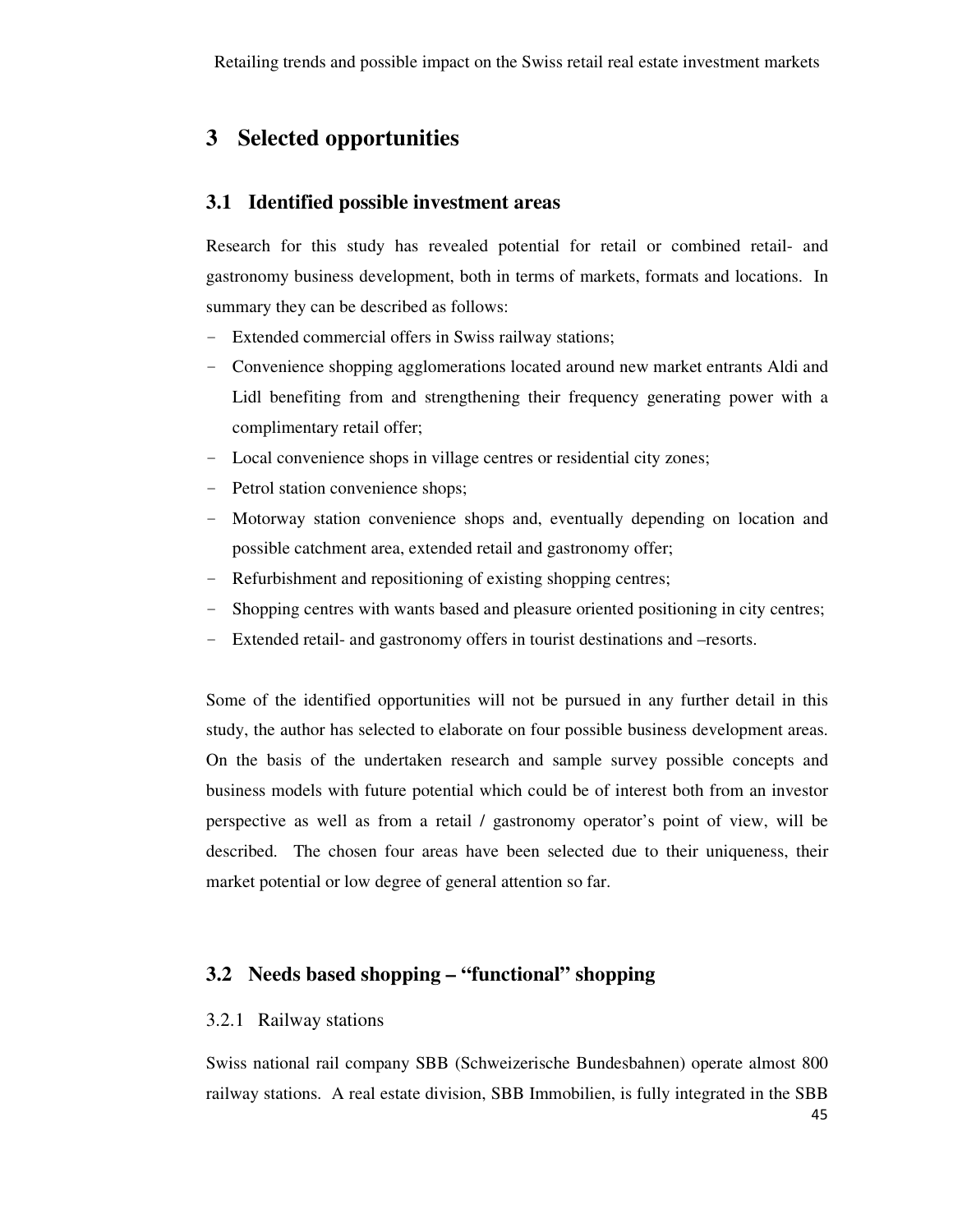organisation and is responsible to ensure that sufficient and appropriate real estate is available and optimally managed and maintained to support SBB's core business; transportation of persons and goods as well as generate important income streams for the group. Over recent years SBB Immobilien have identified and explored additional commercial real estate potential through retail- and gastronomy offers directed at station visitors. Developments in the 8 largest stations where the so called Rail City concept has been implemented confirm the commercial potential. Furthermore SBB have identified some 22 next tier rail stations where their concept of Mehr Bahnhof ("Rail station and more") has been or is about to be implemented.

Railway stations are expected to remain as essential points of departure and -arrival for public transportation and passenger frequencies are expected to grow at significant rates in the years to come. Over 322 million passengers were transported by SBB in 2008 an increase of 5.2% year-on-year (www.sbb.ch). Due to increased mobility, not only in the Swiss population, but also in neighbouring countries, as well as growing environmental concerns rail as important transportation means is expected to continue growing, and SBB has various development projects underway to enable the handling of traveller volume increases.

In particular the segment Mehr Bahnhof has attracted the author's attention as stations with commercial development potential. This potential varies significantly however due to large discrepancies in visitor numbers ranging from about 10,000 visitors per day in Délemont, Lugano and Visp to 45,000 in Biel, 65,000 in Aarau, 80,000 in Olten and 135,000 per day in Zürich Stadelhofen (Brochure Mehr Bahnhof, www.sbb.ch). Whilst volumes fluctuate with time of the day, day of the week and seasons, the regularity and the sheer volume of passing potential customers is second to none. In commercial terms this huge volume of potential customers, represent an incredibly valuable asset which provides rail station retailing with a significant competitive advantage. SBB as investor and landlord have the possibility to provide exactly what market trends dictate: availability of retail, gastronomy and services directly on mobile people's paths.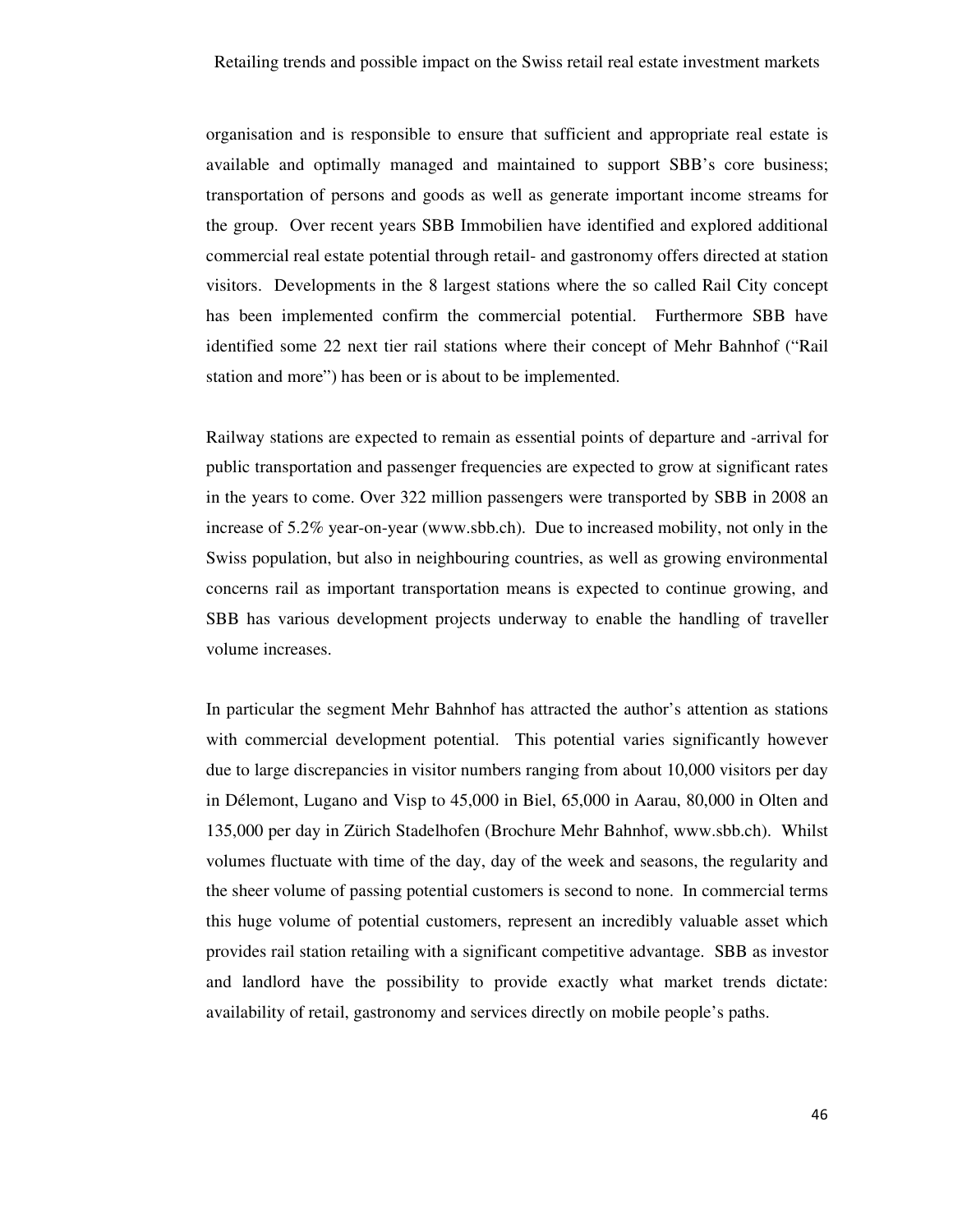Real estate facilities vary greatly in the stations; many are old buildings with ample character and architectural heritage, but less suitably structured for today's needs, both as platform for public transportation management and any commercial activity. Other stations are more modern, but not designed for retail purposes. With increased passenger frequency in the years to come, SBB will also require extended space for their rail transport operation purposes. It is evident that rail station buildings present some challenge in the planning and implementation of extended commercial activity, but with flexible concepts and clever planning such obstacles can be overcome in many cases.

Research suggests that a number of possible initiatives could be explored to pursue the retail- and gastronomy business potential in the Swiss rail stations. Some of the ideas mentioned hereafter were developed as part of a case study for the purpose of evaluating a real estate portfolio strategy at Curem during the winter of 2009. The presented ideas were the author's contribution to the group's work.

#### a) Know your customer and exploit the customer potential in each location

Thorough market analysis should form the part of any new retail development. Rail station visitors will vary in terms of socio-demographic profiles, purchasing power and the mix and weighting of different station user group segments must be understood in order to develop the appropriate offer combination of products and services in each station. Some stations will have large numbers of tourists, some will primarily have commuters who leave in the morning and come back in the afternoon. Each main visitor group will have different needs and the basis for the planning of retail- and gastronomy offers must be a good understanding of the potential customer base in each single location, in each single station.

#### b) Assess and exploit the value of time

A tourist will not have the same reasons for shopping as a commuter, a commuter will not be motivated by the same reasons for shopping or have the same needs when he/she leaves in the morning as when they return in the evening. An example of how station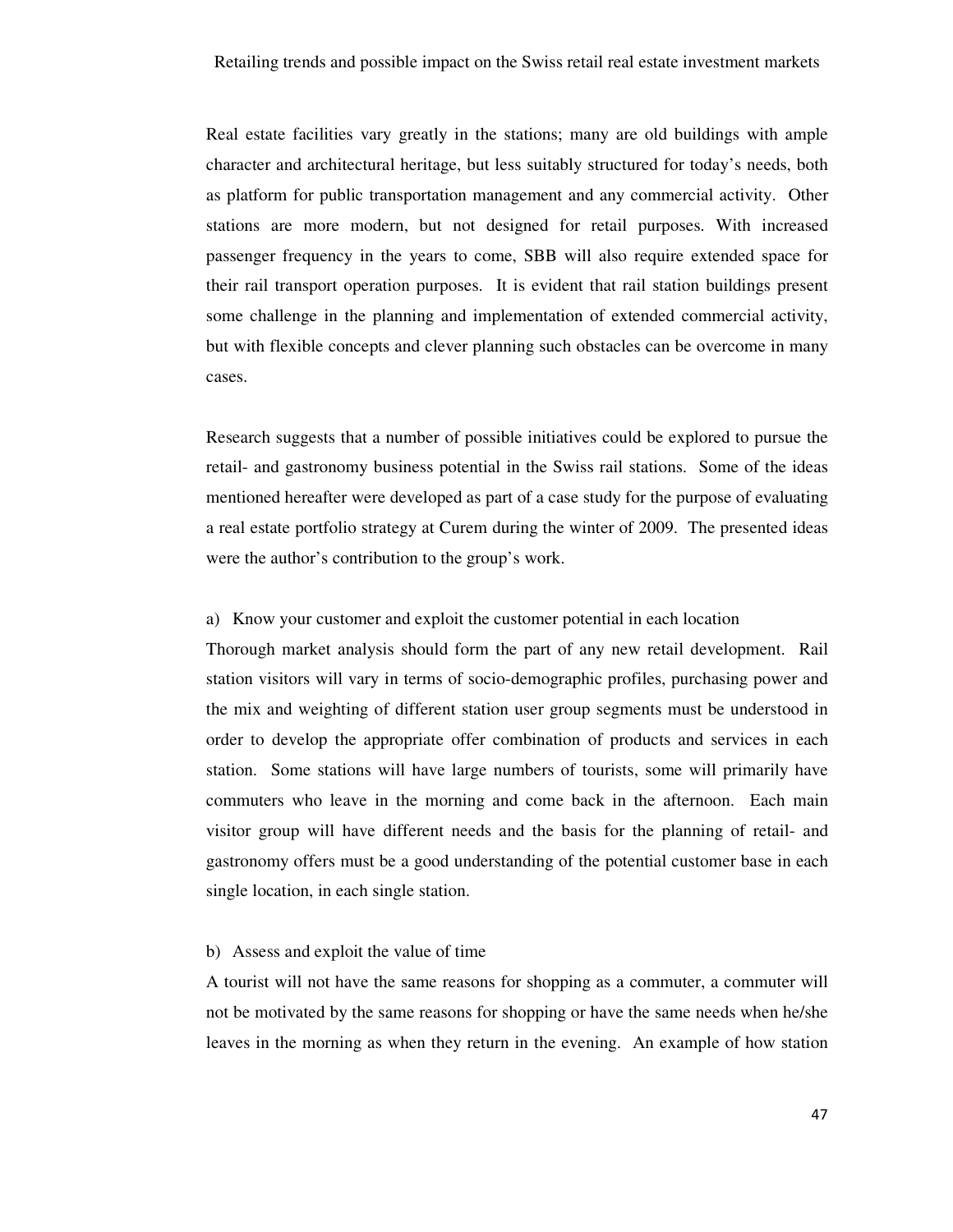visitors could be segmented is shown in table IX with an attempt at identifying the value of time and the amount of disposable time in each segment.

| <b>Potential</b>     | Commuter       | <b>Commuter</b> | <b>Travellers</b> / | "Meeters &      | <b>Shoppers</b> |
|----------------------|----------------|-----------------|---------------------|-----------------|-----------------|
| customers            | "Departure"    | "Arrival"       | <b>Tourists</b>     | Greeters"       |                 |
| for<br><b>Reason</b> | Transportation | Transportation  | Travel              | Bring / pick-up | Shopping        |
| visit                |                |                 |                     |                 |                 |
| <b>Shopping</b>      | Convenience    | Need            | Convenience         | Passing time    | Need            |
| motive               | Impulse        | Convenience     | (Passing time)      | Impulse         | Impulse         |
|                      |                | Impulse         | Impulse             |                 | Socialising?    |
| time /<br>Dwell      | Time poor      | Time poor       | Time poor /         | Time poor /     | Time rich       |
| available time       |                |                 | Time rich           | Time rich       |                 |
| <b>Travel</b>        | <b>Short</b>   | <b>Short</b>    | Medium -            |                 |                 |
| duration             |                |                 | Long                |                 |                 |
| Price                | Medium         | Low             | Low                 | Medium          | Low             |
| sensitivity          |                |                 |                     |                 |                 |
| <b>Offer</b>         | "Grab $\&$ Go" | Pre-order /     | "Browsing"          | "Browsing"      | Complete        |
|                      |                | Pre-packed      |                     |                 |                 |

Table IX Customer segmentation in rail stations, an example approach

Source: T.B. Mansfeldt for Curem Case Study II, Group E, 2009

### c) Modular concepts with identity – ideally "one-stop-shop"

According to customer profiling and importance of each segment in the overall mix retail and gastronomy concepts should be developed to respond to each segment's needs and presence of concepts in a modular system should be planned according to importance of the respective customer segments in the individual station. A minimum offer should be available in all stations and add-on modules should be offered where the potential customer base is large enough. Within each module width and depth of assortment can be adjusted according to the visitor base. Ideally, where real estate structure permits, the retail and gastronomy offer should be presented in a layout and environment as one shop – walk-through concept if possible – providing maximum efficiency with only one point of payment for each customer. The commercial offer should be presented in contemporary style and a design and communication concept must support the overall concept in building image and profile.

The concept should create a point of difference and thereby competitive advantages beyond the extended opening hours currently benefiting rail stations. The attraction of retail and gastronomy conveniently located on commuters' and travellers' paths as well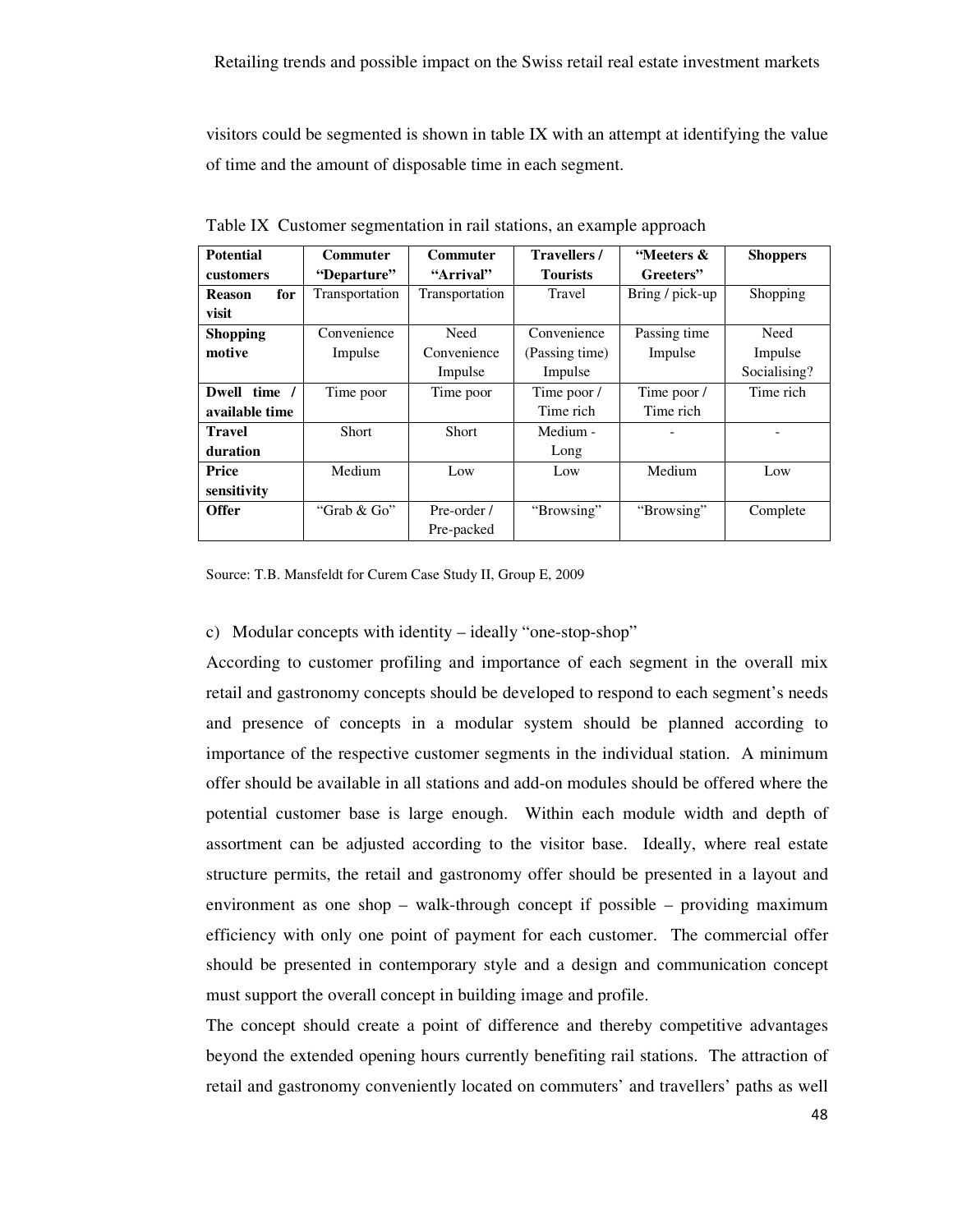as the offer of time saving services must be strongly promoted to create long term competitiveness and uniqueness.

### d) Time saving and life simplifying services

A future retail concept in rail stations should respond to consumer needs in terms of time saving / time gaining and life simplifying services. Examples of such could e.g. be dry cleaning services; drop off in the morning, pick up on return, pre-order or subscription services such as e.g. Standard pack B (one croissant, one coffee, one newspaper) for "grab & go", Fr. X.- per month pre-paid.

Rail stations would also be perfectly located to offer a one-stop-shop health / beauty / wellbeing centre with drop-in service or short term booking possibility through one common reception. Services could be doctor's practice, dentist's practice, hair dresser, beautician, massages, fitness (space allowing) etc. Extended opening hours should apply like for the retail and gastronomy operations.

### e) Operational efficiency

One operation (across all or a number of stations) managed by one major highly professional retailer or combined retail / gastronomy provider would provide the potential for efficiencies in concept development, assortment planning and –buying, staff planning and –management, market research and reporting.

### f) Integrated processes

Landlords do not prefer tenants to be too dominant and too important as it is considered high risk to leave too large portions of business in one hand or too difficult to handle poor performance tenants if they are too important. Whilst there is clearly evidence to suggest that such concerns are justified, there could perhaps also be justified reason to consider size as an opportunity rather than a threat? An expression like "many cooks spoil the broth" could be applied in this scenario – many parties to a deal can prevent efficiencies, add complexity and spoil chances of reaching common and overriding goals. Such models will not be elaborated for this study, but there are reasons to believe that it could be worthwhile to explore a model where fewer parties are involved in the operation of commercial activities in rail stations. Such solutions could provide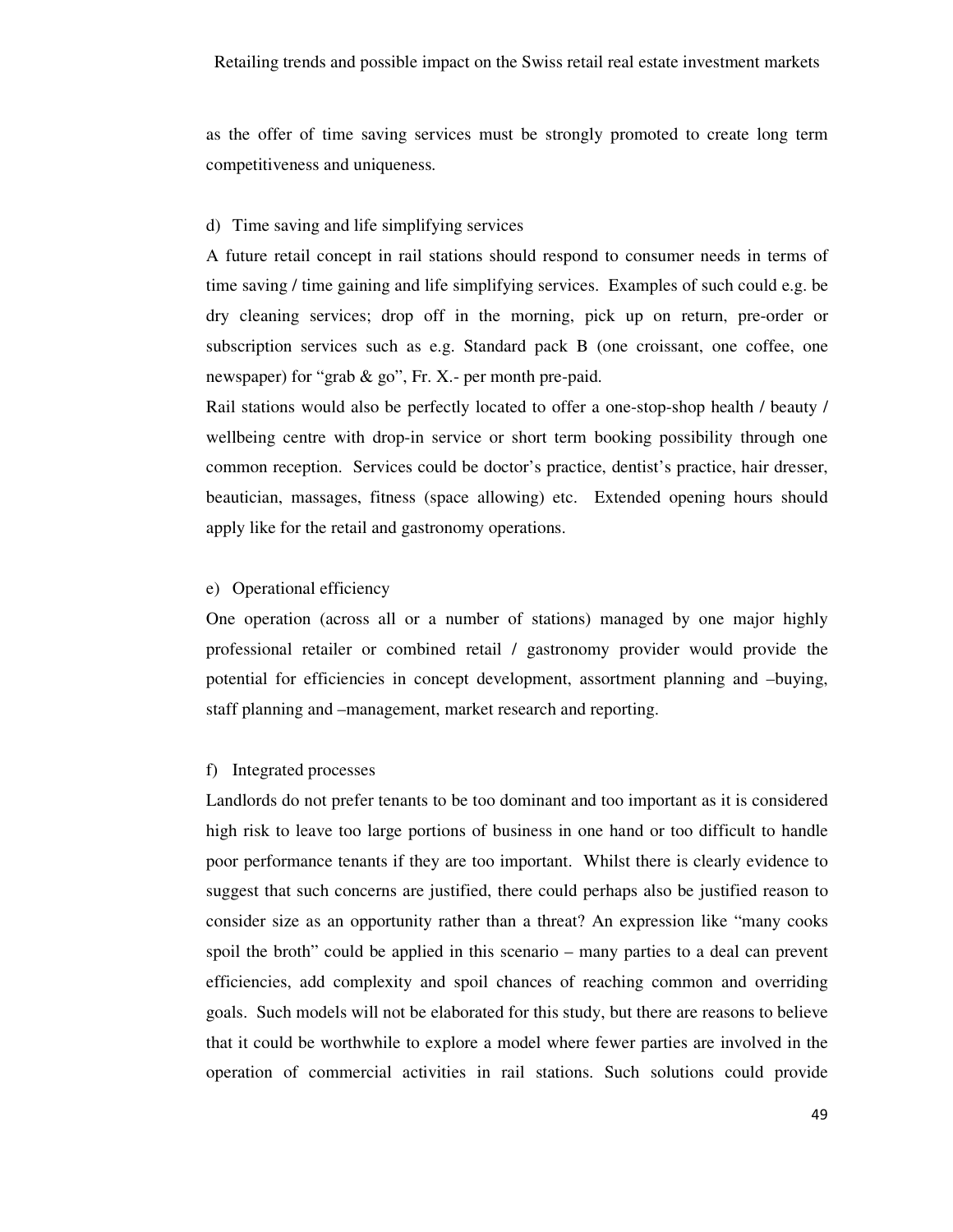potential for close cooperation between landlord and operator(s), high degree of professionalism in the operation throughout and flexibility and ability to counter or exploit swings in demand and react to market threats in a coordinated manner, based on partnership principles.

### 3.2.2 "The local"

An ageing population, hectic lives for the active population and increasing concern with environmental issues such as CO2 output represent trends that speak in favour of local supply of groceries and household basics. In older times the local store was not only an important supplier of necessary merchandise for households to function, but also the village meeting point where news and gossip was shared. The sample survey signalled a return for "the local", the "Quartiersladen", and an interesting potential for a local retail offer to again, serve as a as a "third place", a social platform and important service provider for senior citizens on the one side and as convenience outlet for other age groups due to extended opening hours and easy access. Such shops exist already to some extent, and there are numerous examples of locals that have been given suspension from the strict opening hour legislation. With the expected liberalisation of opening hours within the foreseeable future, existing local shops will lose some of their competitive advantage and some of the more traditional shops will struggle to survive. The underlying market potential should still remain however, and grow rather than shrink, so with the right positioning and an offer that includes home delivery service new initiatives in this area should prove successful. It could be argued that the development of a contemporary concept including a light gastronomy offer could have a good chance of outperforming the older and traditional concepts in village centres today and that a potential for more such shops is developing.

### **3.3 Wants based shopping – "pleasure shopping"**

### 3.3.1 Downtown "pleasure pure" shopping centre

Shopping becoming increasingly emotional, brands and branding growing in importance across all age groups, consumers looking for added value and enjoyment in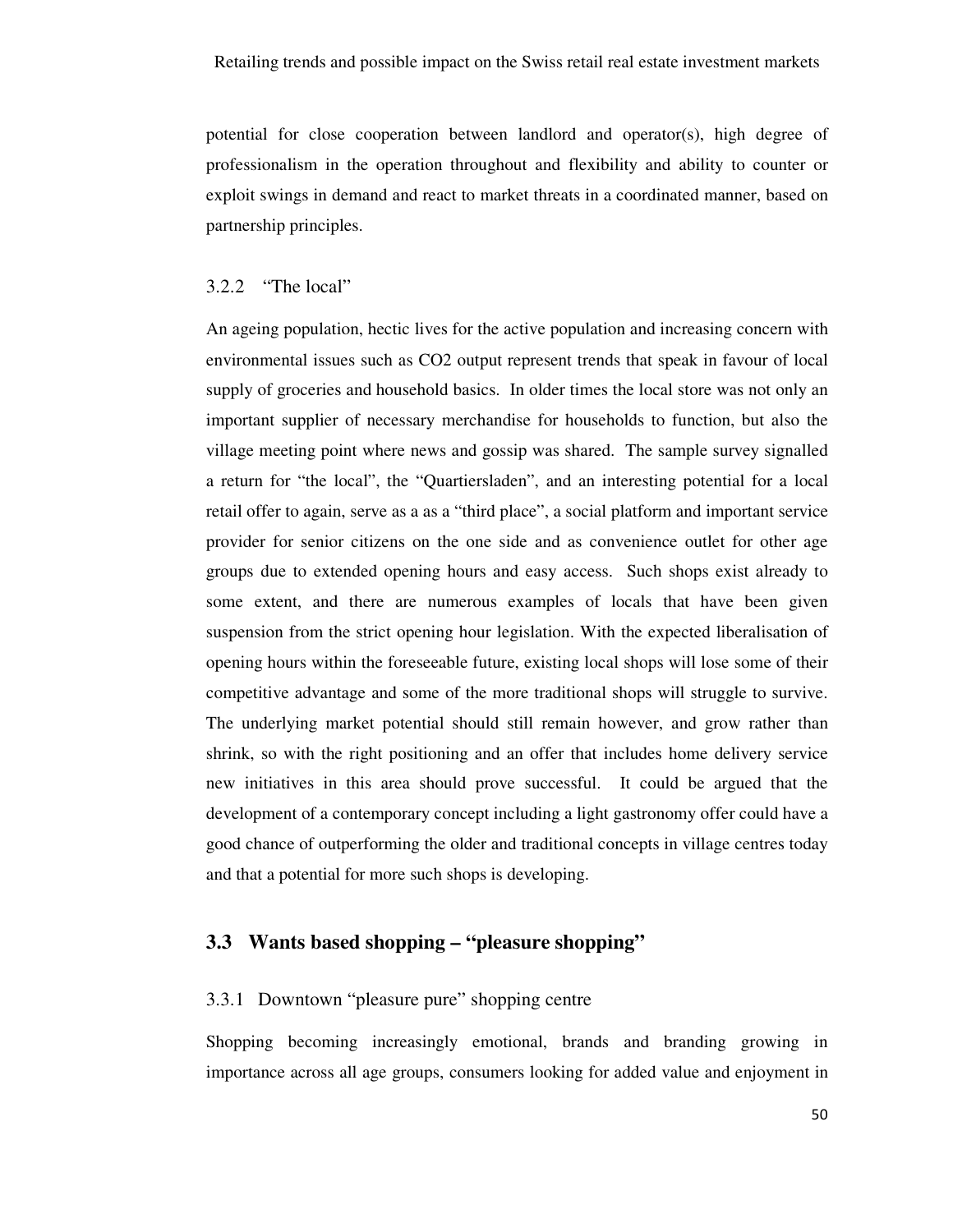their free time, the strong motivational drivers behind shopping for "must haves" all argues in favour of exploring "wants based" shopping. In the following a rough proposal, established on the basis of research and the sample survey, related to the development of a "pleasure shopping" retail and gastronomy centre is elaborated.

#### a) Location

A shopping centre responding to a pleasure oriented clientele with "wants" as the main shopping motivator should be located in city centres, easily accessible and well connected with high frequency or high frequency potential. The location must reflect the positioning of the centre.

#### b) Target groups

The centre should aim to attract male and female consumers with active lifestyles, age profile 30 – 60, higher education, above average income groups.

c) Concept: A shopping and socialising venue – a place to be seen.

The "pleasure pure" shopping centre should meet the following wants, and more:

Meet the girls for lunch .... and shop. Hang out with the guys over a bier whilst the ladies shop .... and stock up on wine and some nice treats for tonight's dinner on the way out. Drop in and get some new white shirts, check out the new IMac and grab some lunch on the way. Meet up with our friends for lunch on Saturday ....... and perhaps do some shopping. I simply have to get the new brand A handbag before they get sold out, Lisa got hers at "Pleasure Pure's".

The centre must be planned, marketed and managed as a "destination", a place to spend and enjoy time.

An attempt should be made to create the much debated experience- or entertainment element via the shopping itself and, important, the gastronomy offer, i.e. not via other more or less related offers and activities. The reason for a visit is shopping, browsing and letting oneself be inspired, enjoy meeting other people, enjoy a meal or simply just be there.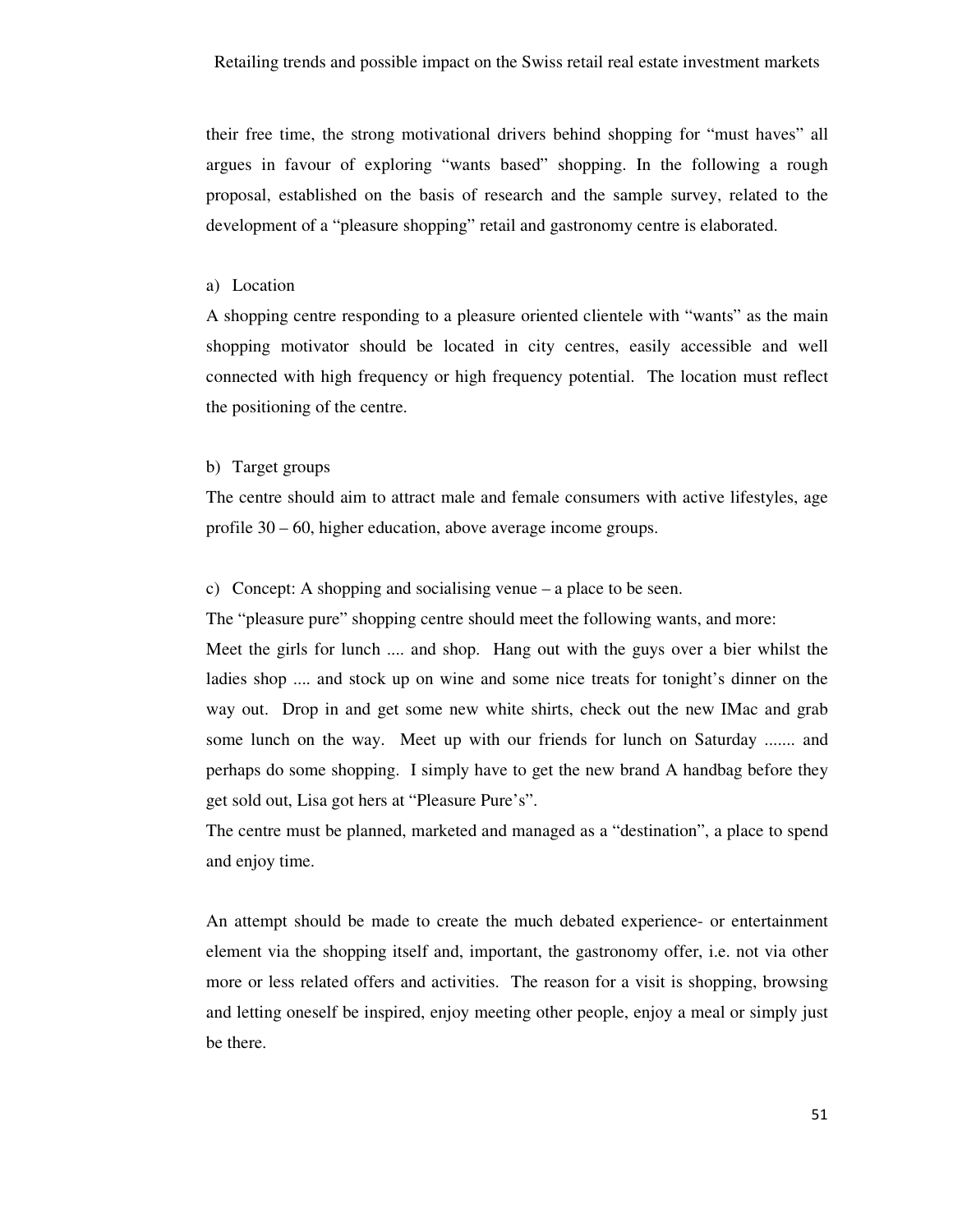Substantial market research and work on profiling should be undertaken to develop the concept and the design, marketing and communication programmes to match. The centre must have a strong identity and offer maximum appeal to senses, impulse and emotions. Price positioning should, given recent economic turmoil, probably be medium / medium high, the exact level dictated by research.

### d) The offer

The retail offer should be composed of fashion, fashion accessories and leather goods from strong Swiss and international brands complimented by perfumes and cosmetics retailing. The aim should be to offer well known brands only rarely found elsewhere or provide a platform for new brand launches in Switzerland. The centre must offer a point of difference to other centres and competent retail brand- and assortment management will be essential in achieving this goal.

Interior decoration and household design products, some "useful", some "not so useful, but nice" could be included in the offer, especially if cleverly presented in connection with the food hall.

The gastronomy offer will be critical for the success of the centre and in the creation of a venue for socialising. The offer should respond to the trends in demand for authenticity and quality, but also newness and variety. A selection of formats should be present from coffee shops to wine/champagne bars to contemporary self service formats and informal dining with table service.

Contrary to most existing Swiss shopping centres, there should be no grocery anchor tenant. A food offer should however be included in a "food hall" with specialist / niche retailers offering fresh food and relevant food supplements. Authenticity, ethnicity and reliable quality should characterise the food offer. Integrated foodservice and food and beverage retailing should be a target e.g. taste the wine, buy it and have it delivered to your home or try the food and book the centre's catering service for your next party.

A possibility to explore could be to rent a mix of sales and showcasing space to brands that match the centre profile such as e.g. an Apple store, a B&O store, a car brand salesand showcase platform etc.

Pampering and well being services (beauticians, massages, hair dressing etc.) could be offered as compliments to the perfumes and cosmetics offer.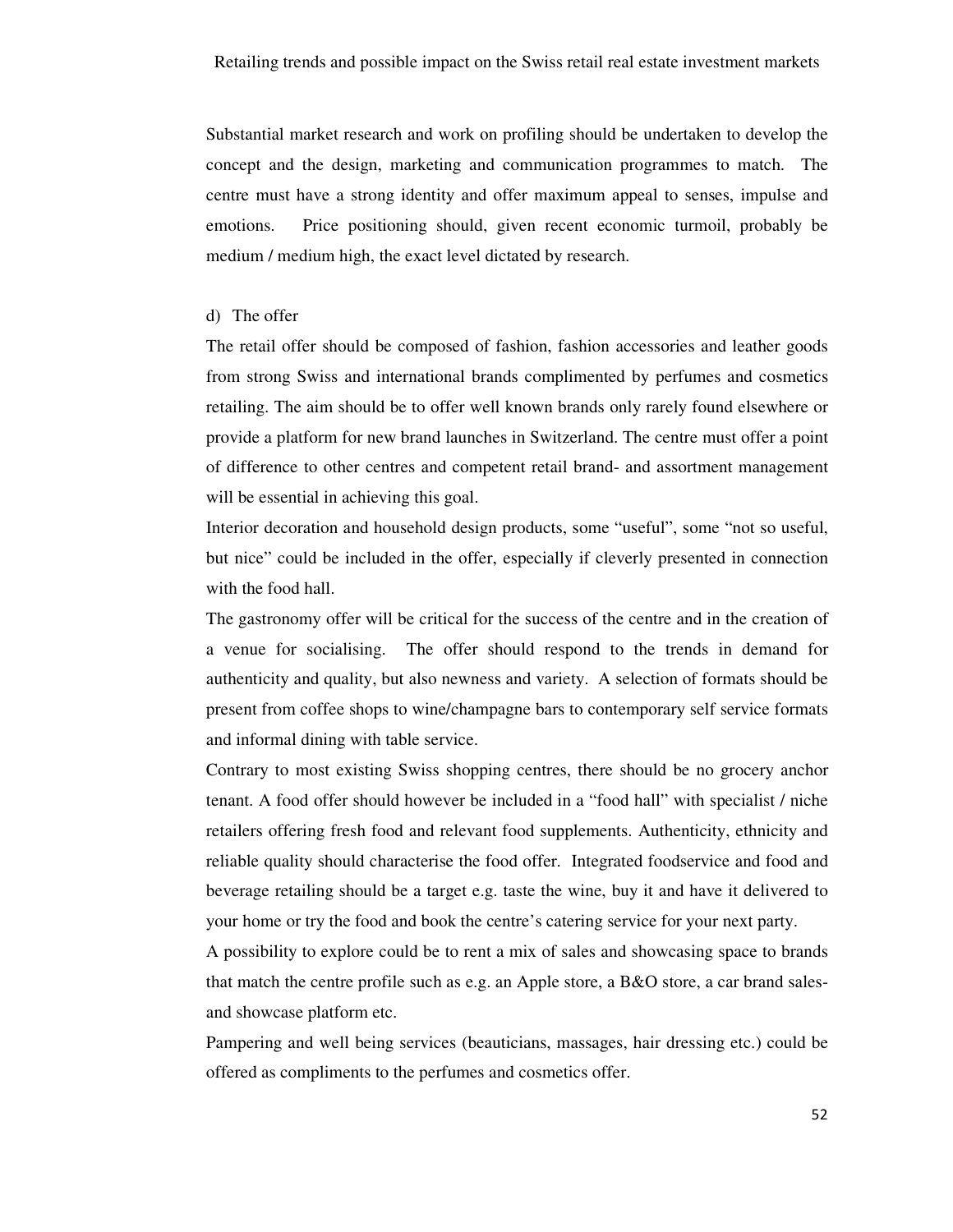Childcare whilst most probably not profitable per se, could be an additional service worthwhile, freeing up time for parents to shop and relax. Another possibility if the centre offers parking is to take care of the customer from point of entry via a "butler service": drop off the car, it will be cleaned by the time it is picked up again, dry cleaning, light tailor services, shoe repair etc. could be offered as part of the service package.

### e) Marketing

Marketing management must by professional and competent in applying new and innovative techniques in order to attract consumers who increasingly suffer from information overdose. Clever use of public relations initiatives (use of spokespersons, partnering with brand owners etc.) mixed in with marketing in ways to differentiate (neuro-marketing techniques such as "rent-a-crowd", sound, smell and vision effects etc.) should contribute to the image of uniqueness for the centre.

### f) Real estate

The property housing the shopping centre must be large enough to house the retail and gastronomy offer without feeling crammed, but small enough to create an intimate and pleasant atmosphere. Orientation must be easy and access to and overview of the offer must be facilitated. Architecture is not the principal feature of the centre, it is a stage on which a retail and socialising theatre can unfold and visitors will feel comfortable. Style and design features must match the concept and the general positioning. It might be worthwhile to invest in infrastructure such as toilets for the purpose of strengthening general standards, image and ambiance.

### g) Integrated processes

Rather than traditional landlord – tenant relationships it should be explored whether other more integrated or partnership oriented models could be preferable. First and foremost it must be questioned whether individual mono-brand boutiques give the investor the best and most stable returns in the long run. Strong brand presence and branding will be important for the concept, but there may be better ways to feature brands e.g. by engaging fewer retailers who operate multiple stores and are able to run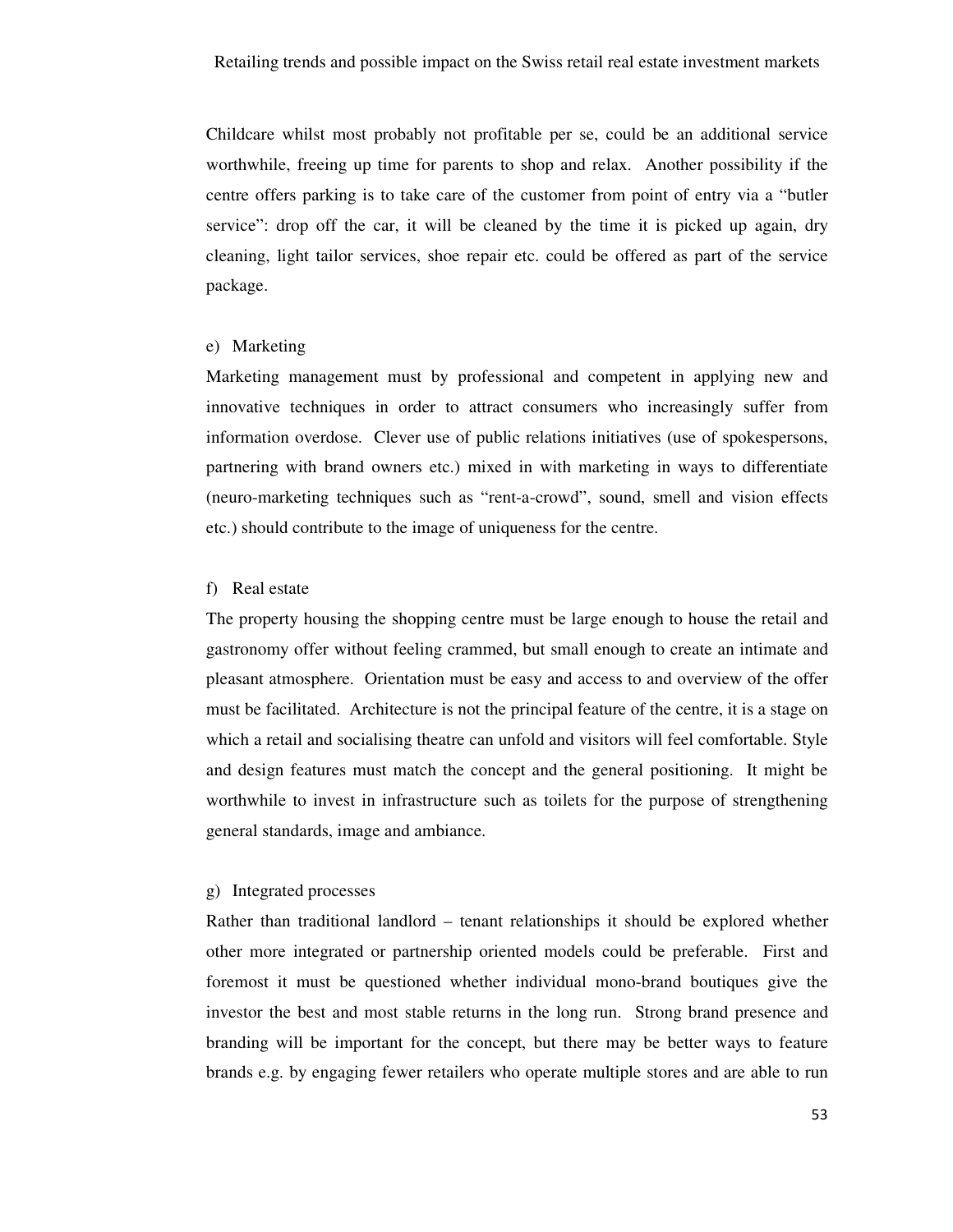multi-brand concepts successfully. This would permit active assortment management and adaptability of the assortment in times of economic down- or upturn or in response to fashion trends. Retailers should be involved in the centre development process to ensure optimal retail surfaces are planned to match the operational concept.

Integration of foodservice with the retail offer should be planned where operationally feasible e.g. in the food hall. Tactically located coffee shops and wine/champagne bars mixed in with the retail offer should be the target.

### 3.3.2 Tourist destinations and –resorts

Evidence strongly suggests that the tourist markets neither are served to their potential nor to expectations. Asset nature pure is already attracting urban population in their valuable vacation time, and Switzerland has a lot to offer in this regard and is easily accessible from European cities. But nature, whilst critical, only serves as the setting, the stage. It is not fulfilling demand on its own. Modern consumers seek activity, adventure and a new or different experience in some form when travelling. And as their free time becomes increasingly precious, they demand value for their invested time and money. What is regarded value differ from consumer segment to segment or even from one individual to another, but common for all is that it is the complete "product" they are enjoying in their vacation time that is assessed and valued. It is apparent that therein lies the key to successful tourist destination management; in product management.

Swiss tourist destinations have developed and grown over many years and many generations. Alpine villages have thrived on tourism since the British and the German started enjoying the alpine nature and established alpine sports and leisure activities. What was thorough hardship for the purpose of surviving the cold winter in narrow valleys has become more or less well functioning holiday machines – X thousand tired urban holiday makers in, hopefully X thousand happy people out a week or two later with all that it takes to keep the machinery going in the form of infrastructure, real estate and commercial activity to go. It works, but it could work better; the hardship of physical survival has become replaced by the hardship of financial survival and not all are coping.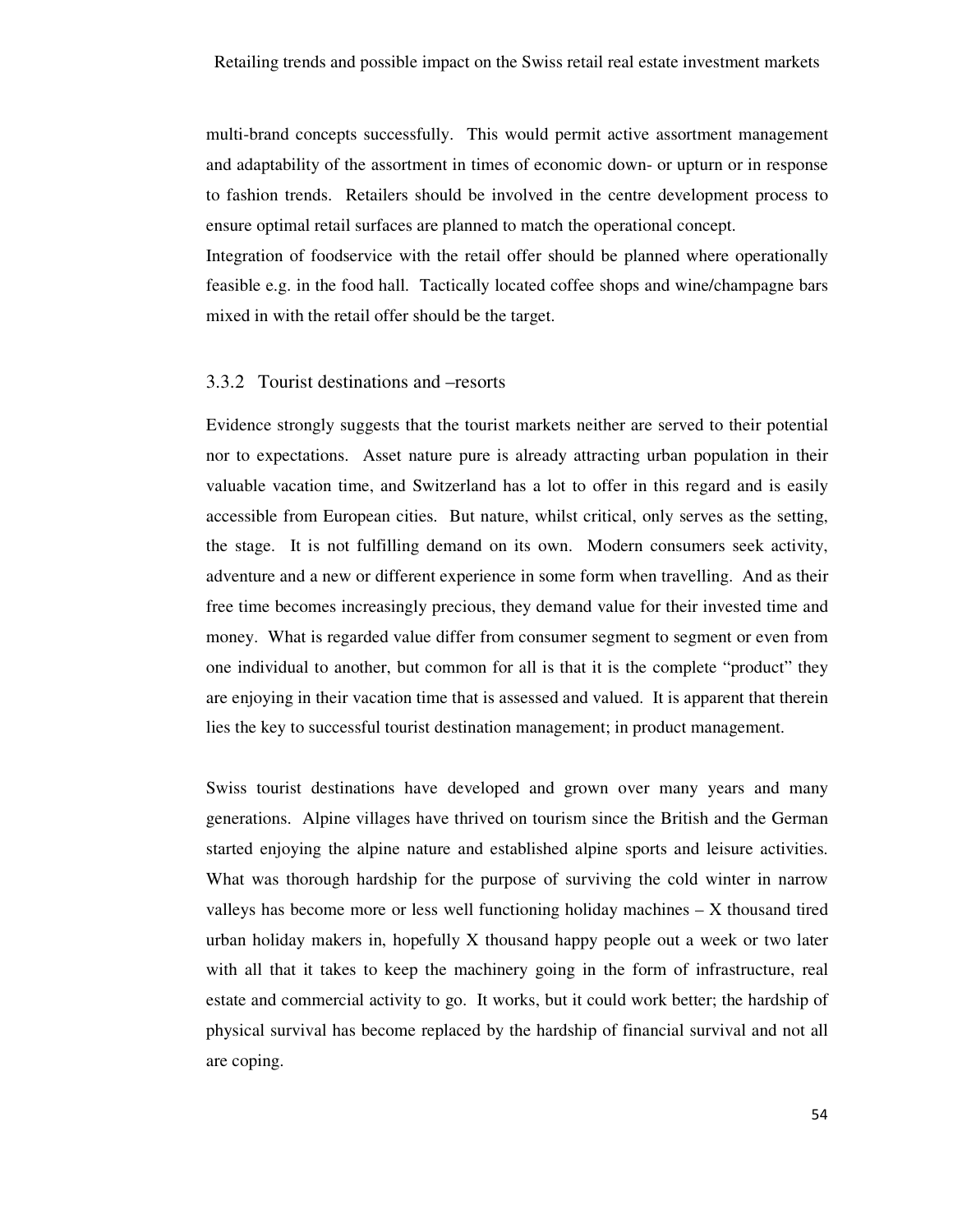Getting the product right is one of the most important critical success factors. Tourists may come once, but if they have not experienced product value they will go elsewhere next time. The sample survey unfortunately suggests it is questionable whether the naturally grown and developed local communities are capable of delivering the optimal product unless a fundamental change in approach is applied. It is being argued that the lack of coordinated and elevated strategic planning and management of most tourist destinations prevents the destinations from developing their full potential.

An example is Zermatt which is one of the very few destinations fortunate to be able to cater for a year round market. Visitor numbers keep growing year-on-year, some infrastructural development has taken place in recent years, but does the offer justify charging 30-60% more for ski-lift passes than elsewhere? And how come the retail offer has hardly changed in the past 15 years with such impressive growth in visitor numbers? Is the product right, and are visitors experiencing real value for their invested time and significant sums of money? Or does the destination risk pricing themselves out of the market one day?

Another example is St. Moritz, a highly prestigious and glitzy destination in winter, but not attracting enough visitors for many of the retail shops to be open more than four months of the year. How can the destination become a summer alternative for their winter visitors who today prefer to spend summer in St. Tropez? Or is that task so immense that it is better to actively target a completely different market in summer?

Les Diablerets is a thriving destination for families in winter, and has recently started attracting Indian tourists between seasons in spring, but why is such a beautiful place and many others with it – as good as empty in high summer season July?

Swiss alpine tourist destinations are competing with other ski resorts, European and increasingly locations on other continents. In summer the competition is sea and beach and golf resorts. The competition is not going to become any easier given the high emphasis given to developments in standard and services elsewhere. Getting the product right must be the top priority for Swiss tourist destinations.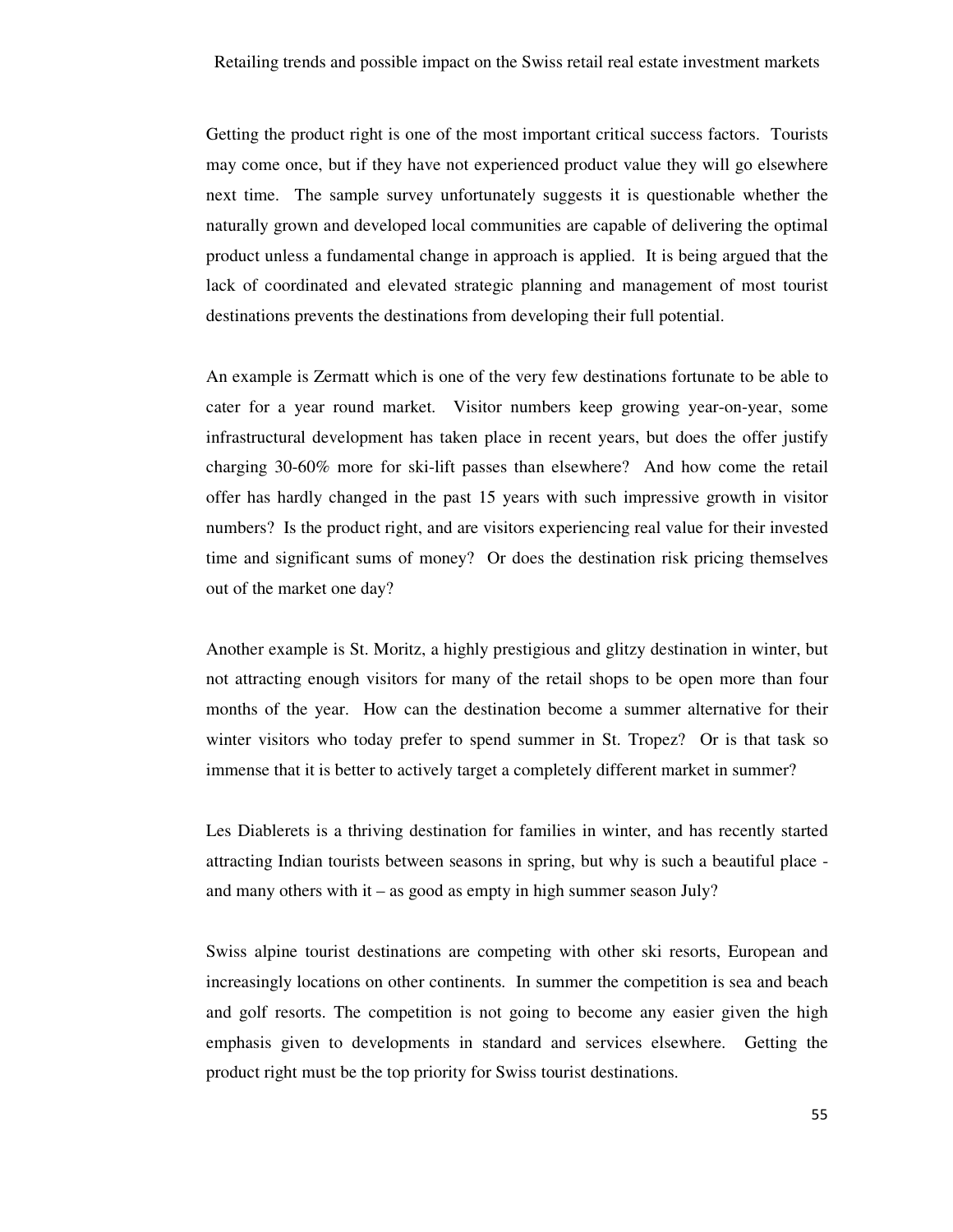The Weisse Arena Gruppe managing the Flims / Laax / Falera destination is aiming to manage their product professionally. For example they are concerned that 60% of their visitors are male and would like to attract more women. They have identified more shopping and improved child care as possible elements to get the product right for women; "après ski" for children is hence a new offer in their pipeline and they are looking into how they can provide an attractive retail offer. The gastronomy mix is furthermore under review to for adaption to provide choice and quality, not only in the skiing area, but also in the villages.

They are constantly working to fill the gaps in the visitor volumes between peaks in the winter season by marketing tactically and managing price and product to appeal to target customers in the respective periods. A database is being built (currently holding about 300,000 names and addresses of previous visitors) that provides the platform for active customer relationship management including the creation of value chains by cross promotion initiatives across the various businesses the group manages.

Based on the undertaken research and sample survey it is suggested that Swiss tourist destinations could improve their competitiveness and customer loyalty by applying professional destination management processes. In the following an attempt is made to identify possible solutions for overcoming the significant challenges in developing the destination potential with a focus on retail and gastronomy as part of the overall "product" offered to tourist.

#### a) Getting the product right – product management

Tourists are happy shoppers if the offer is right. Why do tourists shop? To fill a need here and now, because they for a change actually have time available for shopping, because it is fun to explore a shopping offer that is different, because it would be nice to bring a reminder of a wonderful experience home, because it is customary to bring a souvenir gift for friends and family back home, because today it is snowing and we have nothing better to do... The list of reasons for shopping is long; the current offer too short.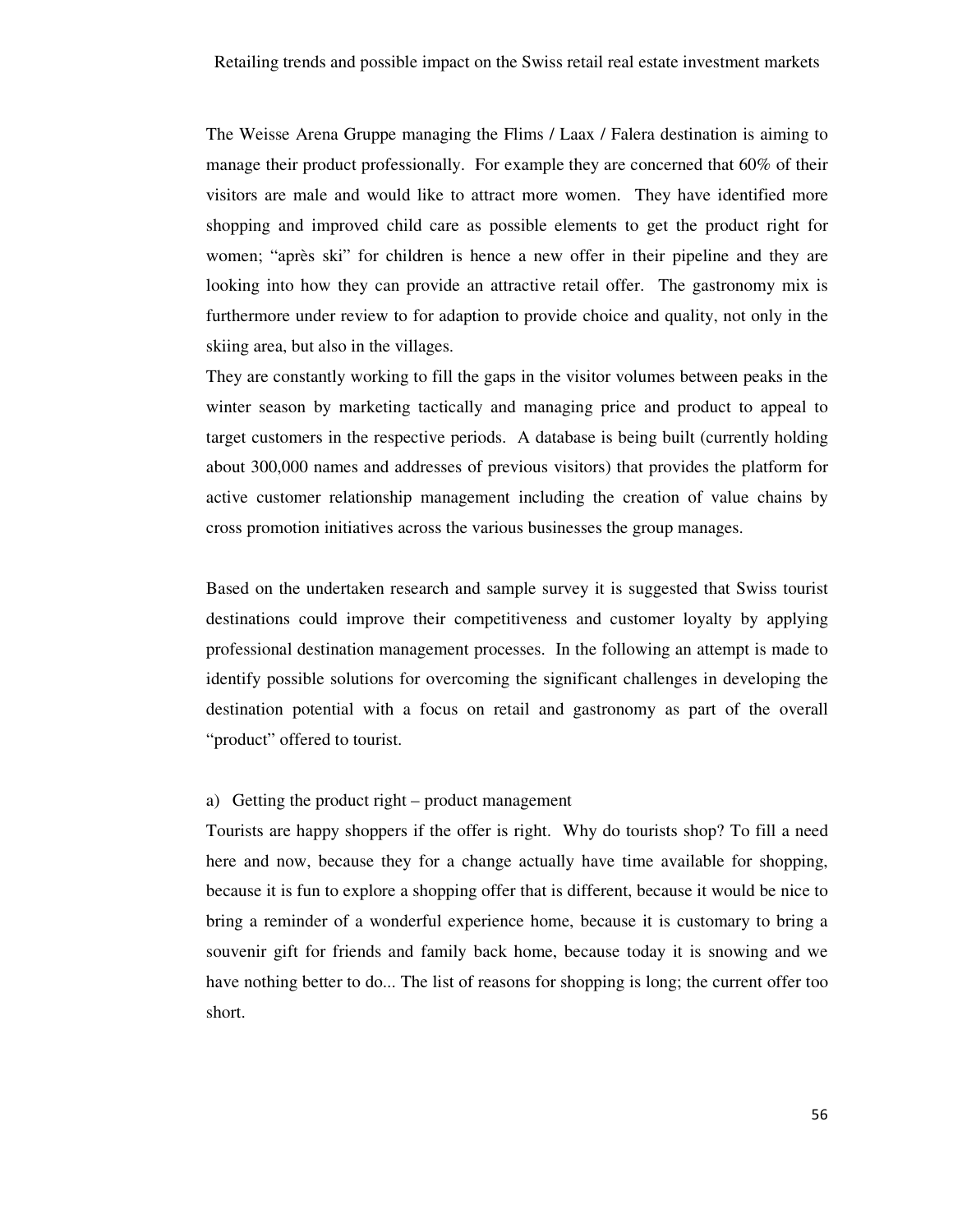Two main areas of potential have been identified: products offering authenticity, a local flair, and branded products in the fashion and accessories categories. A (very) few destinations have the potential to develop the luxury segment, and brand owners are queuing to enter given the right location becomes available in those destinations. Others have development potential in the mid market price segments.

Authenticity and quality are increasingly demanded features, but is a plastic cow bell made in China responding to this demand? Neither are Swiss army knives and fondue cooking pots alone fulfilling this market potential. Around the country there are ample examples of traditional merchandise, crafts and food products which if presented in a setting that mixes new and old in a contemporary way, would appeal to an international tourist market. The presentation, the setting, the shopping ambiance must be right; traditional enough to signal uniqueness, contemporary enough to be trendy....

#### b) Overcoming seasonal operational challenges – engage a professional

From a retailing perspective the seasonal fluctuations in visitor volumes and varying visitor profiles represent huge operational challenges. Achieving profitability is very difficult. The problem is today somehow solved by small family enterprises where income gaps are filled by family members taking on multiple jobs as the seasons change. It is not unusual that a hotelier, restaurant- or shop owner also works as a ski instructor or mountain guide. The result is however a retail offer that is not professionally managed, the assortment planning is not flexible, access to best selling brands is not available etc.

A retailer specialised in selling to tourists and travellers and of a size that provides the required skill, structure and logistics systems could help provide the optimal retail product in tourist destinations. Scale, systems and structure could help manage the seasonal fluctuations in customer volumes and profiles; develop and manage flexible concepts that evolve with trends and change with seasons. A competent retailer could bring in the required Swiss and international brands and merchandise, but also team up with locals for the development of new and "authentic" retail offers.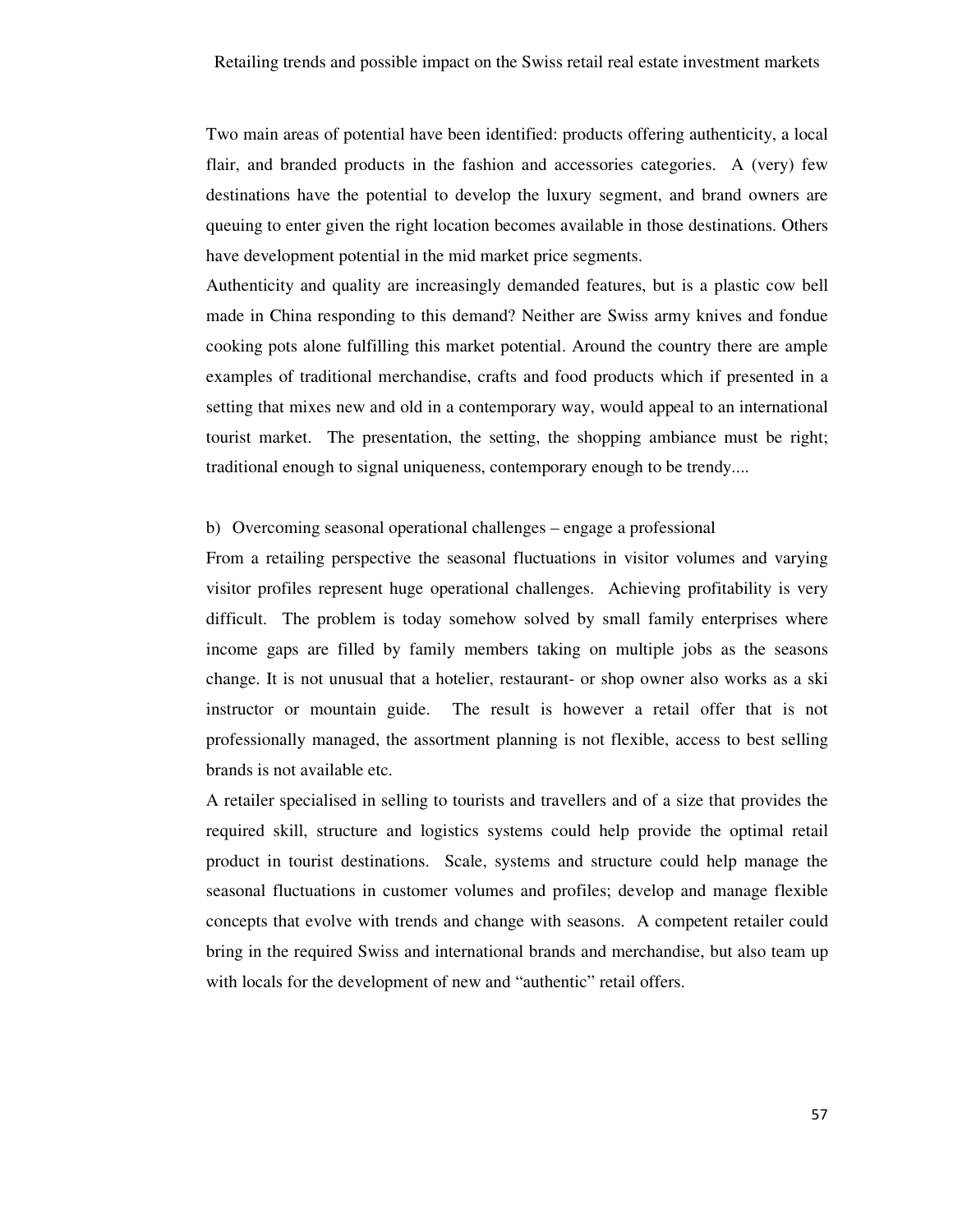#### c) Local resistance – launch destination management initiatives

Overcoming local politics and local resistance to change and providing access to suitable real estate is a difficult task that would need to be handled by launching initiatives to increase cooperation between politicians, businesses and investors / property owners. The ultimate goal should be to arrive at a situation where destination management principles and -processes are implemented, a destination profile is designed and the product or products of the destination specified and developed. Value chains should be designed to benefit individual businesses as well as the overall image and reputation of the destination. Whether this requires legal structures to be established and supported like e.g. Weisse Arena Gruppe in Laax or whether similar goals could possibly be achieved by changing the way existing local community structures are working is unclear. The need for a new approach to managing tourist destinations is evident, so is unfortunately also the significant challenge in implementing such new approach.

In new tourist resorts the opportunity exists to develop the optimal offer in retail and gastronomy from the start. Andermatt Alpine Destination Company are for example planning to remain the owners of commercial property developed as part of the resort whilst the residential property is intended for sale. One of the reasons is the wish to maintain control of the resort image and -positioning and the recognition of the importance of managing the overall resort offer; the "product".

Some destinations present opportunities for new development in real estate. Smart investors recognise the demand for extended retail and gastronomy offers in connection with expansion in the availability of hotel- and holiday apartment beds and the opportunity to exploit this market by integrating shop and restaurant surfaces in their real estate projects. Such initiatives can represent ways to improve the overall visitor offer, but are in isolation in many cases insufficient.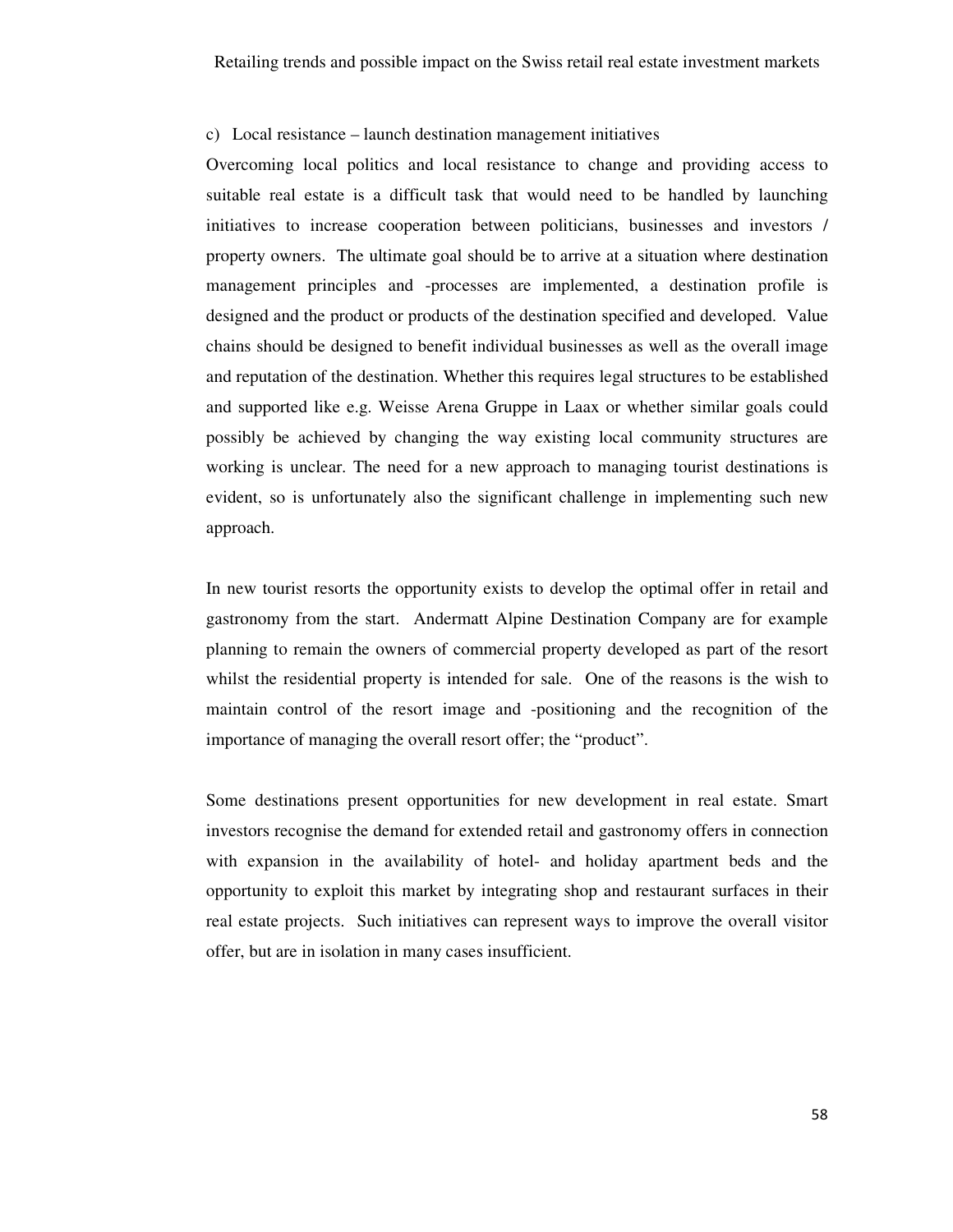# **4 Summary & Conclusions**

Switzerland may be a saturated market measured in retail square metres per capita and potentially offering only low future retail growth rates, but this does not mean there will not be opportunities for new retail initiatives. The current economic climate will put strain on all stakeholders, the competitive climate will toughen and the term "survival of the fittest" will apply throughout. Those with the ability to adapt and innovate will survive, others will struggle and disappear; overall this is most likely a healthy process, both from investor- and consumer perspectives.

**Important consumer market trends can not be ignored.** Consumers will become more demanding in their choice of products and services and how they choose to spend valuable free time. Time will increasingly become a valuable asset that can be wasted, spent, gained or enjoyed. Demand for authenticity and quality will rise and consumers will be increasingly concerned with ecologic and environmental questions. Consumers being exposed to huge flows of information every day will be extremely well informed; consumers will however be increasingly confused due to information "overdose". Both retail and gastronomy businesses will be affected by these trends and the successful operators will innovate and find ways to respond to challenges as well as new market potential.

**Location will more than ever be important.** Customers won't come to you, so you as a retailer or an investor in retail real estate must come to them. Retail offers on the path of commuters or close to people's homes will have the best potential for growth and less centrally located operations will struggle. Excellent public transport connections will be required for any new retail centre development to be successful.

**High frequency locations** such as airports and rail stations already demonstrate their potential in generating high retail turnover, impressive retail surface productivity and interesting rent income to investors. In particular in rail stations further possibility exists to maximise the commercial potential generated by high footfall and to develop both retail and gastronomy offers as well as provision of services.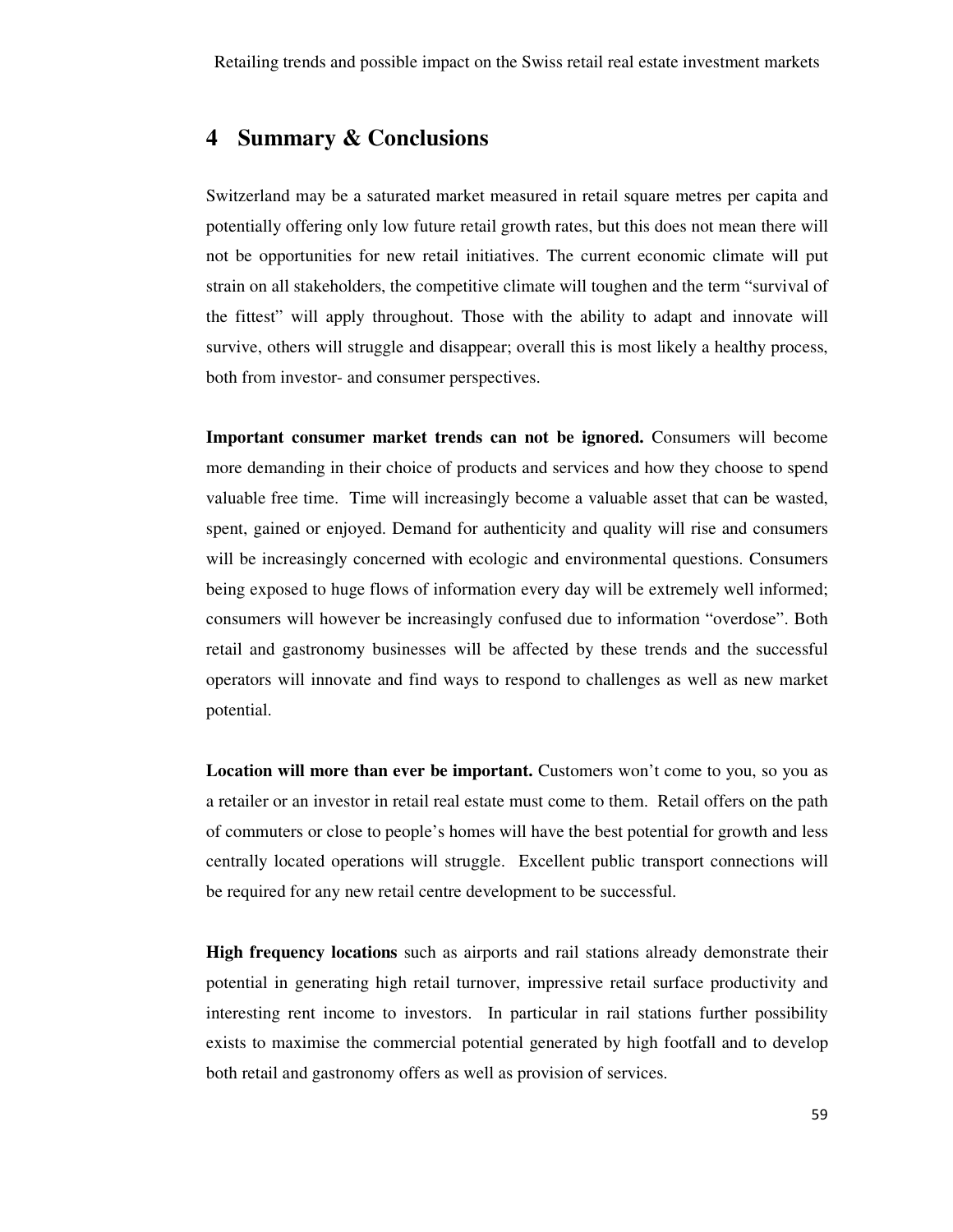Research suggests a critical success factor for the pursuit of future retail development opportunities lie in **understanding the consumer and the increasingly emotional and lifestyle driven influencers of shopping behaviour**. Opportunities have been identified both in the "needs based" market and the "wants based" market – the first responding to needs for functional efficiencies, time saving and life simplifying supply of basic products and services to support a modern household, the latter to the emotional, pleasure and enjoyment motivators behind the conscious decision to "go shopping" or to let oneself be inspired, be pampered. Maximising the potential to serve the needs based demand in high frequency locations such as rail stations and petrol stations but also in village centres i.e. brining shopping close to where people live or on their daily path is one evident and important opportunity. Appealing to senses and creating a pleasure shopping environment in the very strong and less price sensitive wants based market is another interesting opportunity.

**The important tourist market has been identified as under developed in retailing terms**. Switzerland is fortunate to possess an incredibly valuable asset – pure nature, and lots of it. Nature alone serves however only as the stage or the setting for a tourist experience; on its own it is not enough to satisfy demand in competition with other international destinations. Significant operational and structural challenges have however been identified which prevent developments. **Introduction of destination management principles and new business models** to overcome such challenges would be required to succeed in these markets.

**Tougher market conditions will demand changes in the management of retail operations, the term "survival of the fittest" will apply stronger than before.** Retailers must raise professionalism levels in the management of their operations, become more innovative, spend more resource on market research add flexibility in their assortment planning and generally be more proactive in handling market challenges.

Increases in demand for retail space and the related rise in rent costs have in recent years not been compensated by turnover increases or cost reductions elsewhere.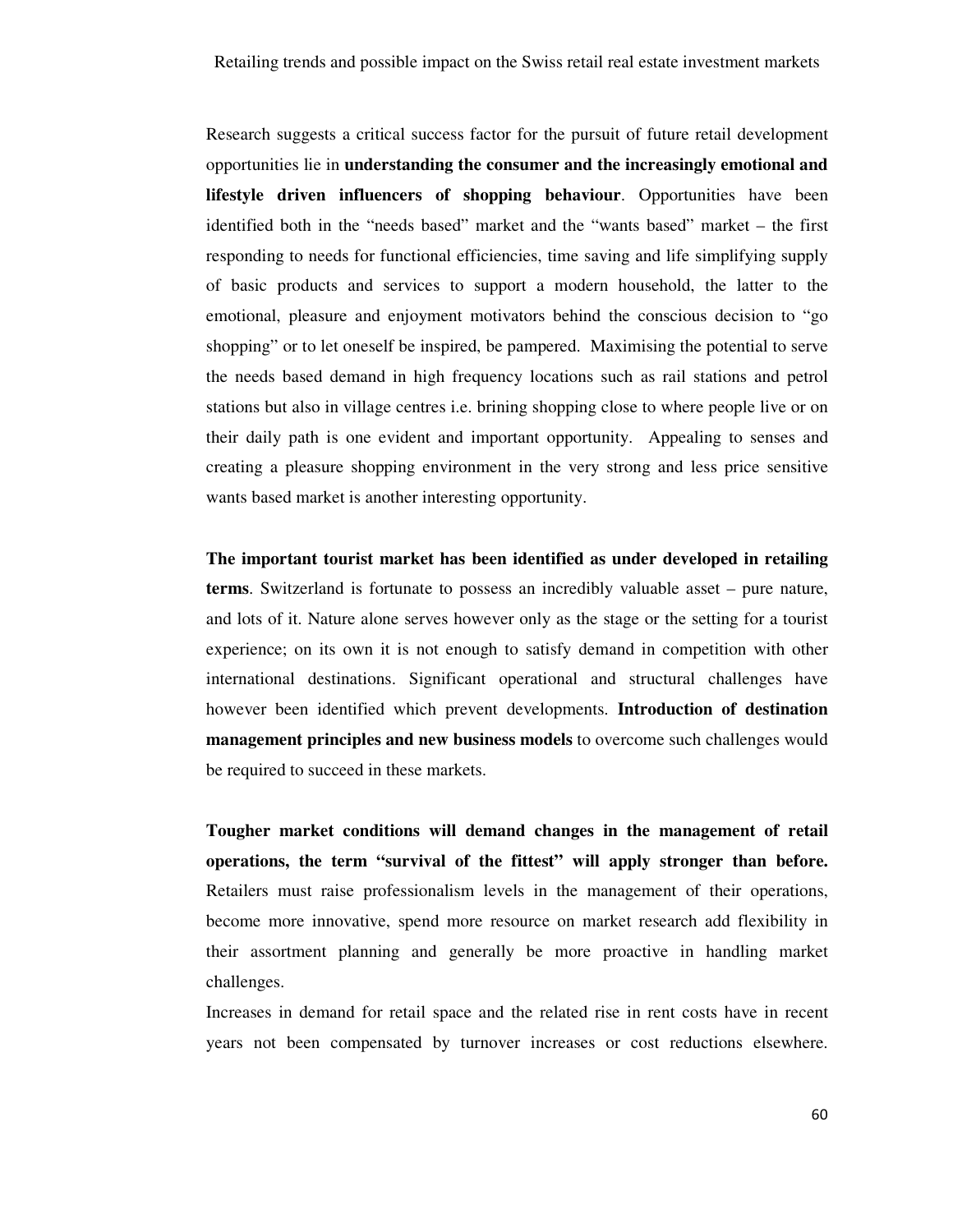Consequently productivity per square metre has dropped and retailers will need to focus on managing productivity levels as a priority going forward.

Retailers will struggle going forward and rents will come under pressure. **Best owner principles will increasingly apply to retail real estate. Investors in retail centres will need to engage in active asset management, to a higher degree get involved with consumer- and occupier markets and build or buy in retail management competence.** Successful retail centre development projects will require significant investment of time and resource during planning stages in market research and concept development, commercial mix planning and tenant selection. Architecture and infrastructure must be developed to support the concept, and not the other way around. Active asset management will require highly competent centre management continuously striving for centre optimisation and actively marketing the centre to attract visitors, launching initiatives with the tenants to drive sales, create customer satisfaction and -loyalty.

Generally the changing market conditions will put strain on both retailers and retail real estate investors and demand raised levels of management skill, professionalism, activity and pro-activity. Simultaneously the **changing climate might cause a refreshing kick to a retail scene that otherwise risks becoming boring**.

The Swiss retail market is dominated by two extremely important retail groups, Migros and Coop, both anchored in the grocery trade and both having expanded into other retail sectors via acquisitions or own development of retail concepts and –brands. Whilst important institutions in the heart and soul of the population evidence suggests that their dominance could paralyse landlords from making the optimal choice when centre mix is planned and tenants are selected. New forms of tenant agreements have been identified that could present potential to limit increases in risk arising from changes in market conditions and new retail concepts. **Perhaps it is now time for investors to step away from the relative safety of the tried and tested and dare to give new players a chance, let market dynamics be their guide and explore new formats and new business models?**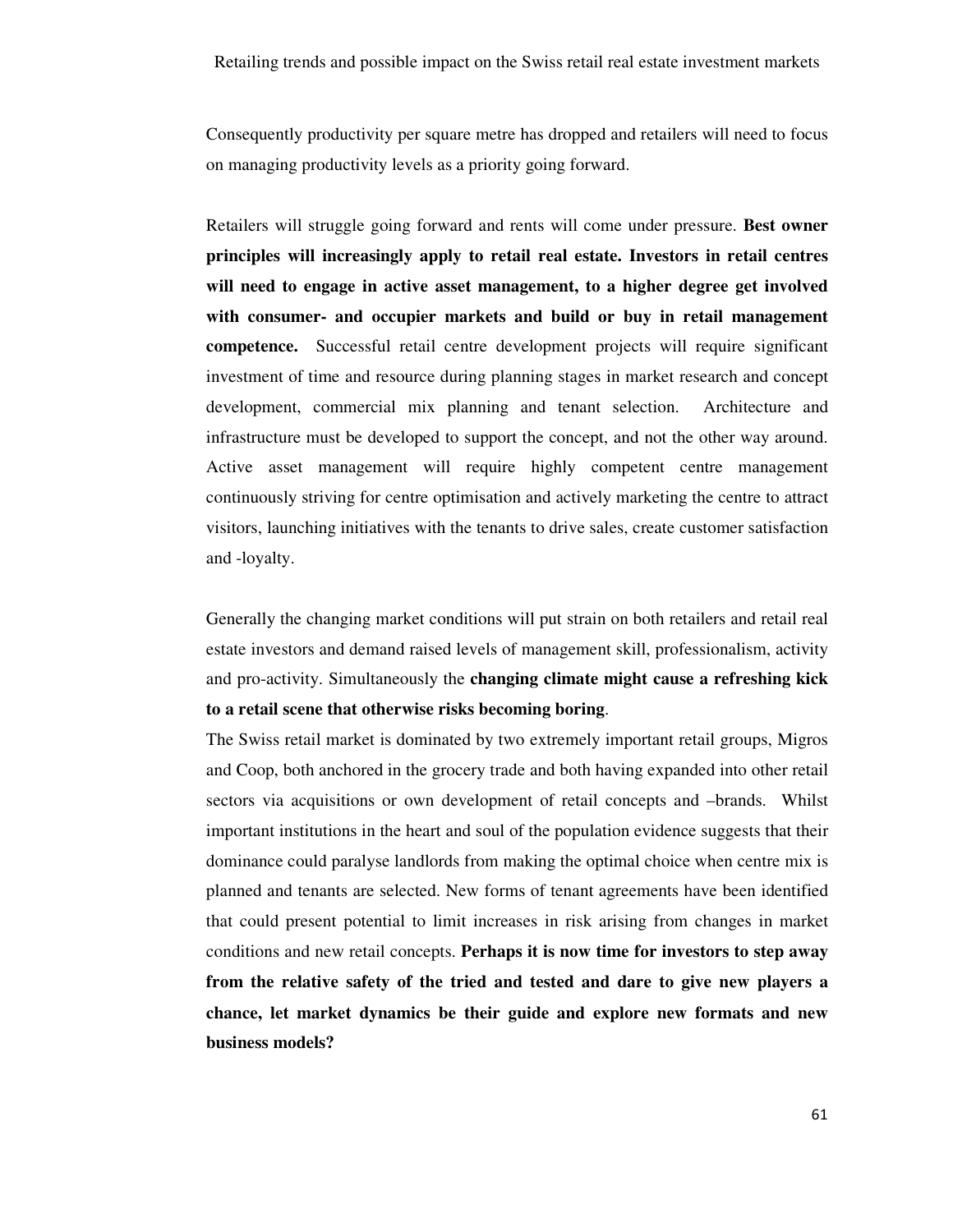In conclusion interesting retail development opportunities exist in Switzerland, for retail companies and for investors in retail real estate. The successful pursuit of those opportunities will require important changes in both occupier and investor markets characterised by innovation, attitudinal changes, higher levels of engagement, deeper understanding of driving markets, stronger demand for access to specialised management competence - and **a fighting spirit**.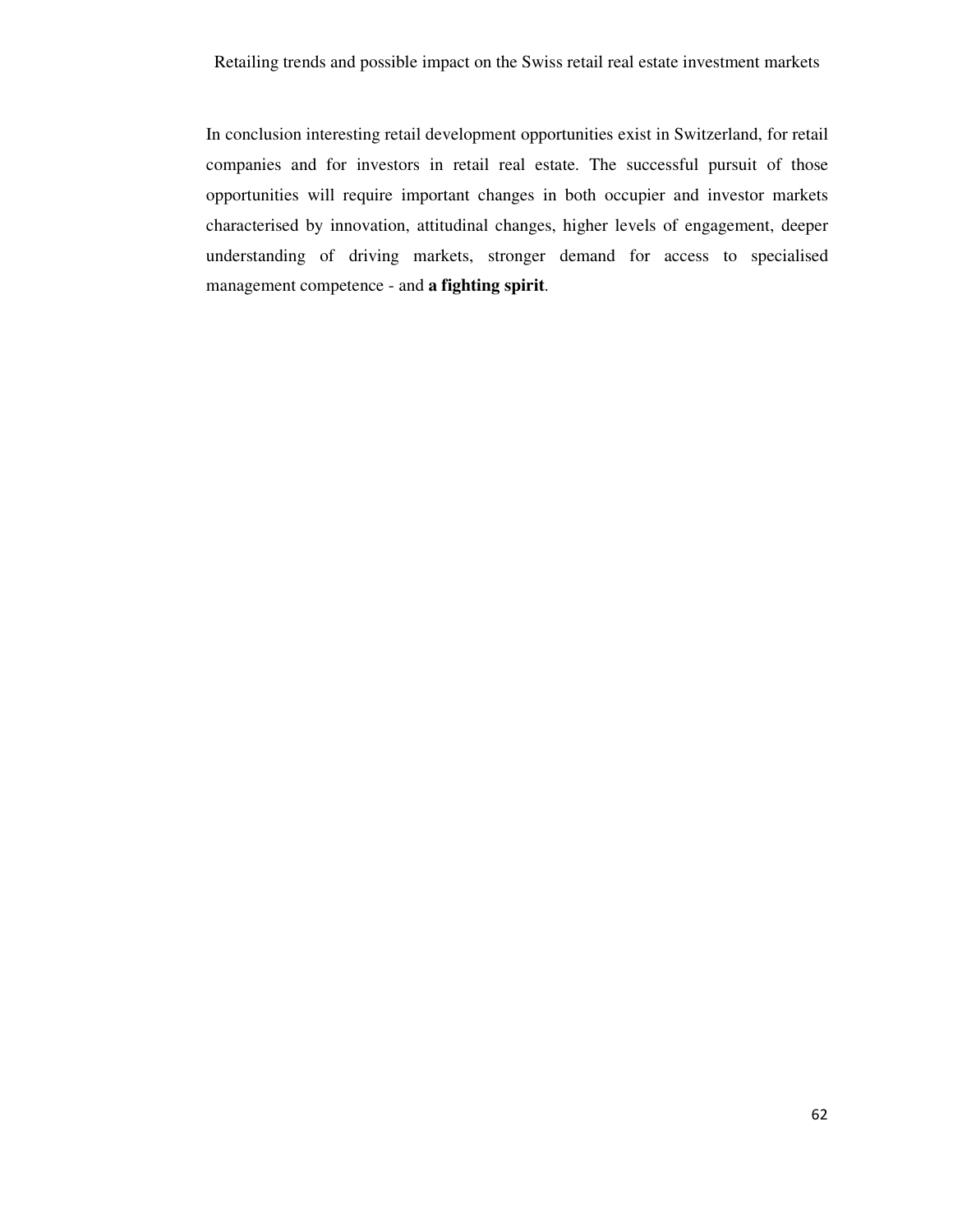# **5 Sources**

### **5.1 Market studies, market reports and literature**

The following books, reports, studies and web sites have been consulted for information in this study:

- Detailhandel Schweiz 2008, Schweizer Marketing-Forum, IHA-GfK AG;
- Cross Border Retailing in Europe, on-point, Jones Lang LaSalle, 2009;
- How Global is the business of Retail? 2009 edition, Special report, CB Richard Ellis;
- European Retail Property the squeeze after the crunch, King Sturge, 2009
- The Big Five, Shopping Centre Investment in Core Western Europe, on-point, Jones Lang LaSalle, November 2008;
- Retail Outlook 2009, Swiss Issues Branchen, Credit Suisse Economic Research, December 2008;
- Swiss Issues Real Estate, Monitor Q2 2009, Credit Suisse Economic Research, June 2009;
- Der Schweizer Handel, Konsumenten-trends 2006, Thomas Rudolph, Institut for Marketing und Handel, Universität St.Gallen;
- European Shopping Centres: One size fits All?, on-point, Jones Lang LaSalle, August 2008;
- Airport Shopping 2025, GDI Study No. 24, GDI & Arup, 2006
- Detailhandel Schweiz 2015, GDI Studie Nr. 23, GDI 2005;
- Shopping and the City 2020, GDI Studie Nr. 26, Gottlieb Duttweiler Institut;
- Die Wirtschaft wird die Natur schützen, GDI/pro Natura; Artikel Neue Zürcher Zeitung 26.03.09;
- Die neuen Resorts, Rundgang durch Landschaft, Politik und Projekte, Fortdruck aus Hochparterre Nr. 1-2 2009;
- Buy-ology, Truth and Lies About Why we Buy, Martin Lindstrom, Doubleday Publishing Group, 2008;
- Bundesamt für Statistik, www.bfs.admin.ch
- Corporate web site Migros, www.migros.ch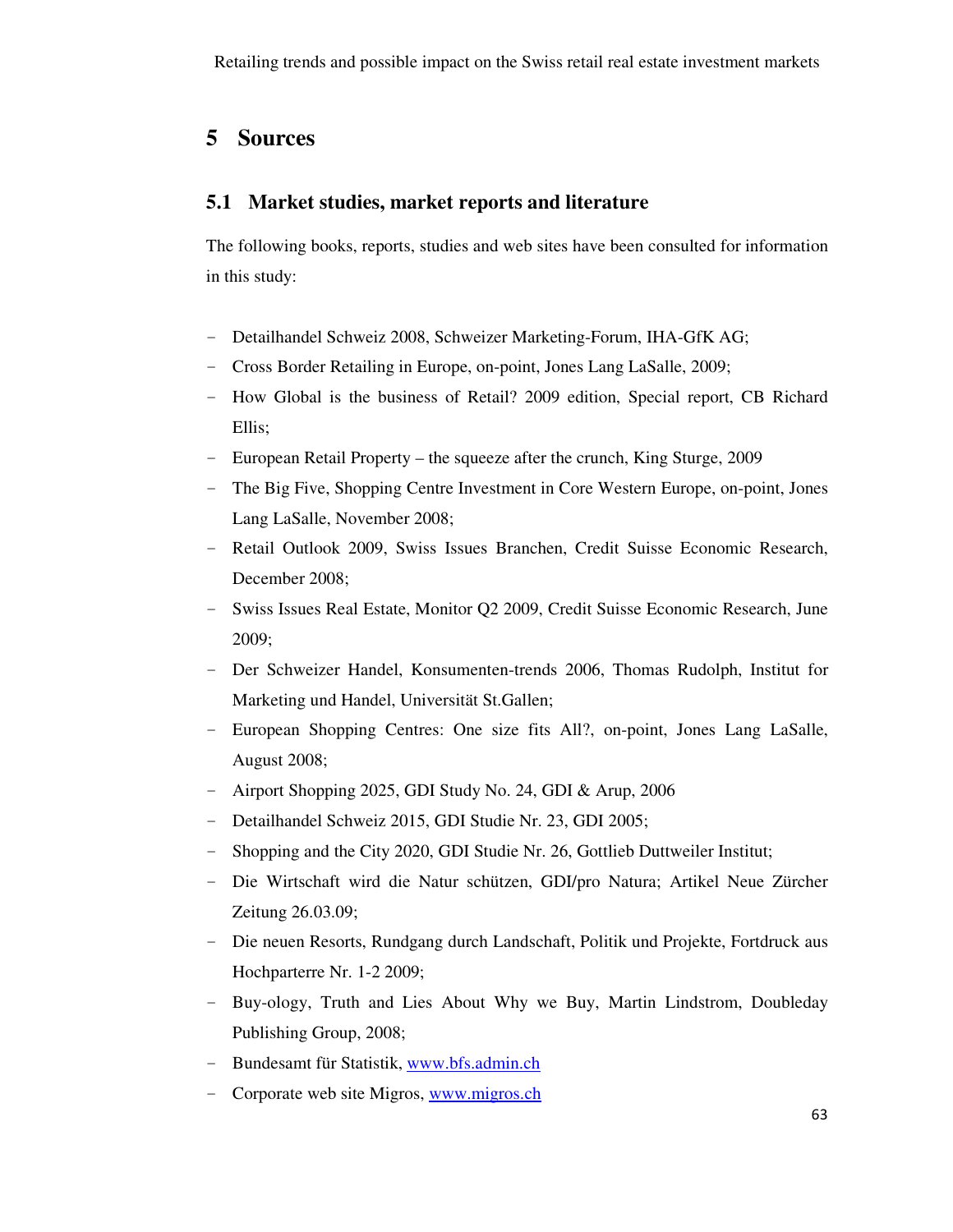- Corporate web site Coop, www.coop.ch
- Corporate web site Schweizerische Bundesbahnen, www.sbb.ch

## **5.2 Interviews**

### 5.2.1 Interviewed persons

The following individuals very kindly agreed to be interviewed and to share their knowhow and visions for the purpose of this study:

### Date Interviewed person

- 19.06.2009 Mr. Rick Stavast, Managing Director Switzerland & Austria, Select Service Partner (Schweiz) AG, Zürich-Flughafen;
- 24.06.2009 Mr. Peter Fuhrer, Partner, Fuhrer & Hotz AG, Baar;
- 25.06.2009 Mr. Fredy Hasenmaile, Head Real Estate Analysis, Economic Research, Credit Suisse, Zürich;
- 25.06.2009 Mr. Marc-Christian Riebe, CEO, Location Retail AG, Zürich;
- 26.06.2009 Mr. Raymond Rüttimann, Real Estate Asset Management, Head Construction & Property Management, Credit Suisse, Zürich;
- 26.06.2009 Mr. Ulrich Braun, Real Estate Asset Management, Head Real Estate Strategies & Advisory, Credit Suisse, Zürich;
- 01.07.2009 Mr. Robert E. Gubler, President, Schweizerische Vereinigung für Standortmanagement, Zürich;
- 03.07.2009 Mr. Heinz Julen, Designer & Artist, Zermatt;
- 06.07.2009 Mr. Beat Grau, CEO, Autogrill Schweiz AG, Olten;
- 08.07.2009 Mr. Raymond Cron, Head of European Operations & Acting MD Andermatt Alpine Destination Company, Orascom Group Holding, Altdorf;
- 15.07.2009 Mr. Reto Gurtner, President, Weisse Arena Gruppe AG, Laax; Mr. Thorvald Sverdrup, Mitglied des Verwaltungsrats, Weisse Arena Gruppe AG, Laax;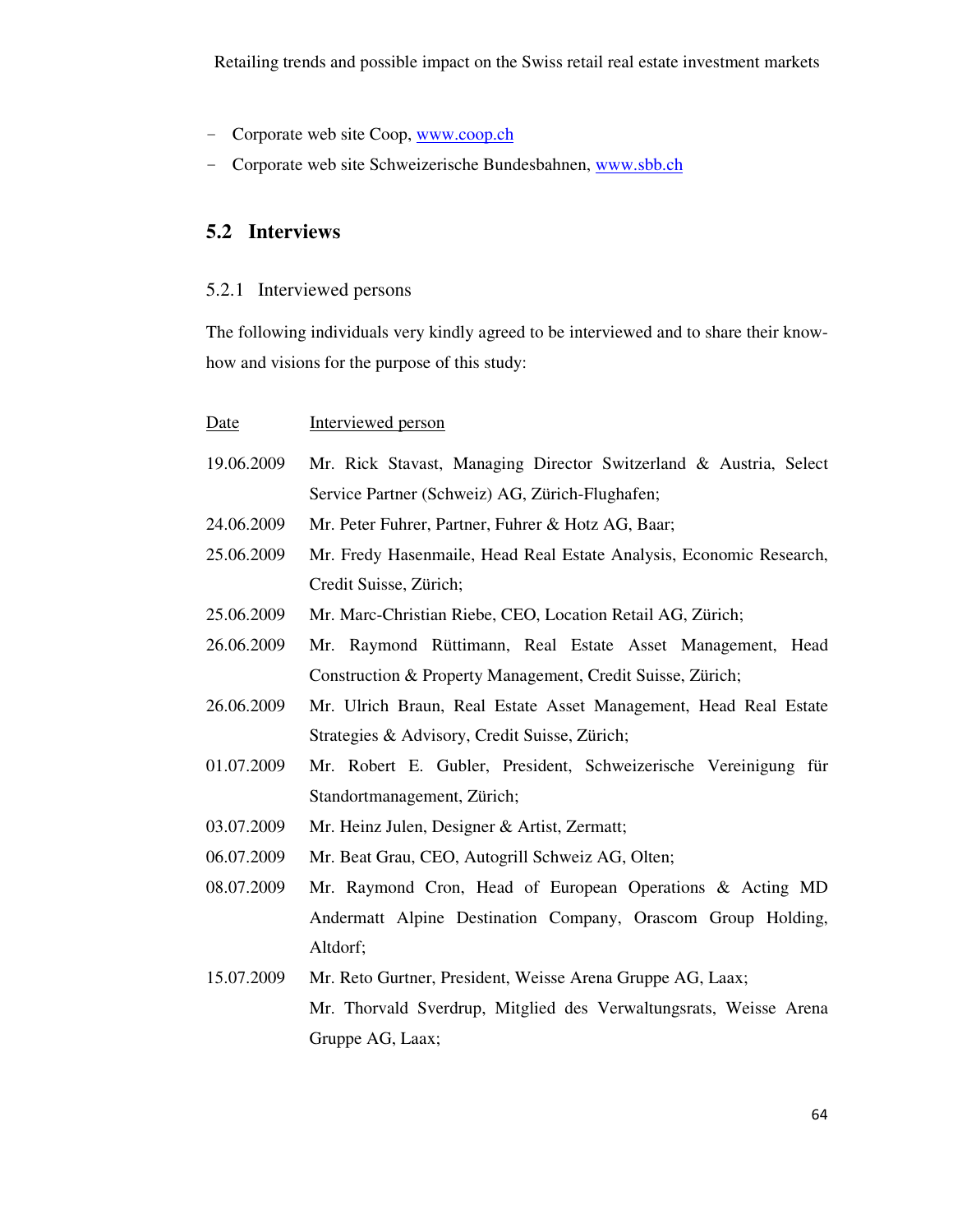- 16.07.2009 Mr. Peter Eriksson, Chief Commercial Officer, Unique (Flughafen Zürich AG);
- 17.07.2009 Mr. Hans Zimmermann, Leiter Portfolio Bahnhöfe, Schweizerische Bundesbahnen SBB, Bern;
- 17.07.2009 Mr. Markus Laenzlinger, Geschäftsführer; Migrolino AG, Bern;
- 23.07.2009 Mr. Jean-Philippe Scalbert, Directeur général, Diablerets Vrai Village de Montagne SA, Les Diablerets.

The interviews were conducted based on the questionnaires shown hereafter. Depending on the interviewed person's background and current position the questions were lightly adapted to suit their area of expertise.

### 5.2.2 Questionnaire A – General version

### Consumer market - Switzerland

- 1. Current consumer trends impacting retail?
- 2. Main challenges/threats & impact current crisis?
- 3. Main opportunities

### Occupier markets

- 4. Always the same brands everywhere does Switzerland present opportunities for new brands?
- 5. Are there new retail formats / concepts that could/should be introduced in Switzerland?
- 6. Critical success factors for retail offer mix planning?
- 7. Tenant selection criteria?

### Investment markets

8. Who invests in retail property today / tomorrow?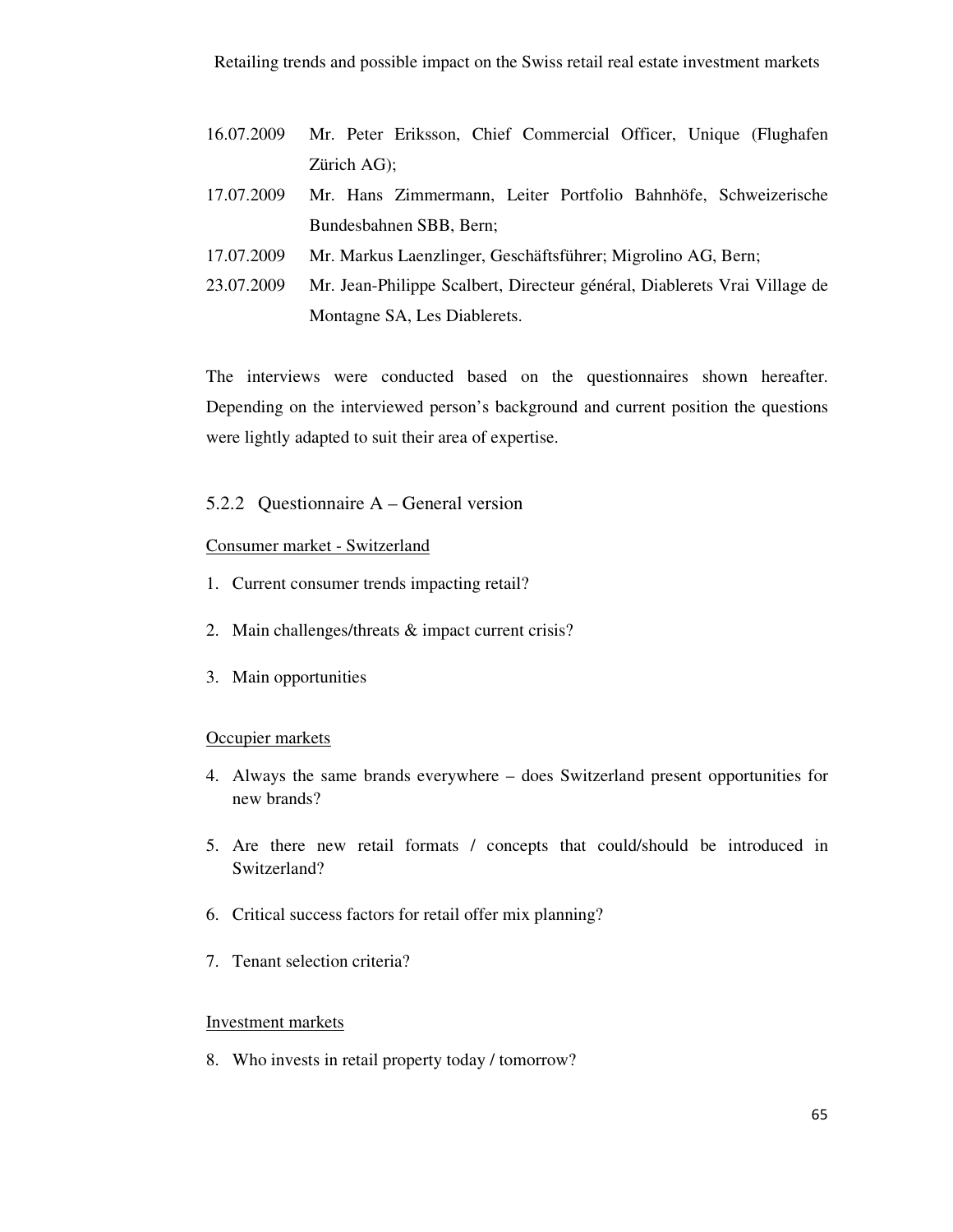- 9. Retail property investment criteria?
- 10. Landlord / occupier relationship important trends?
- 11. Landlord / occupier relationship the optimal contract model?
- 12. CH retail market opportunities (from an investor perspective)?

### Sources / Contacts

- 13. Interesting sources of information (literature/publications/articles/internet ...)?
- 14. Sources for KPI's? (Sales per sqm, typical shop sizes, typical rent levels, ....)
- 15. Interesting contacts / specialists?

### 5.2.3 Questionnaire B – Gastronomy version

### Consumer market - Switzerland

- 1. Current consumer trends impacting retail / foodservice?
- 2. How is the current economic crisis impacting your markets?
- 3. Main challenges / threats
- 4. Main opportunities (channels / markets / regions / locations / formats / brands)?

Airports?

Rail stations?

Highstreet?

Shopping centres?

Commercial centres (areas)?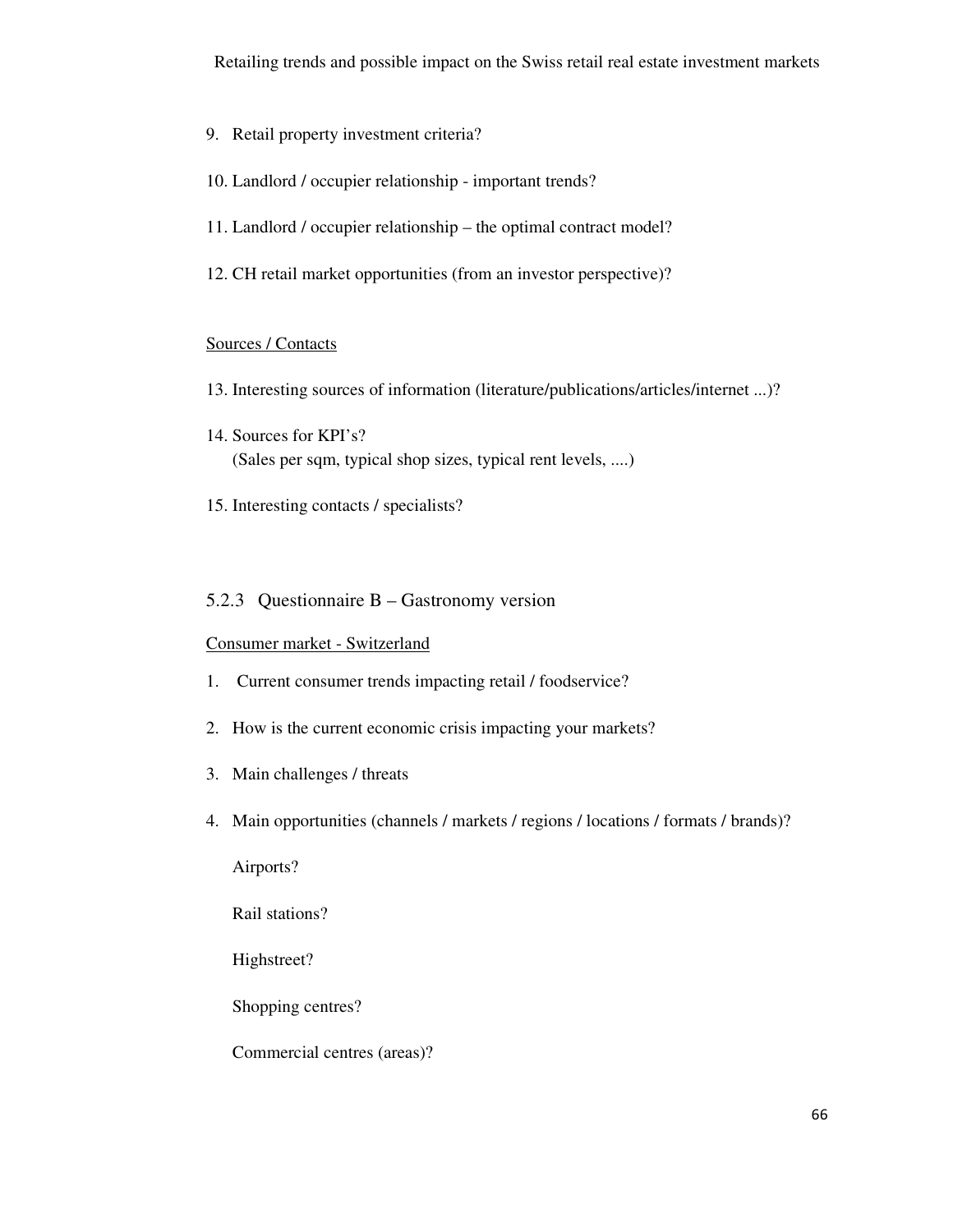Motorways?

Petrol stations?

Tourist destinations?

Alpine resorts?

### Occupier markets / opinions

- 5. Always the same brands everywhere does Switzerland present opportunities for new brands?
- 6. Are there new retail / foodservice formats / concepts that could/should be introduced in Switzerland?
- 7. Corporate policies re. channels / locations (current/future)?
- 8. Critical success factors for retail / foodservice offer mix planning?
- 9. Location selection criteria? New market / region entry criteria?

### Investment markets & Business Models

- 10. Who invests in retail property today / tomorrow?
- 11. Retail property investment criteria?
- 12. Landlord / occupier relationship the optimal contract model?
- 13. Landlord / occupier relationship important trends?
- 14. Other models of interest for the future (partnerships, cooperation, …..)?
- 15. Swiss retail property market opportunities (from an investor perspective)?

### Sources / Contacts

16. Interesting sources of information (literature/publications/articles/internet ...)?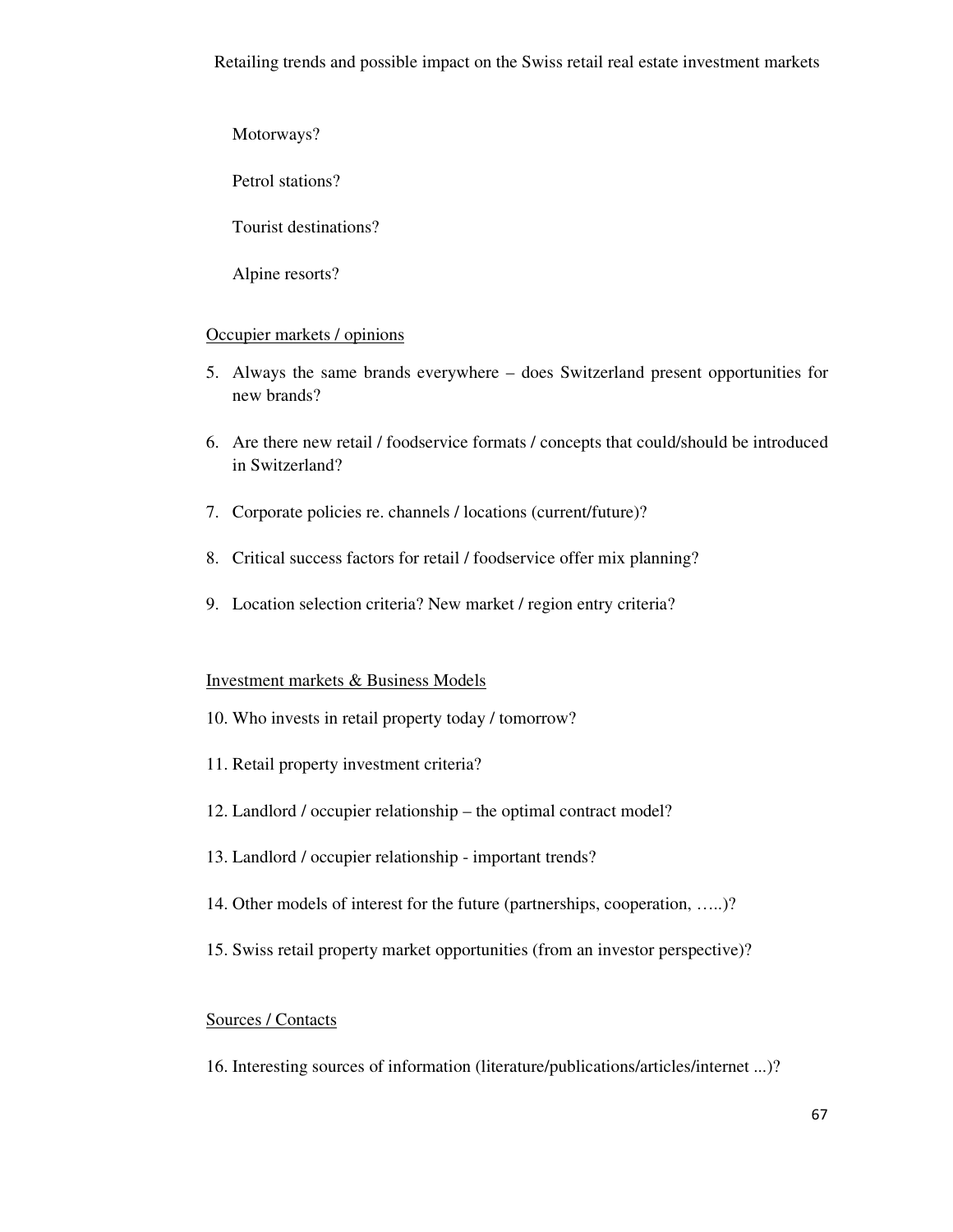- 17. Sources for KPI's? (Sales per sqm, typical shop sizes, typical rent levels, ....)
- 18. Interesting contacts / specialists?

### 5.2.4 Questionnaire C – Tourist destination version

### Consumer market - Switzerland

- 1. Current consumer trends impacting retail?
- 2. What are visitors to Switzerland looking for in retail / gastronomy and in services terms?
- 3. Main challenges/threats & impact current economic crisis?
- 4. Main opportunities

### Occupier markets

- 5. Does Switzerland present opportunities for added retail / gastro / services in tourist areas?
- 6. Are there new retail / gastro / services formats / concepts that could/should be introduced in Switzerland?
- 7. How can one ensure that tourists and visitors are served to or beyond expectations?
- 8. Challenges / opportunities?

### Investment markets

- 9. Who invests in retail property today / tomorrow?
- 10. Positioning and marketing of tourist destinations how much is being done and how?
- 11. Landlord / occupier relationship are "outsiders" welcome?
- 12. Landlord / occupier relationship new business models? Overcoming seasonal challenges?